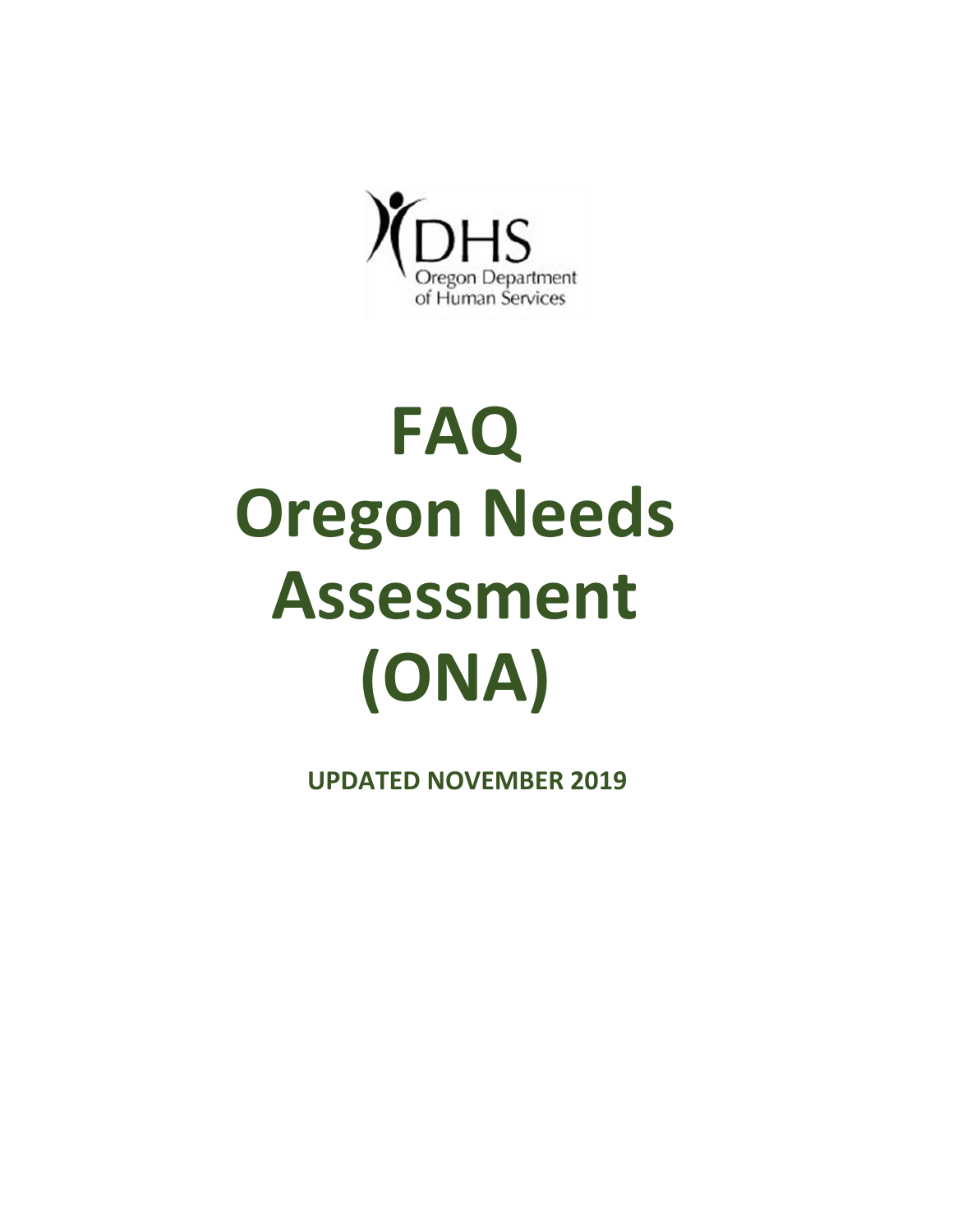| Item 2: Communication Devices & Preferences/Language Expression & Comprehension 16 |  |
|------------------------------------------------------------------------------------|--|
|                                                                                    |  |
|                                                                                    |  |
|                                                                                    |  |
|                                                                                    |  |
|                                                                                    |  |
|                                                                                    |  |
|                                                                                    |  |
|                                                                                    |  |
|                                                                                    |  |
|                                                                                    |  |
|                                                                                    |  |
|                                                                                    |  |
|                                                                                    |  |
|                                                                                    |  |
|                                                                                    |  |
|                                                                                    |  |
|                                                                                    |  |
|                                                                                    |  |
|                                                                                    |  |
|                                                                                    |  |
|                                                                                    |  |
|                                                                                    |  |
|                                                                                    |  |
|                                                                                    |  |
|                                                                                    |  |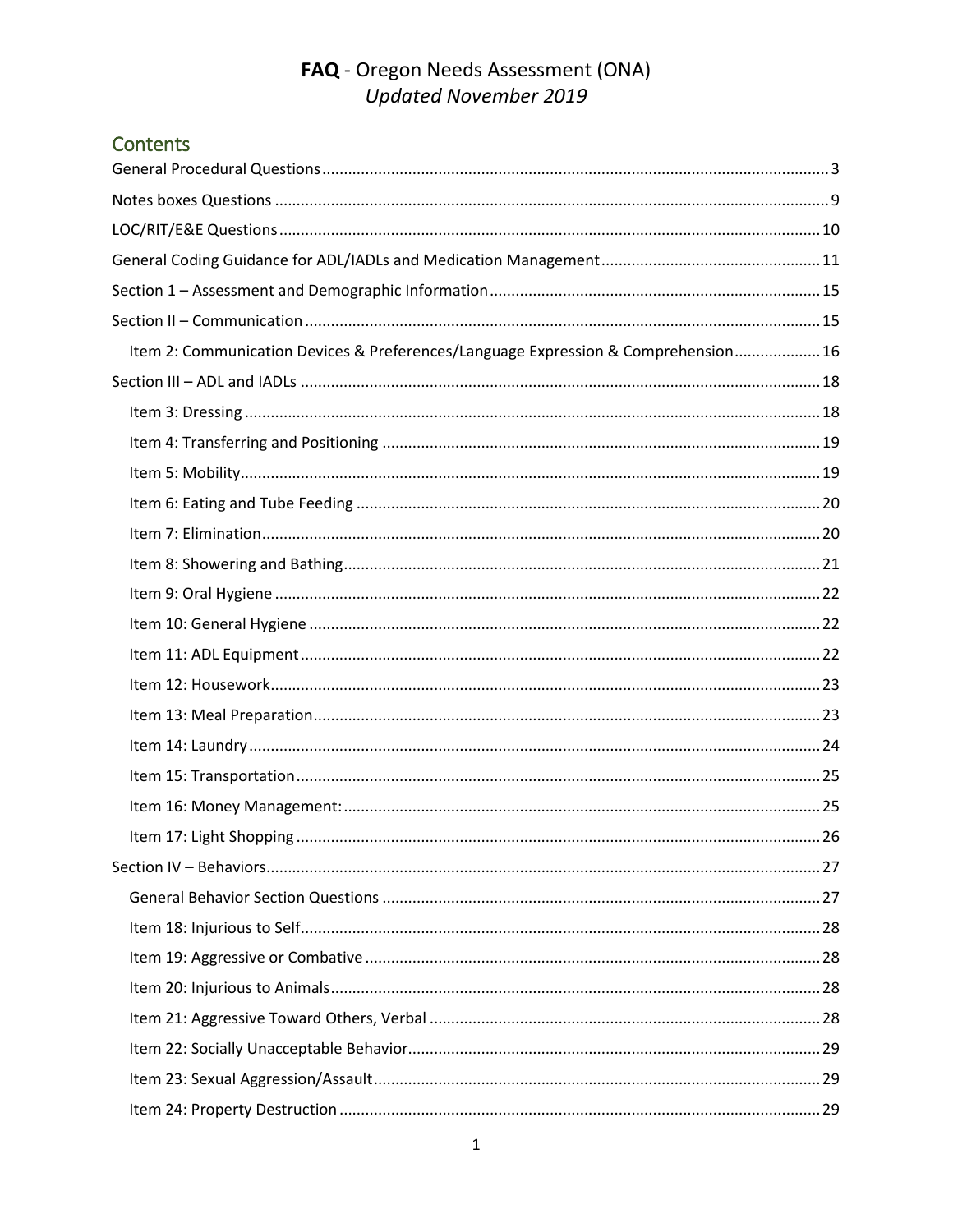| Item 42: Assessor's Judgment about the Potential for Abuse, Neglect and Exploitation 37 |  |
|-----------------------------------------------------------------------------------------|--|
|                                                                                         |  |
|                                                                                         |  |
|                                                                                         |  |
|                                                                                         |  |
|                                                                                         |  |
|                                                                                         |  |
|                                                                                         |  |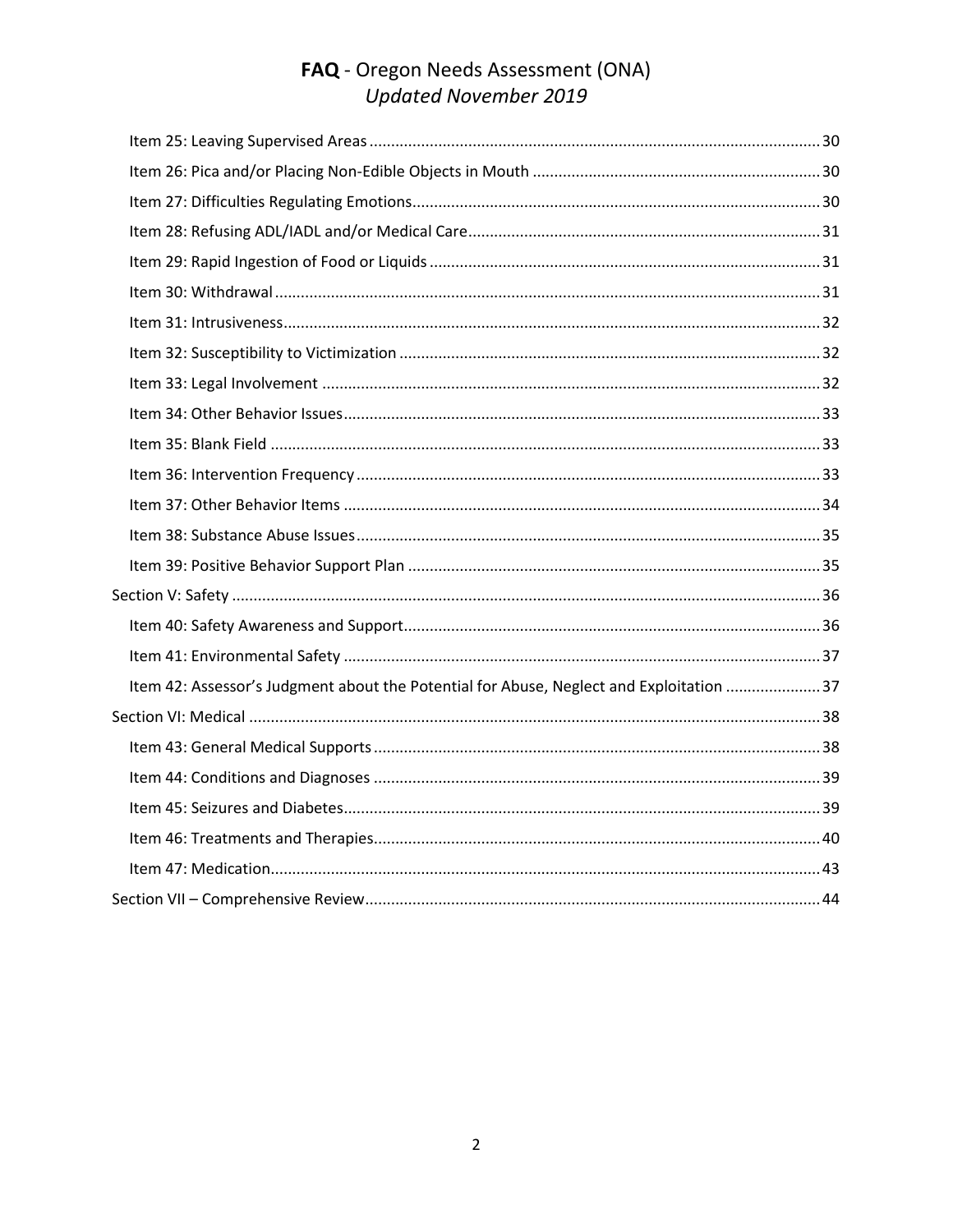#### <span id="page-3-0"></span>General Procedural Questions

**Q: Can assessors correct a mistake on an assessment after it's been submitted?** A: Yes. Make a copy of the ONA and select "Correction". It it's beyond 60 days from date of submission, send a request to the QAT for a correction.

**Q: Is there a minimum number of ONAs that the certified assessors should complete to stay certified?** A: There is no minimum amount. Assessors and back-ups should remain up-to-date with quarterly trainings, call-ins and put their knowledge into practice on a regular basis to remain certified.

**Q: Can the ONA be uploaded into Therap?** A: It can be saved as a PDF and uploaded into Therap.

**Q: Will the ONA be printed in other languages?** A: Yes, the plan is for a paper copy of the ONA to be available in Spanish, Vietnamese then Russian. The timeline is unclear at this time.

**Q: Should the ONA be created and filled out during the file review?** A: It depends on your personal preference. Some prefer to write notes right onto the ONA tool to prevent hand writing then transcribing later. Some prefer to use the field guide to hand write notes from the file review, observation and interview.

**Q: If eXPRS times out or goes down, will I lose all the work I've done on the ONA?** A: eXPRS will time out in fifteen minutes if the tool hasn't been worked on. The immediate page you were on will not save. You can click to another item then go back to the page in order to save it and start the 15-minute time frame again. You can also click save at the bottom of each page as you work.

**Q: Will the provider be able to view the ONA in eXPRS?** A: No. ONA Assessors, SCs, PAs and specific CME staff will have permissions to view the ONA in eXPRS. We are looking to add view permissions for group home and FC home providers.

**Q: Will the ONAs being completed now be used to help set the algorithm?** A: Yes

**Q: Does the assessor need to print the ONA?** A: No

**Q: How will the SC/PA know when the ONA is competed?** A: Each CME will work out their own process.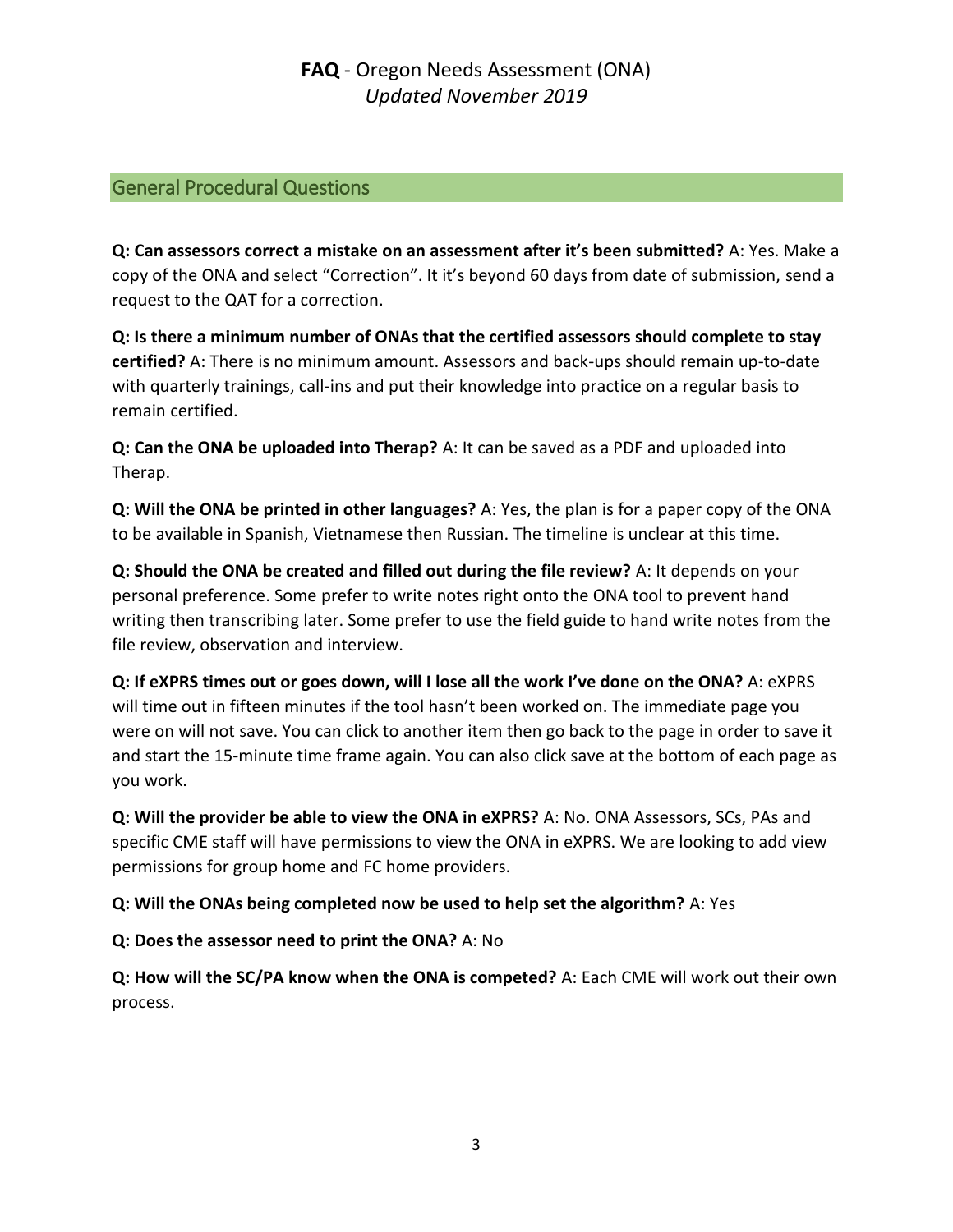**Q: How does the SC/PA present the results of the ONA, and in what form?** A: SCs and PAs will have their own permissions in eXPRS to access and print the ONA and ONA summary report.

**Q: Will the onsite teams (QA and licensing) expect to see the entire ONA in the paper files or will they accept the report/comprehensive review page, or will they view the ONAs in eXPRS?**  A: They can view the ONA in eXPRS. No need to print the entire ONA for the case file.

**Q: Does any part of the ONA have to be printed and put in the case file?** A: No. The ONA in eXPRS is an extension of the case file so you don't have to print anything.

**Q: should a copy of the ONA be given to the provider?** A: Yes, per OAR. See document titled - "Ona What – Print – When" on the ONA Assessor Resource webpage at: [https://www.oregon.gov/DHS/SENIORS-DISABILITIES/DD/PROVIDERS-](https://www.oregon.gov/DHS/SENIORS-DISABILITIES/DD/PROVIDERS-PARTNERS/Pages/ONA.aspx)[PARTNERS/Pages/ONA.aspx](https://www.oregon.gov/DHS/SENIORS-DISABILITIES/DD/PROVIDERS-PARTNERS/Pages/ONA.aspx)

**Q: What happens if something comes up (perhaps the individual got ill) and the assessment did not occur within the 30-day window it began?** A: The assessor will need to look at the case file again and make sure all steps meet the 30-day timeline requirement.

**Q: When someone is unhappy with the results of their assessment, who will conduct the reassessment?** A: The assessor will conduct the assessment with the support of the ODDS assessment team. There may be some circumstances when it would make more sense for an ODDS assessor to conduct the ONA.

**Q: Do people new to services need an ONA?** A: Yes, see the "Which Assessment Tool When" chart located on the ONA Case Manager Resource page at: [https://www.oregon.gov/DHS/SENIORS-DISABILITIES/DD/Pages/Compass-Project-Case-](https://www.oregon.gov/DHS/SENIORS-DISABILITIES/DD/Pages/Compass-Project-Case-Manager-Resources.aspx)[Manager-Resources.aspx](https://www.oregon.gov/DHS/SENIORS-DISABILITIES/DD/Pages/Compass-Project-Case-Manager-Resources.aspx)

**Q: Do people who receive case management services only need an ONA?** A: There are multiple ways to fund CM… Waiver, admin, GF. For individuals whose monthly waiver service keeps them eligible for Medicaid, their CM is a waiver service. All waiver services are predicated on an FNA (per the waiver). If the person is GF or accessing family support and/ or SPPC only, the ONA isn't required.

**Q: At what point do you need a release of information form to speak to others about the individual?** A: When the individual becomes eligible for services, the CMEs get a release of info. This covers necessary actions by assessors to gather information.

**Q: When will we no longer need to complete the assessment within 60 days prior to the ISP?**  A: This went into effect July 1, 2018.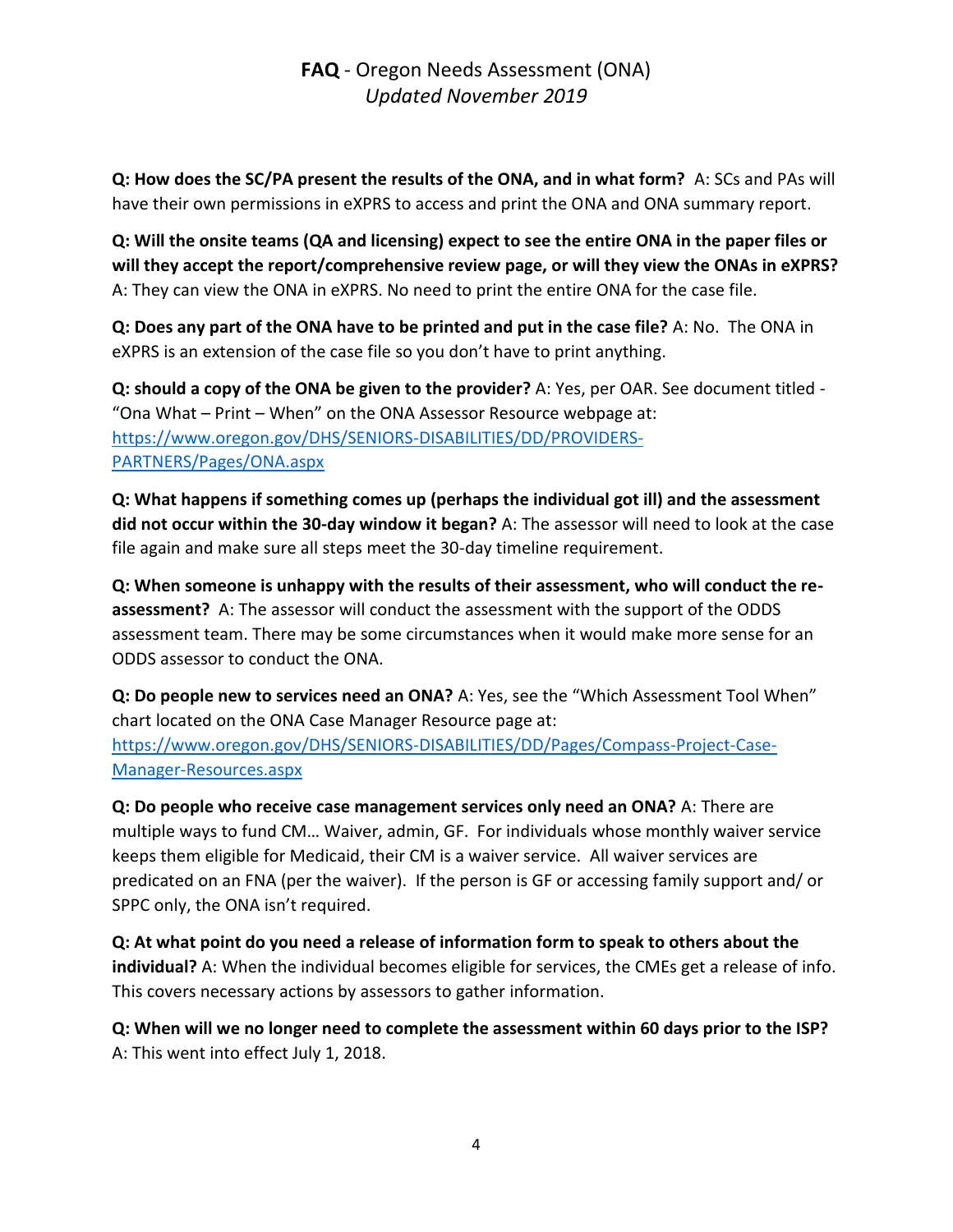**Q: Can texting be used to obtain follow-up information?** A: Yes, if there is no identifying information than could violate HIPAA laws.

**Q: What do we do when an individual refuses a face-to-face observation?** A: A face-to-face observation is not optional. The assessor can arrange to observe the individual at his/her work location or any setting that is preferred by the individual. Failure to participate in the assessment activities may result in a termination of funded services. Appropriate notice must be given.

**Q: Is there a requirement for the length of time the person must know the individual in order to give input about the individual's support needs?** A: No

**Q: The assessor's previous position was as a behavior specialist and a vocational provider. Will the assessor have to wait six months before conducting an ONA if behavior consultation services or DD54 services were recently provided to the individual? Or, does this rule just apply to case managers?** A: This rule applies to SCs and PAs only.

**Q: If the assessor had a case load how long does the assessor need to wait until he/she can assess someone from his/her former case load?** A: Six months

**Q: Who tracks when the ONA needs to be done for annual reviews, specific child ages and five years (for adults)?** A: Each CME will develop their own method of tracking.

**Q: What if the individual, or family does not respond within the timelines, or the assessment does not get completed…would the CME send a NOPA if the ISP is not completed on time due to the ONA not being completed?** A: The ISP doesn't need to be delayed because of the ONA. The ISP can use information from the most recent assessment to help inform services. There is still a requirement for the person to have an annual Functional Needs Assessment (FNA) and an annual LOC, and if the person doesn't get those completed before the previous FNA and LOC expire then a NOPA would be appropriate.

**Q: If an individual has guardians who live out of state or far away, are they able to participate in the ONA process via conference call? Of course, we know they must be invited to attend, but wanted to clarify if they are able to participate in any way other than face-to-face.** A: They are more than welcome to attend via phone, Skype, etc. When you code their participation, refer to manual pages 14-15 as they list those who participated via phone etc. as "Participated in the assessment".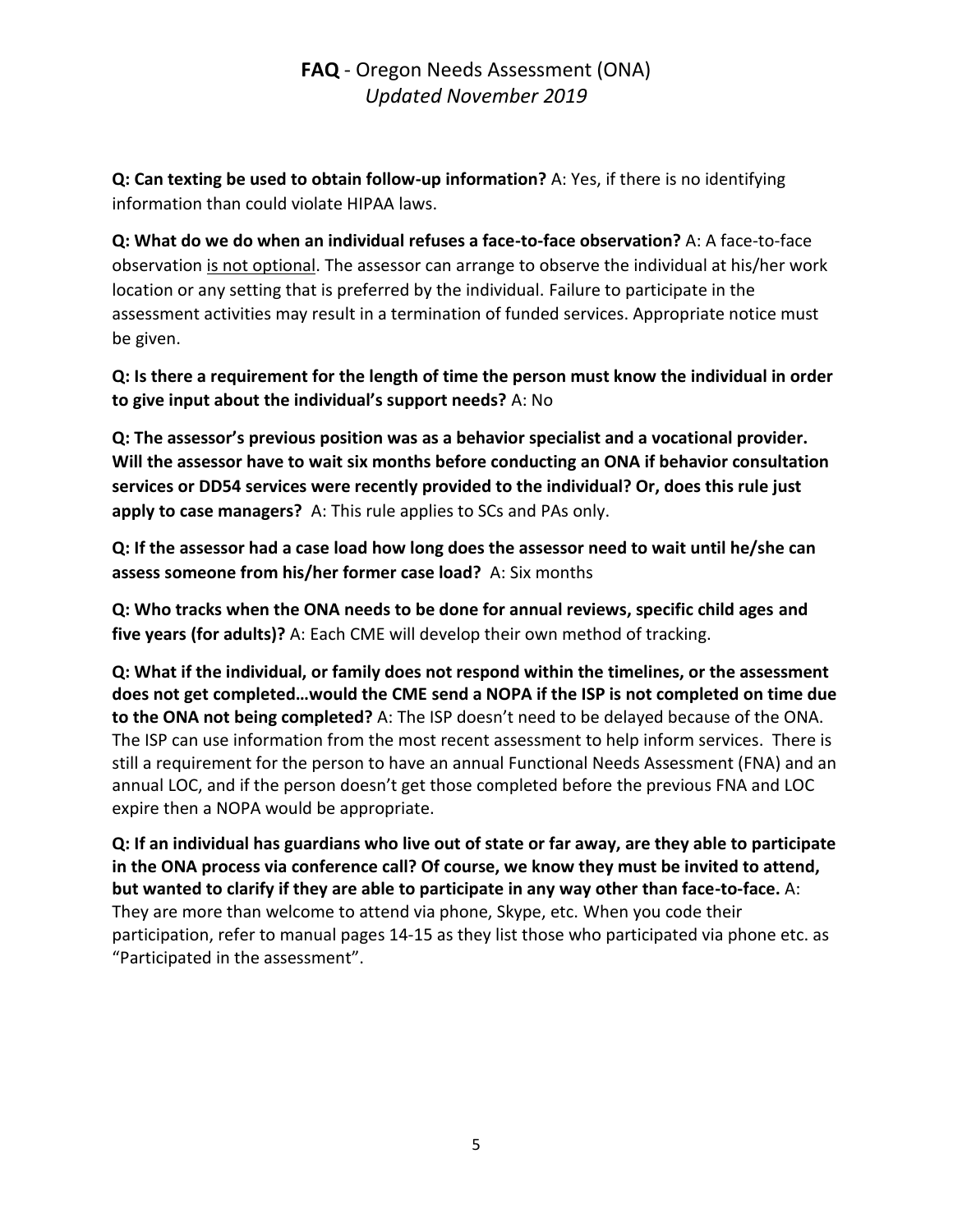**Q: If an individual is coded as "Independent" for some items, can services still be funded for the specific item?** A: When the ONA has the funding mechanism built in, it will put people in service groups that will be used to determine the appropriate hours or rates for their services. The Assessment still does not determine the services a person has. The ISP determines the services based on the individual's wants and needs. A person who only needs occasional supports for an activity and is therefore rated "independent" can still receive funded supports for that item. For individuals receiving Community Living Supports, the prohibitions for the use of Department funds described in OAR 411-450-0050(8) still apply.

**Q: Do we need to keep a copy of the field guide in the individual's case file for record?** A: No. But it's good practice to keep any written materials in your own files to support your decisions.

**Q: A person moving from out of state is going directly into group home placement, would an ONA and ANA/SIS take place to access that service?** A**:** The ONA will not give you a funding stream so if they are going into a group home, they will also need an ANA for a temporary tier, The conversion tier from the ANA will not expire. It can be used until the ONA is put in place. See PT-19-014for details.

**Q: Is the assessor supposed to submit a CM billable?** A: It must be submitted – whether the assessor or someone else does that.

**Q: Is the assessment billable on the date you do the ONA?** A**:** The date it is submitted is the billable date. Refer to PT 18 – 028 for the ONA worker guide located at: [https://www.oregon.gov/DHS/SENIORS-DISABILITIES/DD/Pages/Compass-Project-Case-](https://www.oregon.gov/DHS/SENIORS-DISABILITIES/DD/Pages/Compass-Project-Case-Manager-Resources.aspx)[Manager-Resources.aspx](https://www.oregon.gov/DHS/SENIORS-DISABILITIES/DD/Pages/Compass-Project-Case-Manager-Resources.aspx)

**Q: Participation – If the individual is at the meeting but not participating – do we need to schedule a second face to face?** A**:** No – The face to face meeting with the individual and the assessment interview can take place at the same time.

**Q: If you do multiple assessments in one year for the same individual – will each one show or does the new replace the old ones?** A: You will be able to see each one listed with the assessment ID, and ID-1. -2, etc.

**Q: Will I still be able to provide information to the assessor for people who were on my caseload?** A: Yes

**Q: I've submitted some ONAs and am wondering if anyone is looking at them and will give us some feedback?** A**:** QATs are starting to look at those and we will address some things that we notice miscoded and give feedback to people. If you question anything you are assessing, it's best to ask your QAT prior to clicking on submit. The assessment team will be looking at them to check for consistency. Notes are important to describe reasons for coding.

**Q: Conflict of interest – I happen to be distantly related to an individual, by marriage – does the State see that as a conflict of interest?** A: This should be determined at the local level by contacting the brokerages board or CDDPs HR person and they will make the determination.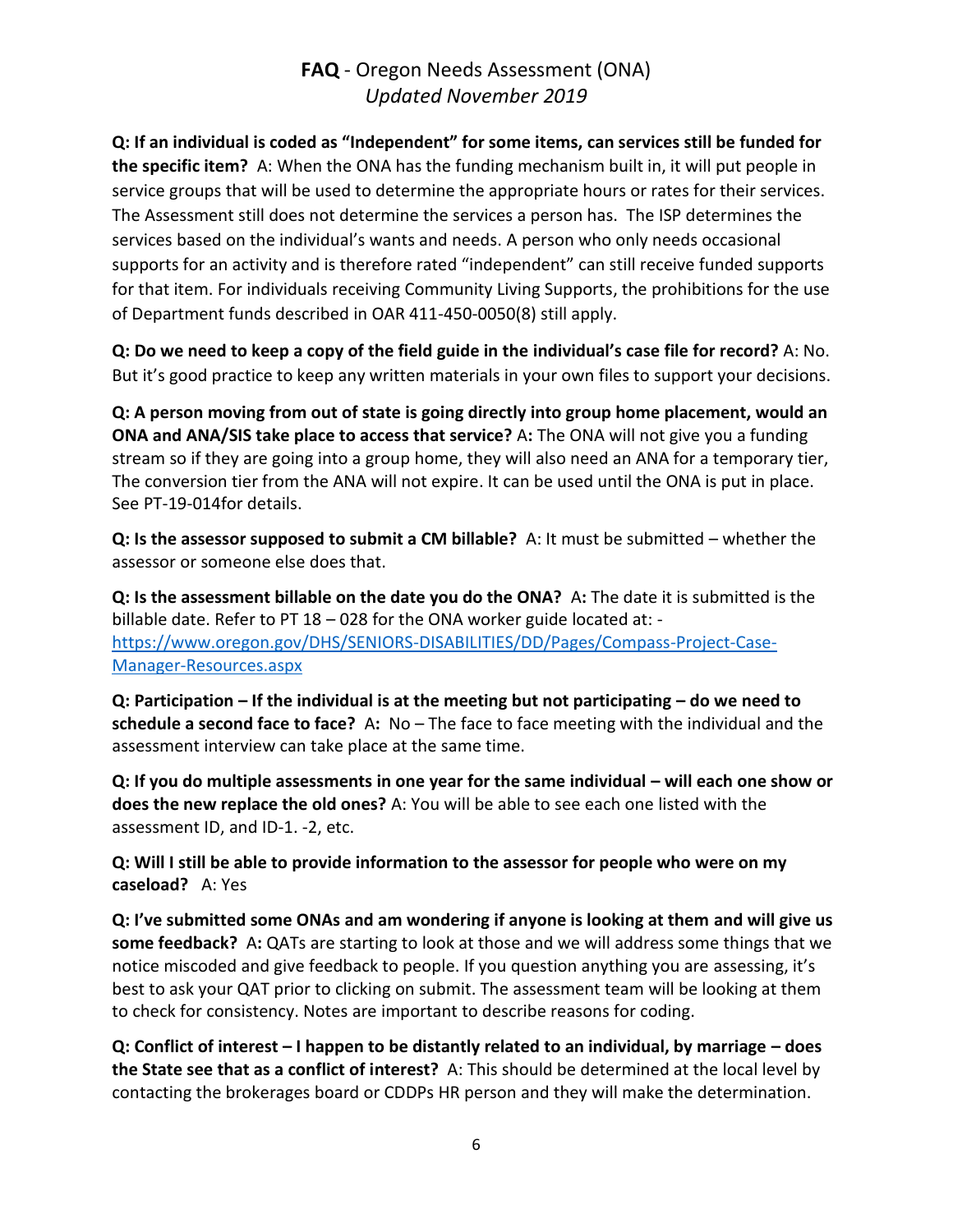**Q: Some case management only folks have VOC only – DD54). Do they need an ONA?** A**:** Yes, they need an ONA this year; employment services are waiver services and waiver services must be supported by an ONA.

**Q: When we do the observation, how much time to do we need to spend with the individual? Is there a required length of time?** A: There is no specific guideline for the length of the observation or interaction, it can be a few minutes or an hour-long visit/ It really depends on the individual's preference.

**Q: If the person is not currently in a funded service, what service setting should I select?** A: if the person is currently not in a funded service the assessor should choose the service setting that the person will enter within 30 days if known and if unknown/more than 30 days until entry select "other".

**Q: We have a situation of a child who is not on Medicaid yet (they've applied) but is in crisis and is on a list for Children's res, or SACU. Should we do the ONA now? What about the 30 day timeframe?** A: The ONA is good for 12 months from the date it is completed both for LOC and FNA. It can be completed now and remain valid up to 12 months.

**Q: Are we required to complete an ONA within 30 days with a new eligible enrollment to services?** A: Services must be available to a person within 90 days of the person asking for them (if they are eligible including Medicaid financial eligibility). This means the person must have a signed ISP by 90 days after asking for services (for new enrollments this is the date of the completed application). OAR (411-415-0060(3)) does require a needs assessment within 45 days of the date of application.

**Q: For children moving from MFW/MICW, who will be responsible for conducting the ONA? The receiving county or CIIS assessor?** A: The receiving CME is responsible for conducting these ONAs.

**Q: We thought that the QA team was not using the ONA to review files for our audits. Yet, we are being dinged for not including ONA language in the ISP. Why is that?** A: You do not have to use specific ONA language such as "Substantial/Maximal" etc. But keep in mind, if you code "Independent" and indicate a support need in the notes, box, such as a cyclical support need, or help needed less than 50% of the days the activity takes place, it must be addressed in the ISP. Any assessed need identified on an assessment (even in a notes box) will be reviewed by the QA team per CMS requirements to ensure it is addressed in the ISP.

**Q: Do we need to save our field guides that we took notes on for ONA?** A: No. But it's good practice to keep any written materials in your own files to support your decisions.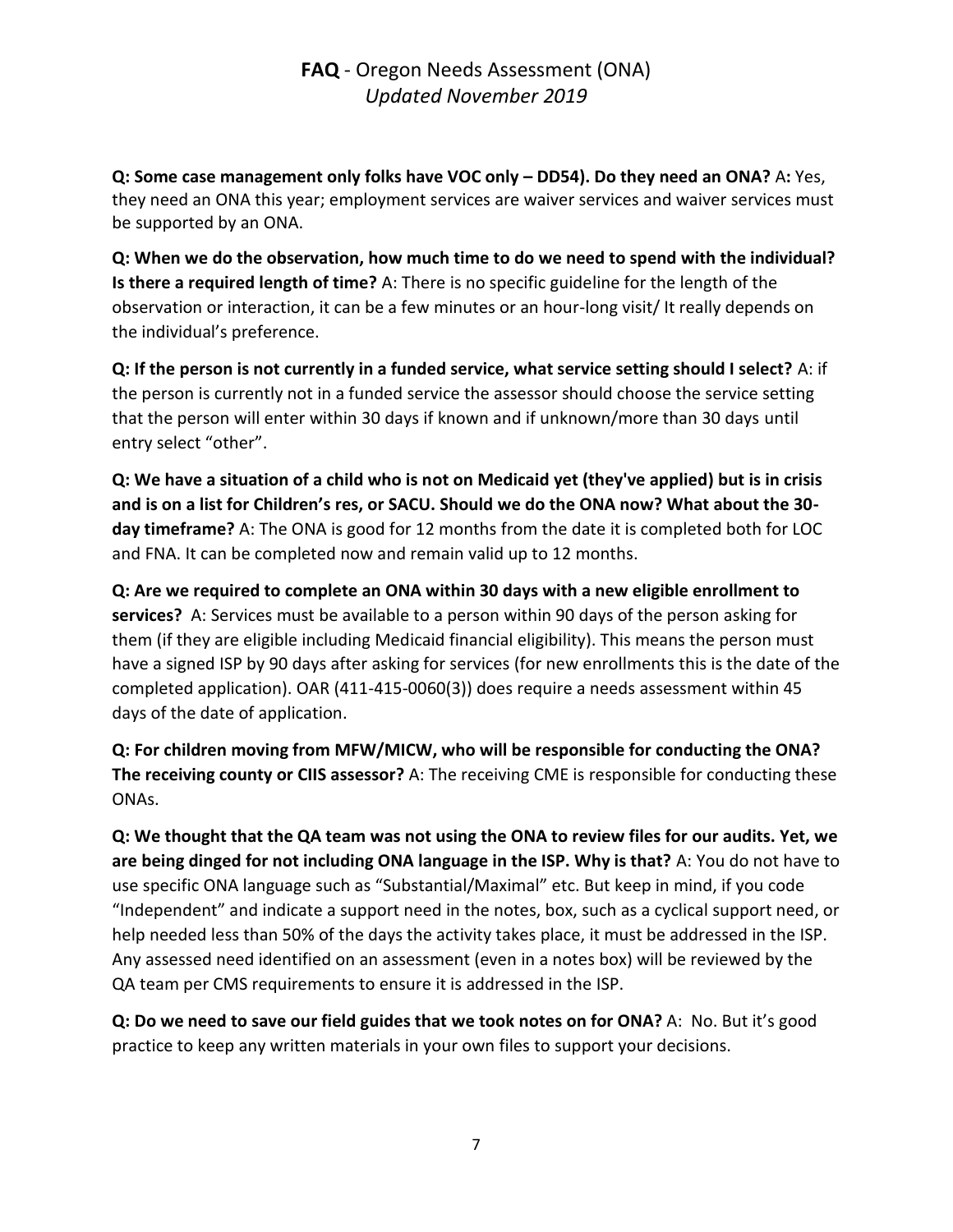**Q: Shadowing by QAT – What if the individual or family is not comfortable with someone shadowing during the ONA meeting? And how far in advance will QATs let the ONA assessor know they will be shadowing?** A: The QAT will work with the assessor first to ensure the ONA will be an appropriate one to shadow. About the advance notice, whatever works best for the assessor, individual's and QAT's schedules will take place.

**Q: If a change in need ONA is needed mid-year (Not during annual review timeframe), is there still a 45-day requirement for the ONA assessor to complete an ONA?** A: Yes, this applies to any reassessment request made by the individual or guardian or a change in need any time of the year.

**Q: Does the assessor have 45 days plus the 30-day window to complete the ONA? Or, must it be submitted within 45 days?** A: It must be submitted within 45 days from the date of request. Be sure the required components of the ONA are completed within 30 days.

**Q: Some ADL items are greyed out for kids, does the algorithm consider that some kids need exceptional supports?** A: The algorithm assumes children under specific ages are considered "Dependent" anyway. The algorithm is being built to consider children's needs.

**Q: Can you give me the ages for children that need to be reviewed**? A: Ages 3, 4, 5, 8, 12, 15 and 18 are the ages that need to have a certified assessor complete their annual assessment. See manual page 8 for further guidance.

**Q: When we code 2-person assist in the guidance section for specific ADLs, will they be included in the algorithm?** A: They won't be included in the algorithm but may be used for local approval for exceptions.

**Q: If the algorithm does go into effect July 1, 2020 for In-Home services, does that mean for July 1 plan dates or Aug 1 plan dates?** A: There will be guidance given around this ahead of time.

**Q: Will it be flip of the switch for In-Home rates if the algorithm goes into effect July 1, 2020?** A: No. The change will take place at the individual's next ISP date (Date to be determined).

**Q: Is there a time limit after the ONA is completed as to when a guardian or individual can request a reassessment?** A: No. The guardian or individual can request a reassessment at any time.

**Q: Can a Notice of Planned Action (NOPA) be e-mailed instead of through snail mail?** A: A hard copy should always be sent, but it can be sent additionally by email if that's the individual's preference.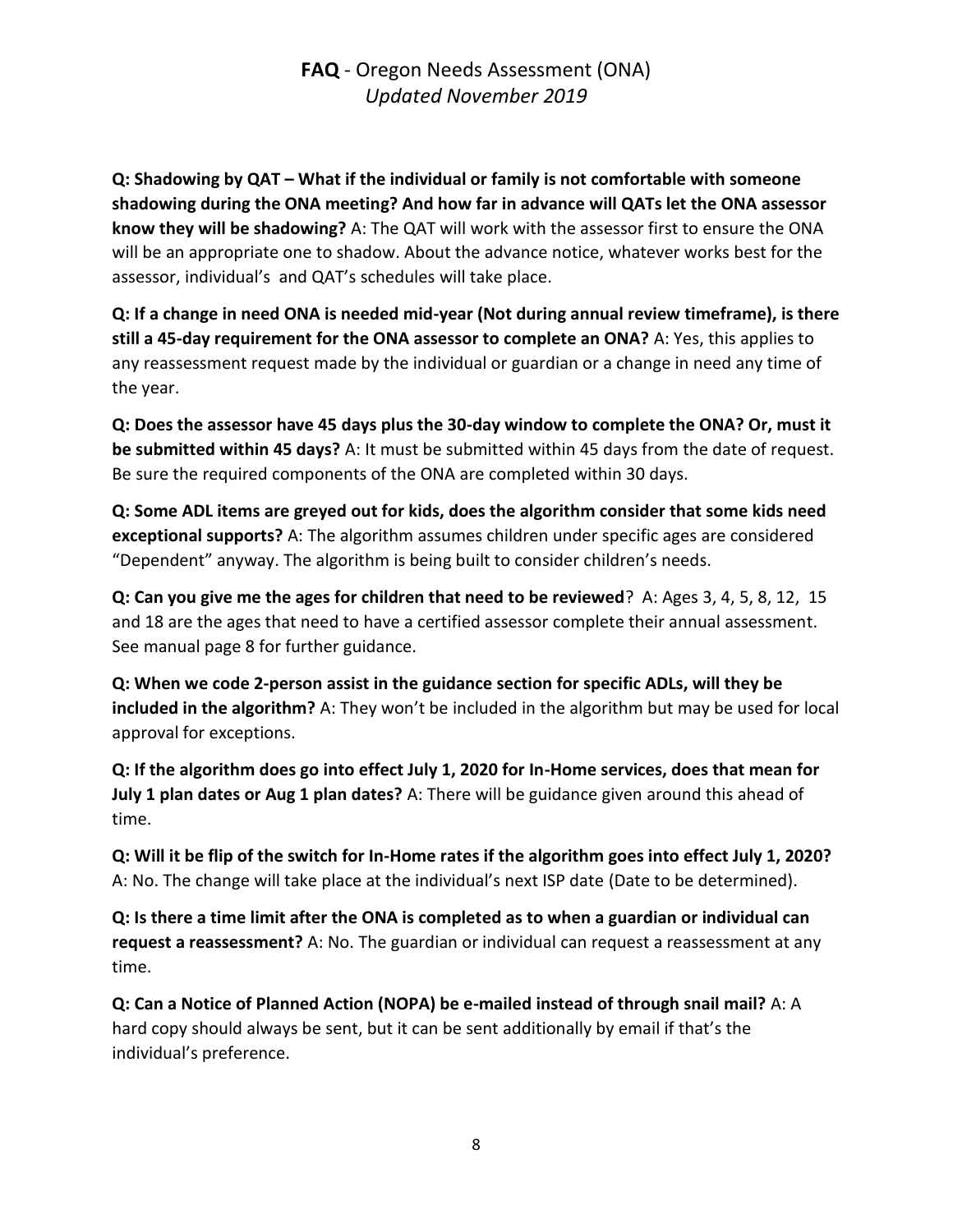**Q: Will foster care rates be changed right away when the algorithm goes into effect?** A: Not right away. Not until at least sometime in 2021.

**Q: How will providers know what Service Group (SG) the individual will be in?** A: Letters will go out before the algorithm goes into effect.

**Q: Will SGs align with current tiers for group homes?** A: The five SGs will crosswalk to four payment categories. Each person's SG and the associated rate are expected to be known by the end of 2019. There will continue to be a process for assigning exceptional rates.

**Q: If the individual has been in case management services for several months, and is now wishing to access k-plan services, what type of assessment is it?** A: "New to Service".

**Q: Who can bill for the ONA assessment if a need is identified at the time of the annual ONA?** A: If the ONA is submitted by the SC or PA, to meet LOC timeline and a certified ONA assessor will complete the "Change In need" ONA, the SC or PA can bill for LOC and the certified assessor can bill for the ONA assessment.

## <span id="page-9-0"></span>Notes boxes Questions

**Q: Are notes boxes mandatory on the ONA tool?** A: They are not mandatory but are very helpful for service planning. They also help the assessor to justify why a specific item was coded a certain way (especially when conflicting information was received or read in the file).

**Q: What if an item has multiple sub items such as dressing? Is a separate note required for every sub item?** A: If it would be useful for planning, or if levels of support are different for each sub item, then describe separately. If not, one note for all sub-items would be effective.

**Q: Will the notes be included on the report page (future release)?** A: Yes, notes, guidance and preferences will be included.

**Q: Do you need to write a case note about / for the assessment?** A: Refer to PT 18 – 028 located at: [https://www.oregon.gov/DHS/SENIORS-DISABILITIES/DD/Pages/Compass-Project-](https://www.oregon.gov/DHS/SENIORS-DISABILITIES/DD/Pages/Compass-Project-Case-Manager-Resources.aspx)[Case-Manager-Resources.aspx](https://www.oregon.gov/DHS/SENIORS-DISABILITIES/DD/Pages/Compass-Project-Case-Manager-Resources.aspx) for the ONA worker guide regarding assessment notes.

**Q: Several items have small notes boxes next to the coding option. Can I write "see notes below" and write a larger note in the notes box below?** A: No. Use the small notes boxes as the information in those boxes will transfer over to the Risk Report.

**Q: Will all notes boxes have an impact on exceptions requests?** A: Yes. All notes written on the ONA will be reviewed by the funding committee if an exception is requested.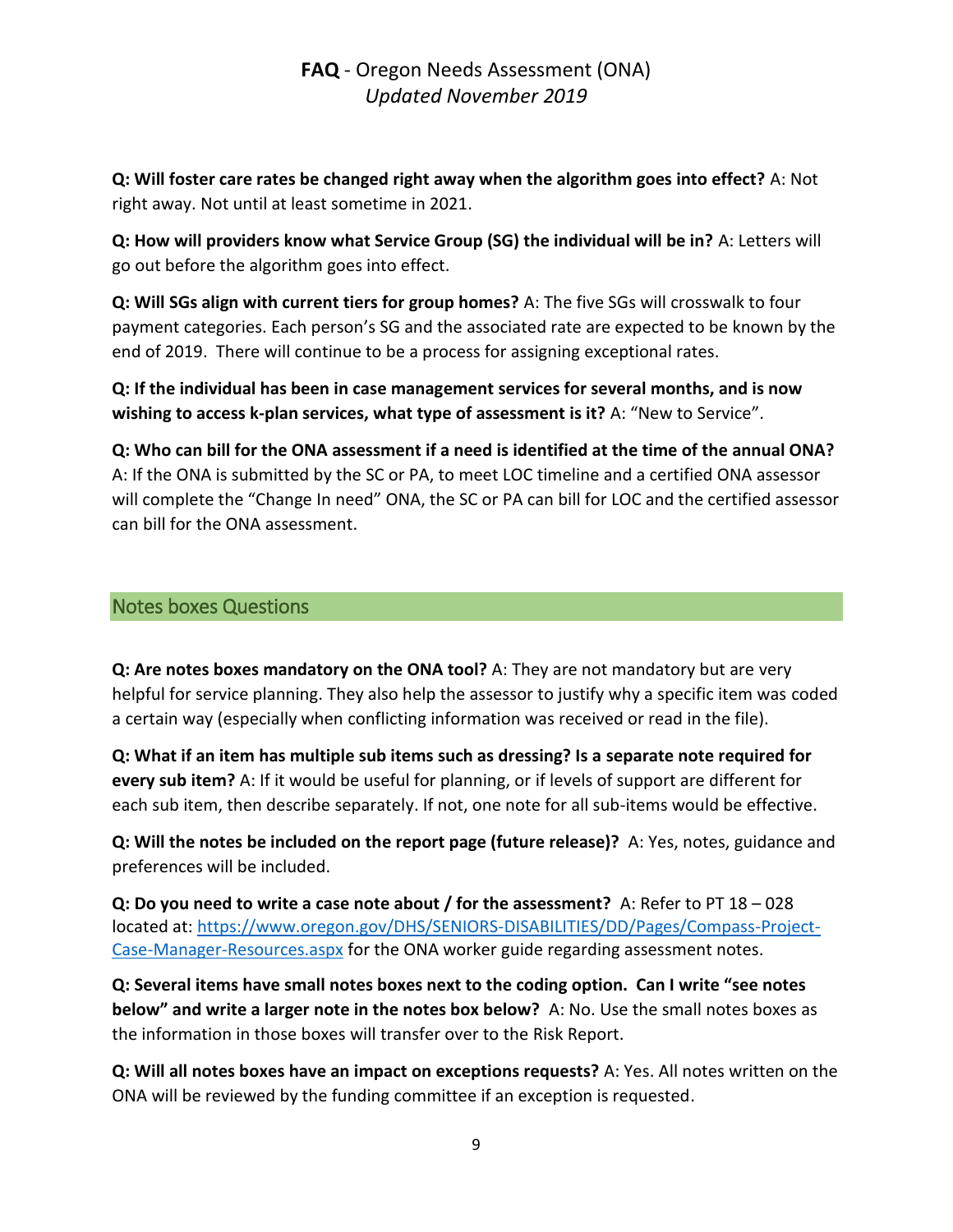# <span id="page-10-0"></span>LOC/Risk/E&E Questions

**Q: What if the ONA Risk items don't match the SC/PAs RIT?** A: Work closely with the SC/PA to ensure you're on the same page. Ultimately, you will code based on your knowledge of the item intent. The QA and licensing teams will have knowledge that the ONA may not exactly match the RIT at this time.

**Q: When the ONA becomes capable of producing the Risk Report / LOC / SG (Service Group) will these items be retroactive for the assessments completed earlier in the process?** A: The ONA establishes LOC as soon as it is submitted. Further information about other functions will be made available as the functions become available.

**Q: Year two, will the "Annual Assessment" generate the LOC?** A: Yes. The LOC will renew when the SC/PA submits the 'Annual (SC/PA Assessment) and/or when a certified assessor submits a 'Change in Need', 'Request', 'New to Service' or 'Annual (Certified Assessor ONA)".

**Q: IF the LOC is a part of the ONA, is the assessor or SC/PA then satisfying the face to face requirement of the LOC by completing the face to face of the ONA?** A: Yes

**Q – If someone does not meet LOC can they request another assessment from a new assessor, or would they need to wait a year to have another assessment?** A: Currently, every person who doesn't meet LOC immediately through the ONA is being evaluated by ODDS. They are looking at the person's original eligibility documents to determine if the person should be eligible for services as well as the ONA and case file documents. They are seeking additional information from the eligibility specialists and making a case-by-case determination. In most of the cases so far, they have given an exception so that the person meets eligibility. If the person isn't determined eligible, ODDS will contact the SC or PA and give instructions about what options are available.

**Q – We've already had someone who does not meet the LOC, how long do we have to send the notice if someone doesn't meet the LOC? And what is their appeal options?** A: The CME shouldn't be giving any notice at this time. ODDS will be contacting the CME.

**Q: Some LOCs are dated on the date we submitted the ONA and some are coming back with the LOC dated on the day the ONA was approved or the face to face date. What's the correct LOC date?** A: The ONA submission date is the correct LOC date.

**Q: How do we know if a LOC is accepted or not accepted?** A: The SC or PA will have viewer rights and they will be able to see the LOC.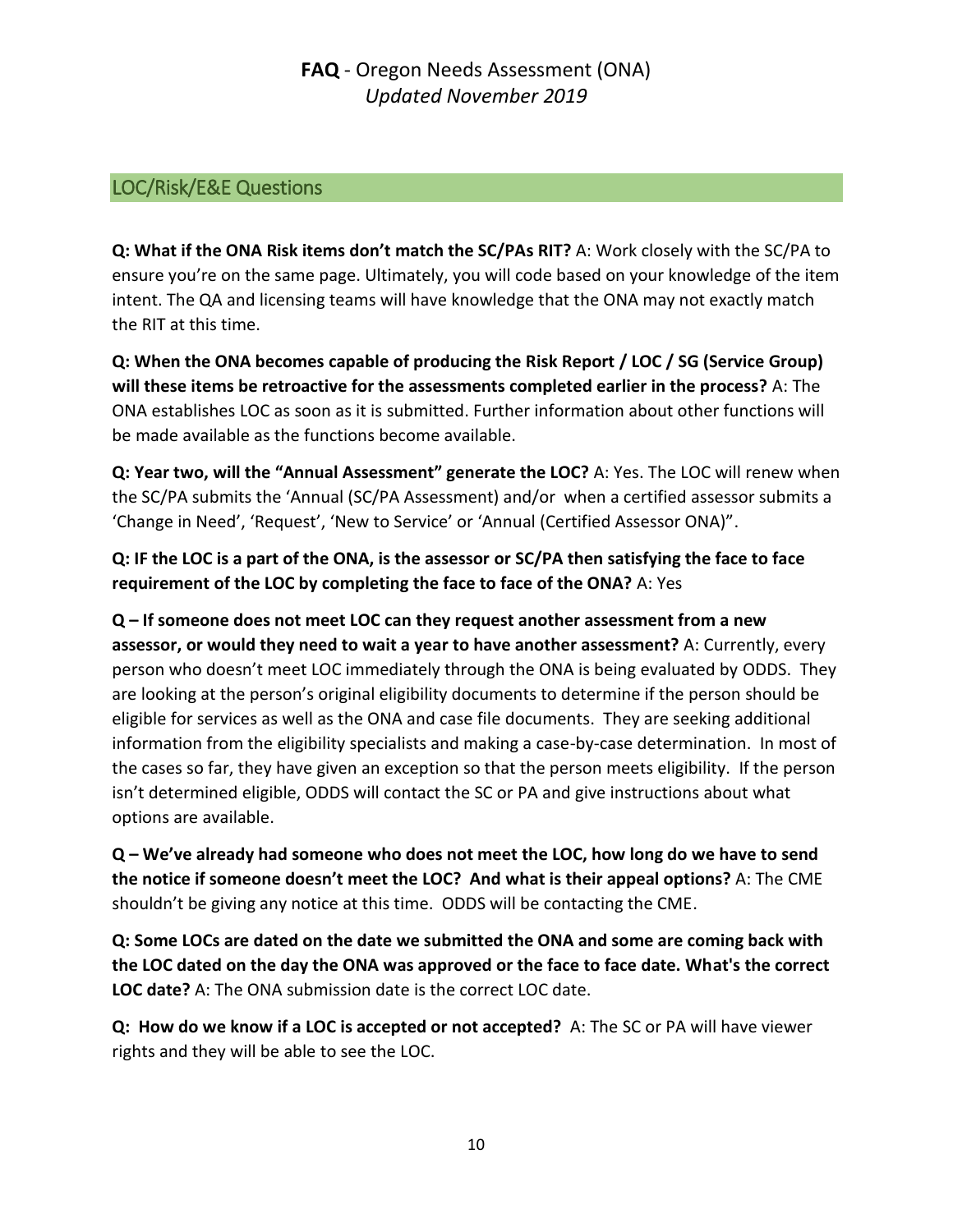**Q: What about a child who barely qualified for services and now they aren't scoring high enough to meet the LOC on the ONA? Do we click submit?** A: Code the ONA the way you've been trained. ODDS is reviewing those who do not meet LOC.

**Q: Can an assessor use the "risk change" function, or just the SC/PA?** A: This function is only available to those who have SC/PA permissions.

# <span id="page-11-0"></span>General Coding Guidance for ADL/IADLs and Medication Management

**Q: If the individual requires 2:1 assistance because the provider has physical limitations, how do we consider that?** A: Consider the needs of the individual only, not provider limitations.

**Q: Are we supposed to be coding support "needed" or support "currently being provided"?** A: Code support needed. The only occasion we consider support provided is when the individual refuses supports, but support must be given anyway because the individual lives in a 24-hour setting. Think of housework. It still must be done even if the individual refuses. But in an inhome setting, no provider may be providing supports and we would code "Person refused". When Refusal is a factor for some aspects of an item, the professional judgment you'll need to use between supports provided and needed must be considered. *For example:* Item 7 - Toileting, if an individual refuses to be wiped, but needs it and no supports will ever be provided to wipe, but does respond to cues to use the toilet, then "Set up clean up" is being provided and no other supports will be provided. Code "Set-up/clean up" or this person will be assessed too highly because physical supports will never be provided. If "Set-up clean up" is not effective and the provider is giving "cues" during the activity and checking in during the activity, then code, "Supervision". Although the ONA is a support needs assessment, we need to consider supports provided when the person refuses.

**generally have much documentation. Can we code support needs without it?** A: Documentation could include reports over the phone made by the family and then is documented in the case record. It can also include a nursing assessment or care plan, the ISP and supporting documents.

**Q: The manual states that documentation is required for some items. Family homes don't**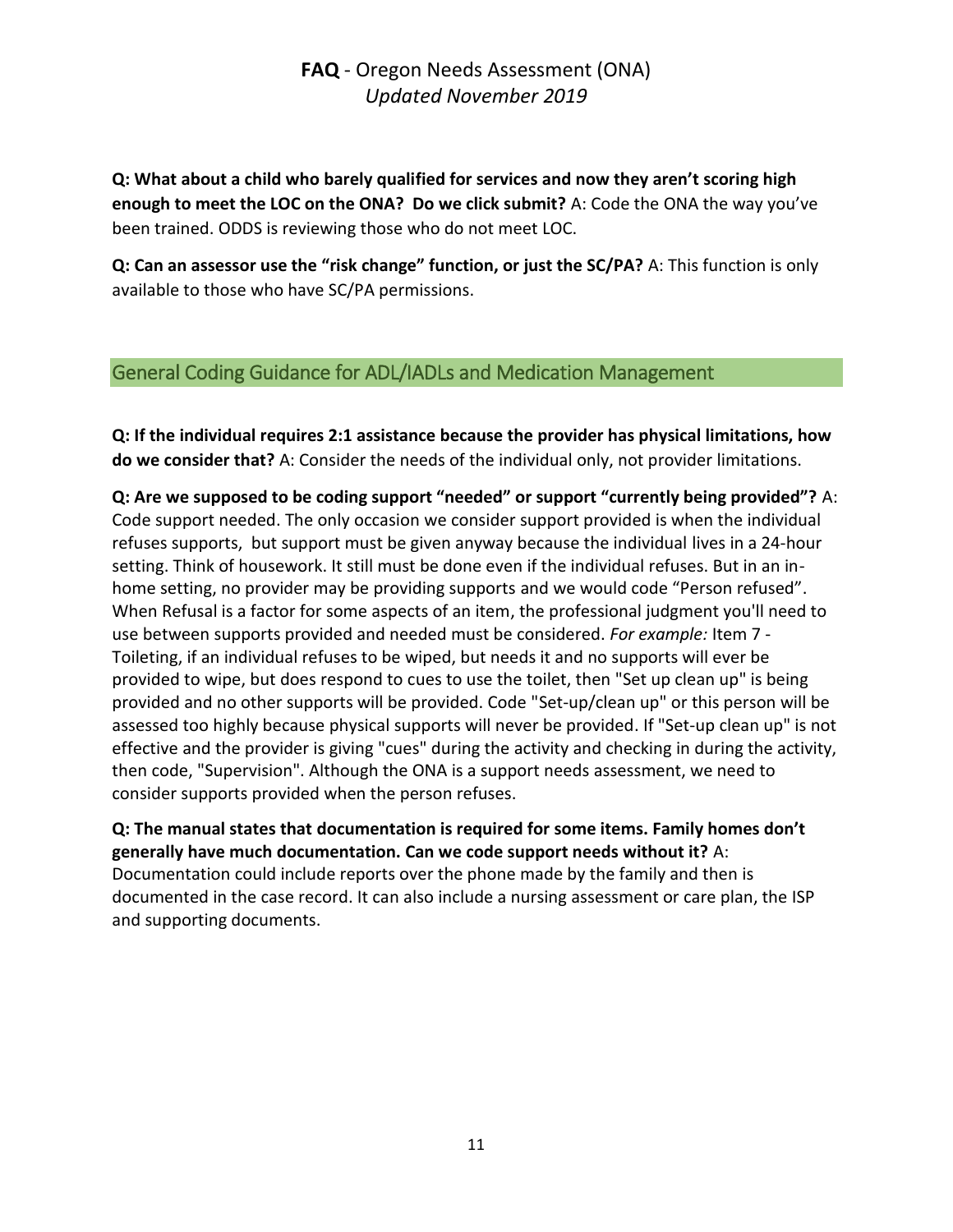**Q: There is nothing in the ONA about Community Integration or Social Interaction. How do we capture it?** A: The ONA is one piece of the big picture. The ISP and service plan will identify socialization and community integration. Just because it's not captured on the tool, does not mean that you can't include it in service planning. When a CM is looking for a way to justify supporting someone in the community, suggest that they ask themselves why the person can't just walk out the door all by themselves and go do what they want to do without help. Chances are high that the reasons tie back to an ADL/IADL support need that the person has. Socialization and community integration should be tied back to Medicaid funded services. The person's support needs in Communication, ADLs, IADLS, Behavior, and medical support needs should inform what the support person is doing to help with socialization and community integration.

**Q: How do we code "hand-over-hand support?** A: If the hand-over-hand support is used to guide the individual's movement and the individual competes part of the activity, consider either "Partial physical or Substantial/maximal". If the hand-over-hand support is provided to engage the individual, but the individual is not contributing to the movement/activity, code "Dependent".

**Q: Is Independent the same as "Not applicable"? Should we code both?** A: No. You must select one of the nine coding options.

**Q: If "Independent" is coded, do we need to use the guidance/preference sections and notes boxes?** A: Use your best judgment as to whether Preferences/guidance and/or the notes box would be beneficial for service planning. If the individual wants you to note anything specific, then do so. When supports are needed less than 50% of the days the activity takes place, be sure to indicate the support needed in the notes box for the applicable item.

**Q: Do we consider supports across all environments – home, work, community?** A: Yes, except for Department of Education funded supports provided at school for minors. Don't consider supports provided by a medical professional not funded by DD services.

**Q: How do we capture nighttime supports?** A: All items are considered over a 24-hour period.

**Q: What if the individual has a PSW or support person come into the home once a week to provide support for an activity that would require help daily otherwise?** A: Consider the support needed, not the frequency of the supports given. For example: The PSW comes into the home on Sundays to use the stove to cook, use knives to cut food, then place the food in microwaveable containers to be reheated throughout the week by the individual. The PSW would have to come into the home every day if the support wasn't done all in one day (as preferred by the individual). This eliminates the need for the provider to come into the home daily. But the daily support need still exists.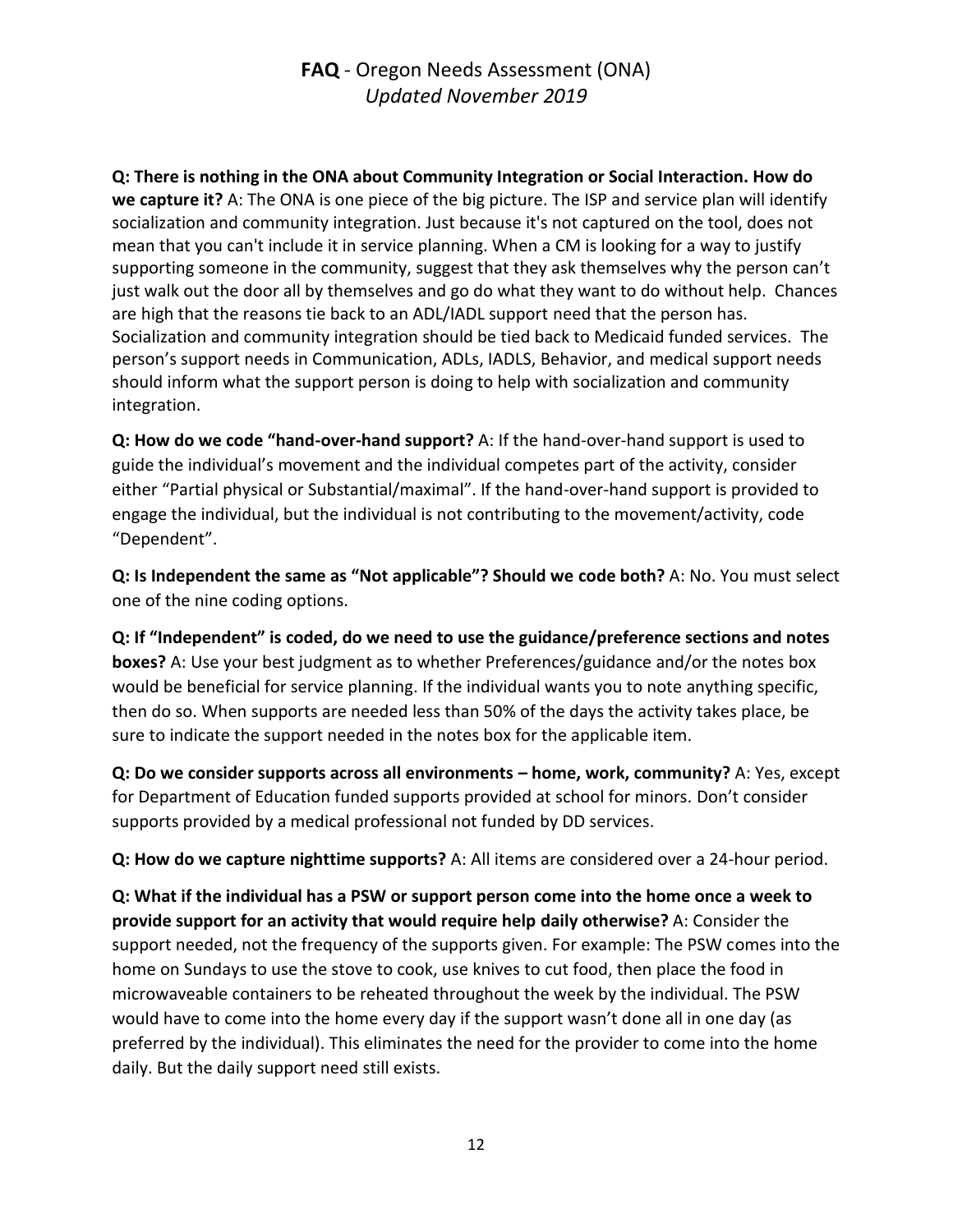**Q: In an item in ADL/IADL such as general hygiene, where there are several different things to code, you would choose to code it based on the item that had the most need, correct? As in hand washing, they only need cueing while hand washing, but nail care, they need physical substantial assistance, and you would choose the latter?** A: No. Use the Coding Decision Tree. If the physical help for nail care is needed at least 50% of the days the activity takes place, code "physical help". For example: Cueing is needed while hand washing daily, and nail clipping is every other day. So, looking at the entire activity, physical help is needed at least 50% of the days. Code the physical help. Let's say nail clipping is needed once a week. Physical help is needed only 4 days a month which is nowhere near 50% of the days the entire activity takes place (which includes hand washing and nail care), code "Supervision" because cueing is needed for hand washing during the activity at least 50% of the days the activity takes place.

**Q: Many people are saying "The provider has to be there the entire time, so we code "dependent". Is that accurate?** A: No. For the coding options of "Supervision", partial/moderate" and "Substantial/maximal, the support person may still need to be present the entire time. We're measuring the intensity of support needed, not the amount of time needed. "Dependent" would indicate that the individual is unable to physically or cognitively functionally contribute to any part of the activity, or 2 people are required to assist the individual to complete the activity

**Q: How do we code supports that are needed but are not being provided because there's no caregiver in place? Do we code the (unmet) need, or how much support is actually being provided? For example, if a customer currently does all their shopping on their own, but is not able to effectively compare prices or shop within their budget, do we code "independent" because they're not receiving support on at least 50% of the days that the activity occurs? We imagine this will come up for a number of the categories (i.e. meal prep, housework, general hygiene / bathing, etc.) – what if the customer is somewhat "managing" in the interim, but really needs a provider in order to ensure that the ADL/IADL is completed effectively?** A: Consider the support needed. What we want to ask is, "What would happen if no support were provided"? Over time, the individual would not be able to pay rent, etc. because they've spent all their money at the grocery store. We know this touches on budgeting. But we find that without support, the kitchen cupboards may be stocked with unnecessary items and now the lack of help with shopping impacts meal prep and budgeting as well. The only time we would ever consider the support being provided is when the individual refuses support but support it is still being provided anyway, such as in a group home setting.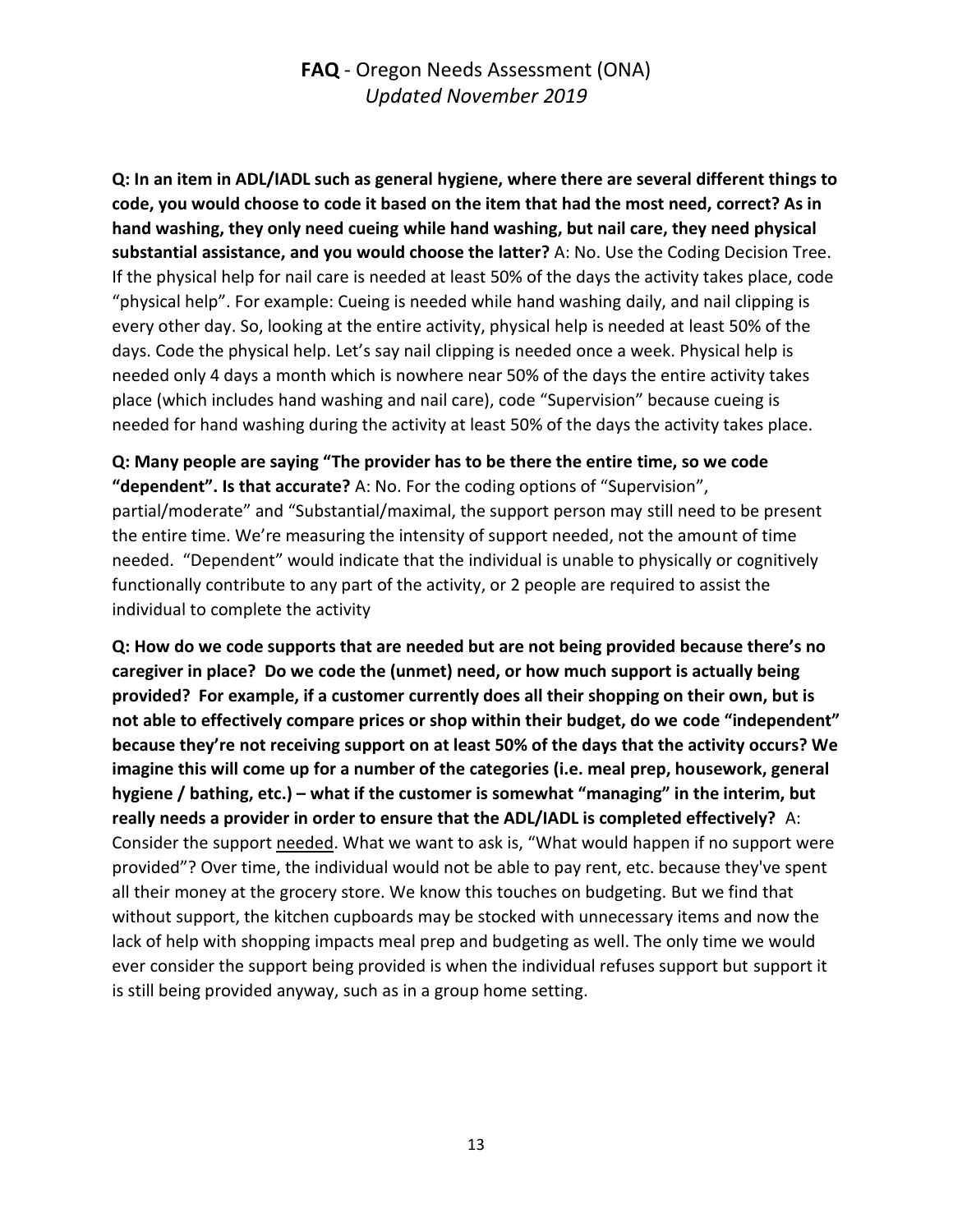**Q: What about the person who just refuses to do an activity such as housekeeping– not for lack of ability, just refusal?** A: Why is the refusal taking place? Is it due to a behavioral or sensory issue, or unwillingness? Often, the refusal is due to sensory issues or the individual has specific routines he/she follows, and support persons are unable to get him/her to participate in an ADL/IADL. Code the support that is needed to get the activity completed. The only exception is the individual who refuses help and no help will be provided.

**Q: I am assessing a client that is blind, deaf and paralyzed on his left side. I was wondering how to code him for ADLs such as housekeeping, shopping, laundry, etc. I was thinking I would code him Dependent, and now I am questioning whether I should code him "Not attempted due to medical condition". How should I code?** A: Code based on the support needed to get the task done. Only code "dependent" if the individual cannot contribute at all. Reserve "Not attempted" for someone who uses alternate means to accomplish a task and would be at risk for health and safety issues. For example: The person uses a wheelchair and goes up and elevator instead of stairs, we would never attempt to take them up or down a flight of stairs due to the likelihood of injury/risk to health and safety.

**Q: Where are hearing aids and glasses captured on the ONA?** A: Not every support need will be coded on the ONA tool. Indicate the support need in a notes box for an item that it seems most fitting to belong to. For example: I would include a note in the General hygiene item for hearing aids and glasses. Keep in mind that the ONA will capture support needs for hygiene which would represent support needed for other items such as hearing aids and glasses. By including notes, the support need can still be captured in service planning.

**Q: What if a provider wants preferences and guidance checked. The manual says it's optional. Is it in the algorithm?** A: They're not in the algorithm. But, if the individual, guardian, family or provider wants you to check the preferences and guidance sections, then you should check the boxes at the providers request as long as they are accurate. While the use of these sections is considered optional, they are very beneficial and useful for service planning.

**Q: What if the individual only needs help to open item such as a medicine bottle or the toothpaste? Is that a physical support or setup/clean-up?** A: Code Setup/clean-up. See Essential Elements document located on ONA Assessor Resource Page for what to include at [https://www.oregon.gov/DHS/SENIORS-DISABILITIES/DD/PROVIDERS-](https://www.oregon.gov/DHS/SENIORS-DISABILITIES/DD/PROVIDERS-PARTNERS/Pages/ONA.aspx)[PARTNERS/Pages/ONA.aspx](https://www.oregon.gov/DHS/SENIORS-DISABILITIES/DD/PROVIDERS-PARTNERS/Pages/ONA.aspx)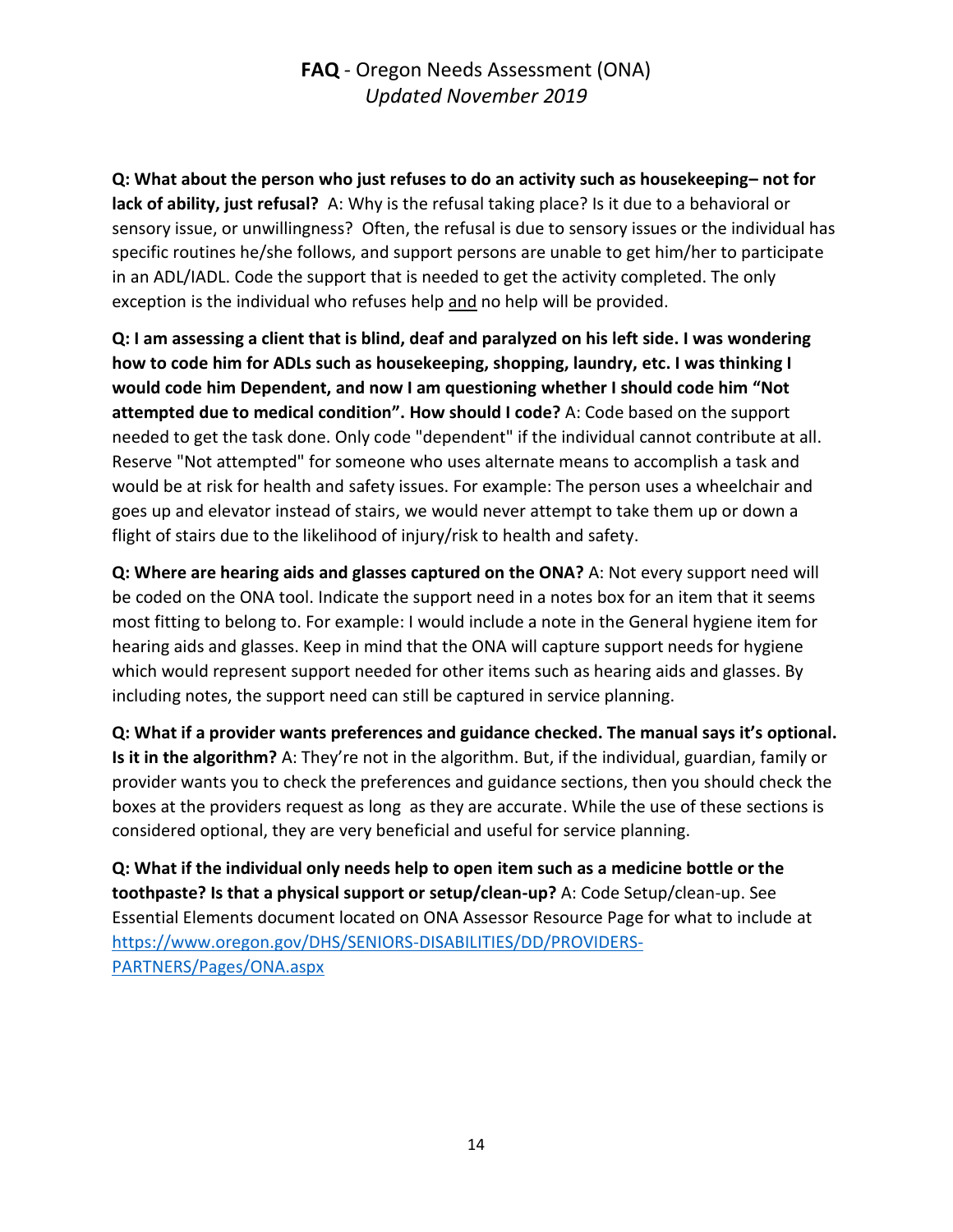**Q: When we consider the coding option of "Person refused" what do you mean by "No type of support will be given"?** A: Some individuals will refuse support for various items, but in 24 hour settings, supports may need to be provided anyway, such as housekeeping, etc. If that's the case, do not code "Person refused". Code the support that must be provided. The coding won't always be dependent because cueing may be the only type of support the provider will be able to give, such as cueing for oral hygiene. The individual refuses to brush his teeth and the provider will never be able to get a toothbrush in his mouth. Yet, the provider is required by the dentist to cue to brush teeth.

#### <span id="page-15-0"></span>Section 1 – Assessment and Demographic Information

**Q: On the Demographics page – can we type "Homeless" and put "zeros" for the phone number if the individual has no address and no phone number?** A: No, Put the address and phone number of the CME.

**Q: Should we list the individual as a person who attended or contributed to the assessment interview?** A: No. The individual's participation or lack of will be captured on the demographics page under "Individual's Participation in Assessment" along with the notes box describing the participation or why the individual did not participate.

**Q: Should SCs/PAs be considered as people who contributed to the assessment on the ONA demographic page?** A: If they provided information to answer items, include them in the list of who contributed and code the applicable participation selection. If the SCs or PAs did not contribute but were present at the assessment, list them and select "At the assessment, but did not contribute".

#### <span id="page-15-1"></span>Section II – Communication

**Q: Should we use the Coding Decision Tree for this section and only look at the past 30 days and what help they need 50% of the days communication takes place?** A: No. The Coding Decision Tree and the specific coding guidance is for use in the ADL/IADL and Medication Management sections only. Consider infrequent occasions that an individual may need help to communicate. Consider supports needed to communicate anytime during the year.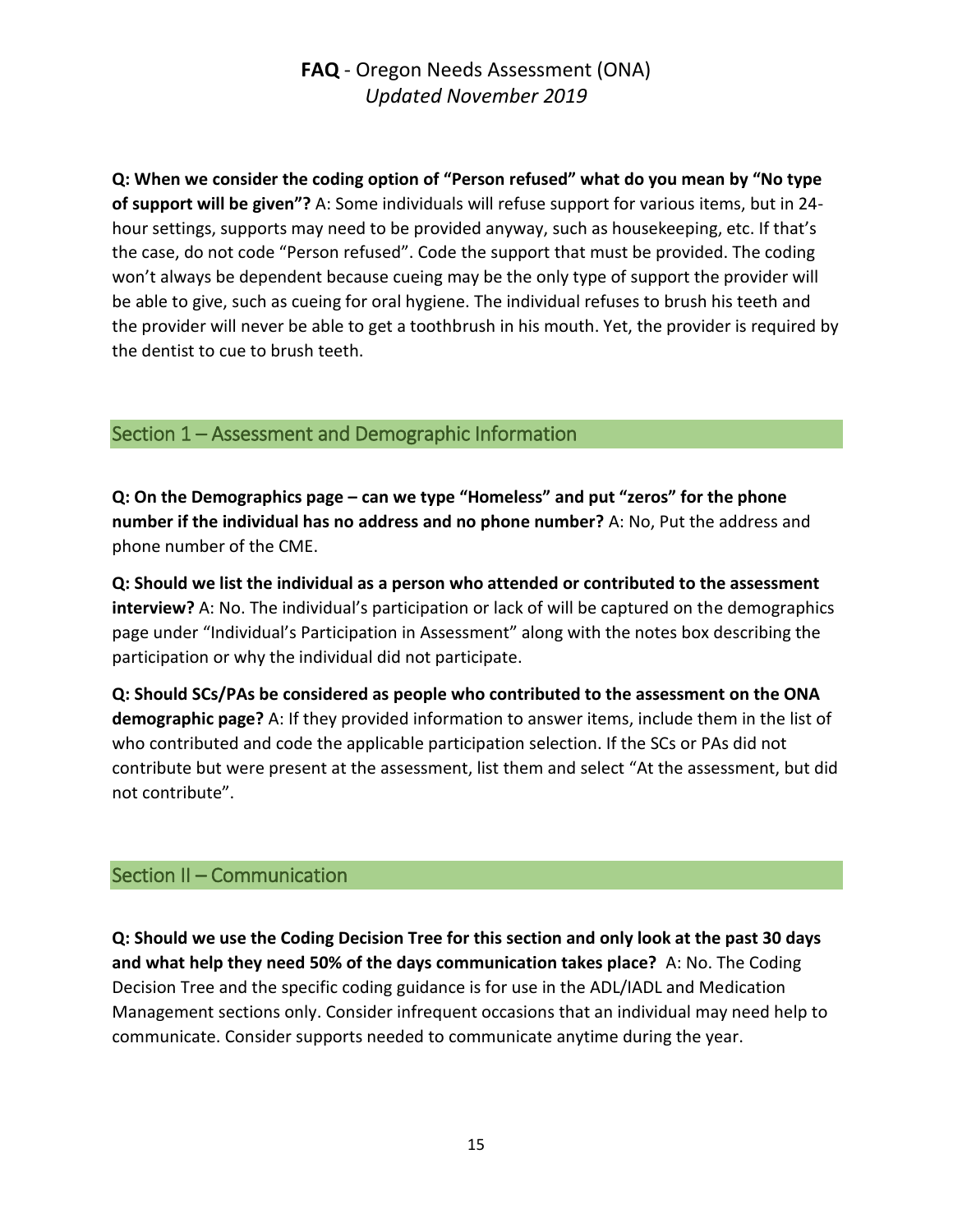**Q: How do I assess communication for babies when they don't speak yet?** A: Consider how the baby indicates hunger, being soiled, etc. Typically, babies will cry, make sounds and/or facial expressions to make their needs known. If the baby doesn't express at all, code "Rarely/Never expresses self". Don't use the coding option of "Expresses messages without difficulty", because the baby does not speak. Also consider that everyone has wants and needs and if a baby needs others to interpret their communication (as all babies do) that would be considered support for communication.

**Q: How do I assess individuals who are very high functioning and appear to need help to express and understand information?** A: Look at all areas of the individual's life. Does he/she ever need help to talk with doctors, understand treatment plans, etc.? What about help with an annual food stamp recertification? If the individual works, what about help with speaking to an employer or understanding what an employer is saying?

**Q: How do we consider the help needed to read mail which is a form of communication?** A: If individuals get mail they cannot read or understand, typically a conversation will take place to discuss the contents of it. And, if no conversation takes place, maybe it's because the individual would not understand it anyway, which would help to inform the communication items. Ask probing questions about the individual's understanding of what is being said. Can the individual express what he or she would like to do in response to the information in the mail?

<span id="page-16-0"></span>Item 2: Communication Devices & Preferences/Language Expression & **Comprehension** 

**Q: Items 2 b and c. The options are "Expresses complex messages without difficulty" or "Exhibits some difficulty with expressing needs, ideas". To me, there is a big jump from complex messages and needs or ideas. An Individual may have great difficulty with complex messages but be very adept at conveying their wants and needs, such as "I'm hungry" or "I don't feel good". While I am usually conservative, I find myself coding these as the second option, and that just doesn't feel right when I know they can tell me if they need something, but they can't necessarily explain their emotional reaction/over-reaction to something. How do we code?** A: The word complex can be rather confusing. What we're wanting to know is the ability to express wants and needs. The only time we will code "Expresses complex messages without difficulty" is if they need **no help at all** to communicate any messages, needs or wants with familiar people (Item 2b) or unfamiliar people (Item 2c). Be sure to consider occasions that (Cont. on next page)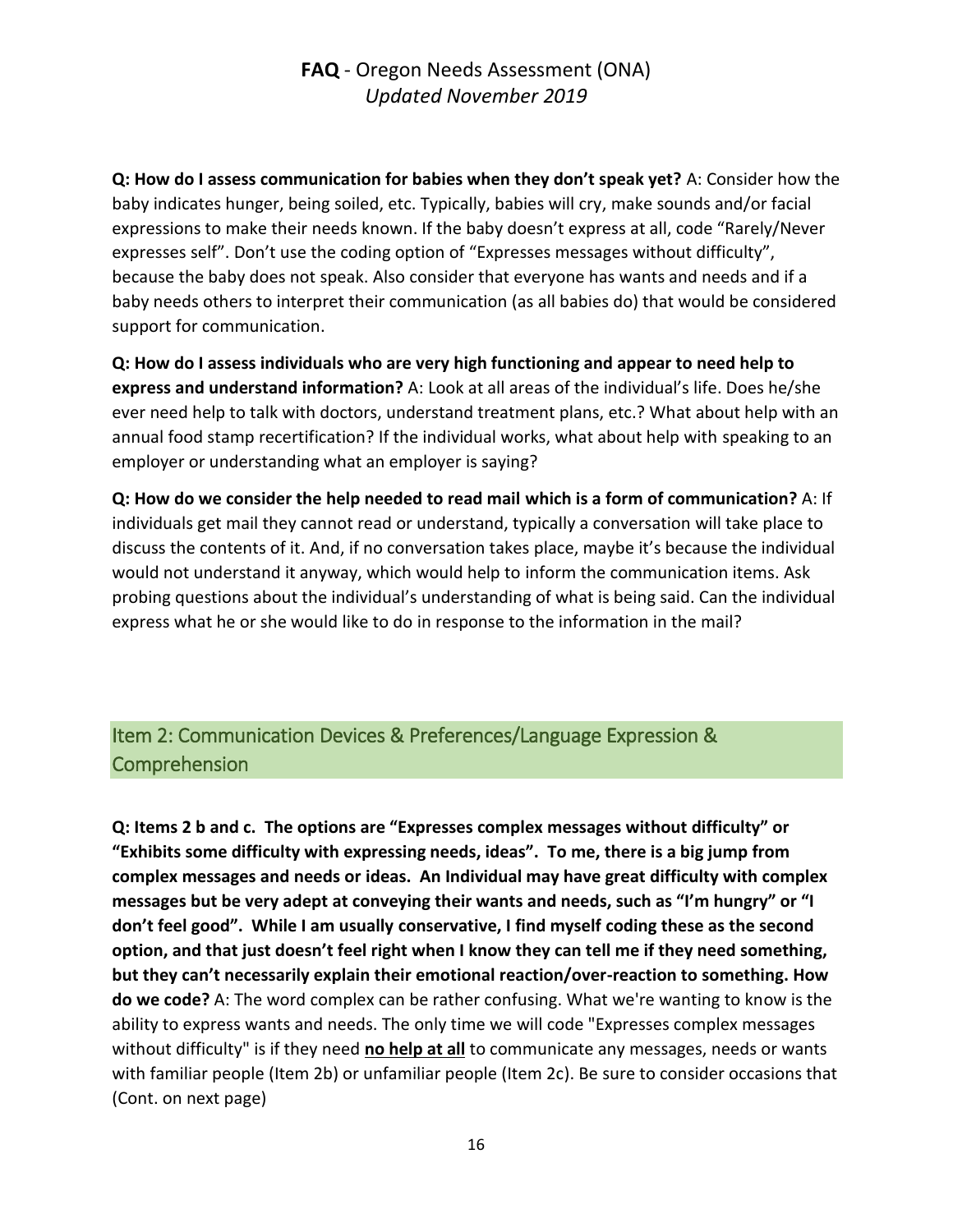happen very infrequently in an individual's life. Don't use the coding tree logic to determine coding. Support needs should be documented whether they are paid, natural, or not currently being provided.

**Q: Item 2d – is the individual able to ask for something to drink or indicate thirst? How do we capture young children and babies?** A: Consider how the child indicates when a diaper is soiled or indicates pain. Apply this logic to communicating thirst as well. If the child doesn't cry, verbalize or gesture, then code "no".

**Q: The communication question about understanding "verbal" content- this client is deaf, but does respond to basic touch cues for standing, eating, etc. Would I code that he is rarely/unable to or understands sometimes?** A: Is he able to understand sign language? If not, go ahead and consider if those cues reinforce standing up sitting down, etc. If he needs help in understanding verbal content in every setting and only responds to very few cues, then code "rarely". But, if he picks up on cues quite well in the community to understand verbal content, then code "sometimes". Use your best judgment.

**Q: We have a client who needs maximum support with his showering, hygiene and toileting, but refuses it. Because of his refusal, his mom sets up the bathroom for him to do as much as he can on his own. For example, she sets his bathroom poof and soap out for him and gets a fresh towel for him. By doing this, it cues him to shower, however, he is not cleaning himself well and really needs physical support. I'm not sure if I should code set up or refusal. Similarly, he has a difficult time wiping after a bowel movement. He needs help wiping but has sensory issues around that, so his mom purchases flushable wipes. He uses the wipes, but they aren't doing as good of a job as if mom was wiping. Set up or refusal?** A: When refusal is a factor, the professional judgment you'll need to use between supports provided and needed must be considered. It sounds like even though he's refusing, "set up clean up" is being provided and no other supports will be provided. Code "set-up/clean up" or this person will be over coded. If "Set-up clean up" is not effective and the provider is giving "cues" during the activity and checking in during the activity, then code, "supervision". Although the ONA is a support needs assessment, we need to consider supports provided when the person refuses. About the wipes, if they are placed there at least 50% of the time the activity take place as a cue, then consider them as "set-up clean up". But, if they're always there and replaced when empty, don't consider them. Refusals are not always seen as "Substantial/maximal" support. Support needs can vary.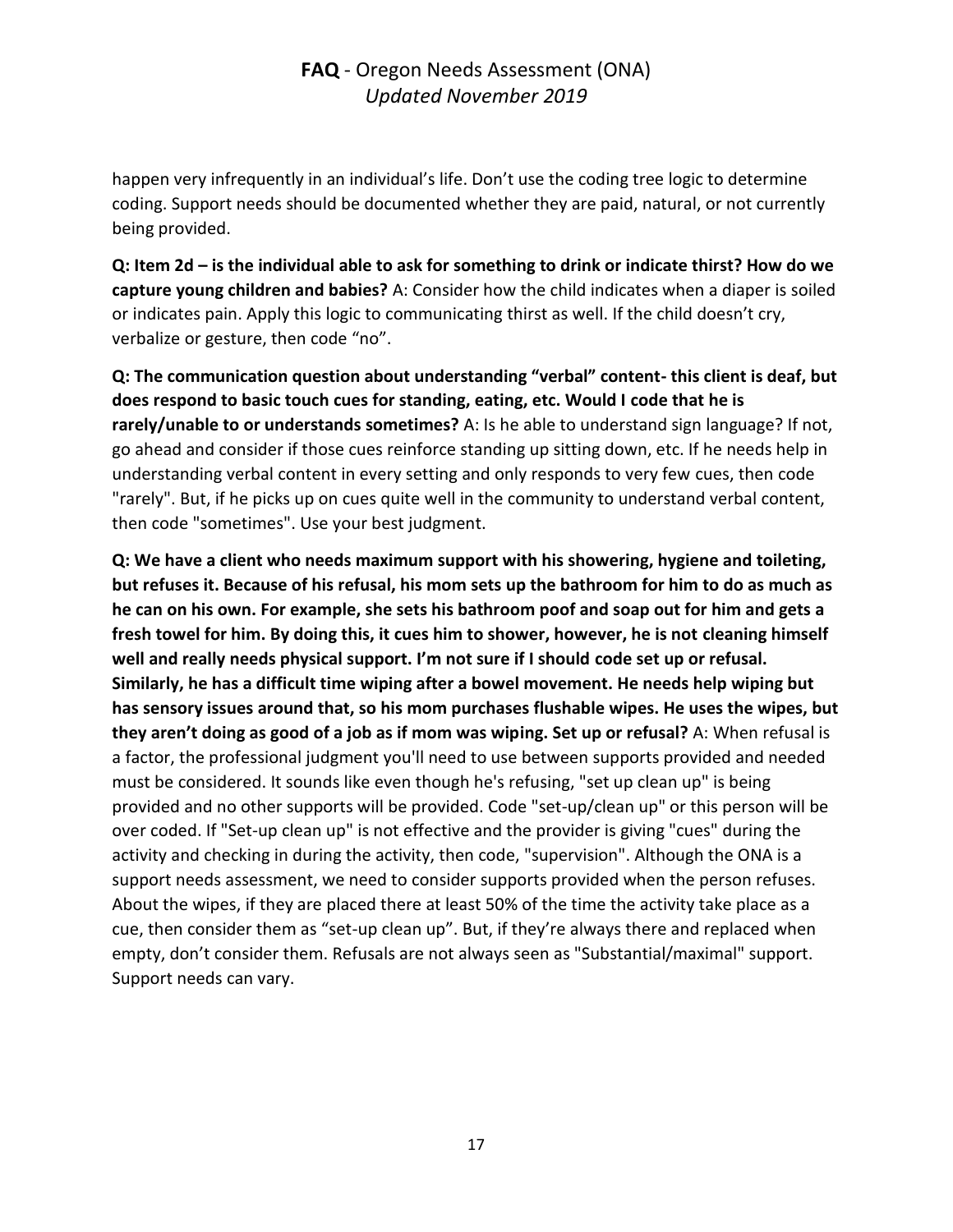## <span id="page-18-0"></span>Section III – ADL and IADLs

#### <span id="page-18-1"></span>Item 3: Dressing

**Q: What about children who can 'dress' themselves at school just fine, it takes a long time, but they will do it themselves? At home they need help because they refuse. How do we capture it?** A: See manual page 21 regarding supports due to behaviors. If the behavior interferes with the mechanics of completing the ADL at home, consider coding supports needed to get dressed.

**Q: In the manual, Items 3a-c indicate that they are part of the LOC, but don't seem to be addressing the same thing as the current LOC. The current LOC considers whether someone needs support to wear appropriate clothing for the weather. Item 3 seems to be only concerned with an individual's ability to dress themselves. My question is: should the weather appropriateness of the clothing an individual chooses to wear be taken into consideration here? If not is there another part of the ONA where weather appropriate clothing should be considered?** A: Selecting appropriate clothing is included in the dressing item. Use the "Essential Elements" document to determine what is included in each item at [https://www.oregon.gov/DHS/SENIORS-DISABILITIES/DD/PROVIDERS-](https://www.oregon.gov/DHS/SENIORS-DISABILITIES/DD/PROVIDERS-PARTNERS/Pages/ONA.aspx)[PARTNERS/Pages/ONA.aspx](https://www.oregon.gov/DHS/SENIORS-DISABILITIES/DD/PROVIDERS-PARTNERS/Pages/ONA.aspx)

**Q: I met with a 7-year-old that needs to be reminded to get dressed, wear weather appropriate clothing, and needs help with buttons, zippers, & tying shoes. I consider this to be age appropriate. Would this still be coded as Partial/Moderate due to the physical assistance and reminders being provided?** A: We don't consider developmental stages at all. If physical help is needed for buttons zippers and tying shoes, then "partial physical" is correct. If he/she ONLY needs reminders to wear appropriate clothes (on at least 50% of the days the activity takes place) "set up clean up" would be correct.

**Q: Item 3 – Dressing – If the provider sits outside of the bedroom while the individual is getting dressed, the individual comes out of the room half-dressed, and the provider says to go back in the room and finish dressing. Is that "Setup/clean-up" or "Supervision?** A: The individual has not dressed effectively and needed some supervision and cueing during the activity to finish dressing. Code "Supervision". That mindset is the same for toileting and other ADL/IADLs. If the individual needs a provider there to supervise (whether eyes on or not), to cue them to finish the activity effectively, code "Supervision". If the individual simply needs a cue to grab a jacket before heading out for the day, code "Setup/clean-up".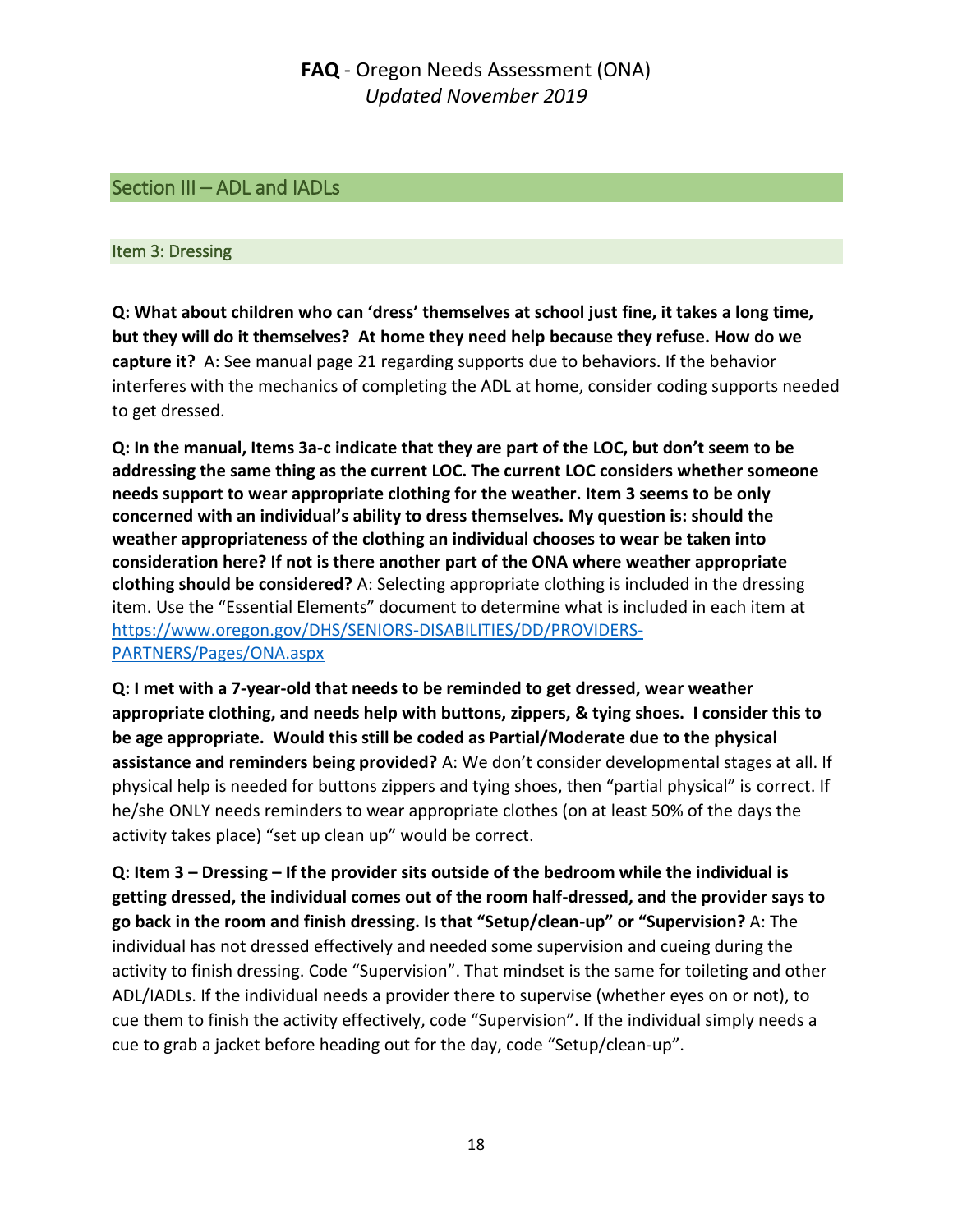#### <span id="page-19-0"></span>Item 4: Transferring and Positioning

**Q: What if the individual can go from a sitting position to his knees only? Do we code support to get to his feet even if he never will?** A: Code "Not attempted due to medical or safety concerns" as he does not stand on his feet.

**Q: For sit to stand, if the individual does not bear weight on his feet at all and will never come to a standing position, how do we code this item?** A: Code, "Not attempted due to Medical/Safety concerns" because alternate means will be used to make the transfer.

#### <span id="page-19-1"></span>Item 5: Mobility

**Q: What if an individual needs help with mobility only during the winter months. The individual has an unsteady gait on wet and icy walkways.** A: If the individual's support needs are expected to increase for several months, complete a "Change in need" assessment.

**Q: Items 5 g & h – Risk items regarding falls – If the individual has falls due to seizures, do we consider in these items?** A: yes, if the falls have occurred two or more times in the past year (item g) and if there is an ongoing impact (item h).

**Q: I am looking at the mobility section and person's preferences. It gives a preference of "contact guard when walking". I'm assuming this means that someone is touching or holding onto them while they walk, am I correct.** A: Yes, you are correct. The contact guard is human support that provides a physical touch or hold while walking.

**Q: If the wheelchair transfers into a prone stander and is used for that purpose, do we capture it in ADL Equipment as a Prone Stander?** A: Yes

**Q: Item 5 – Mobility – If the individual doesn't walk or use a wheelchair, how are we supposed to code walking and wheeling?** A: be sure to ask specific probing questions. Very rarely, individuals may be on hospice and will never leave the bed again. If that's the case, code"NO" for both items. The sub items will grey out. The algorithm will be built in a way that will assume the individual is "dependent". For individuals on hospice, alternate means may be used, such as "being carried to another location".

**Q: Is scooting and crawling on knees considering "walking" in this item?** A: Yes. The question to ask is, "Is this person ambulatory"? See manual page 25 for further guidance.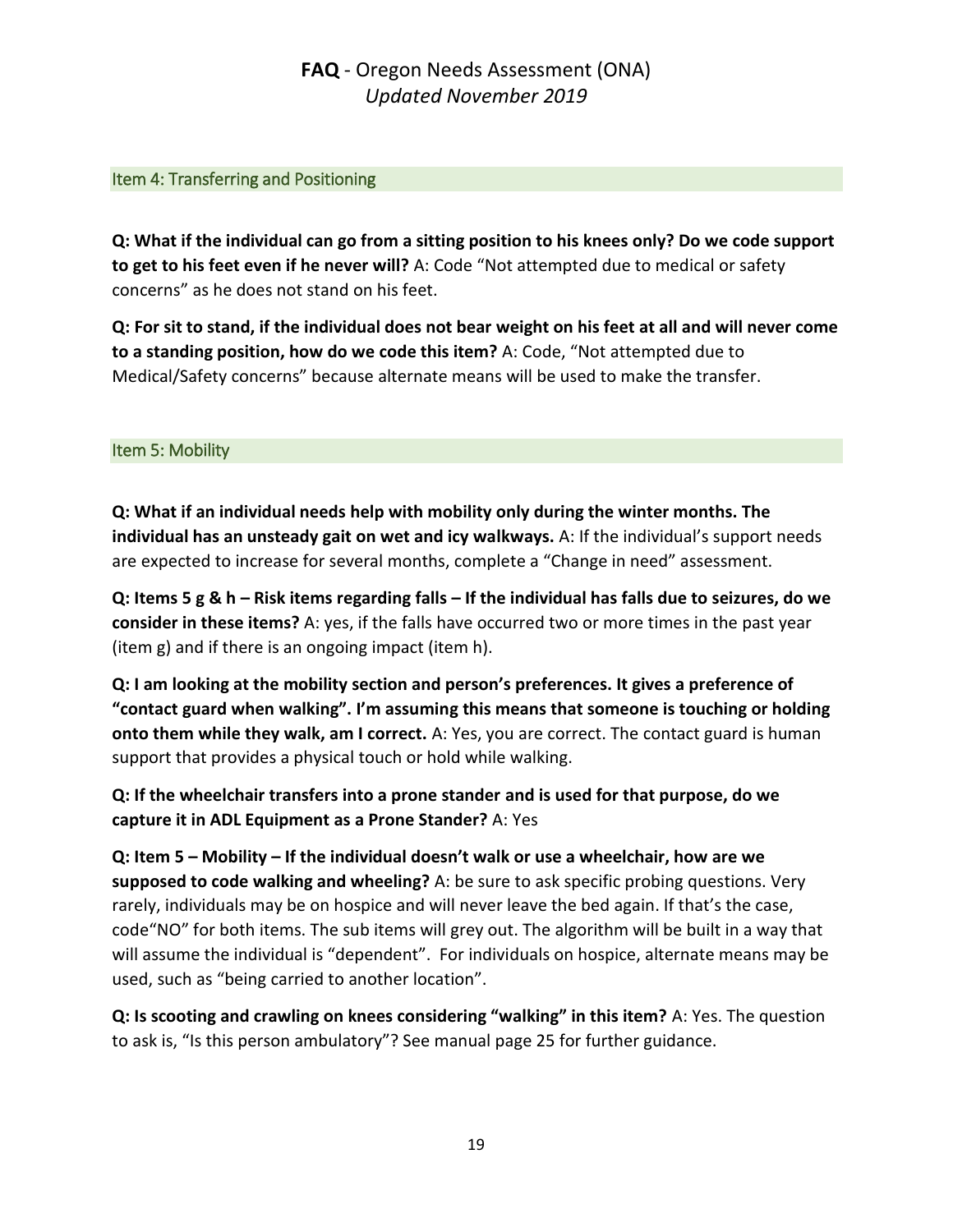**Q: How would a "stair lift" be captured in item 5d – 12 steps?** A: Consider the lift as an alternate means to get up the stairs because the individual is not bearing weight to go upstairs only if those are the only stairs used (stairs are not used in the community 50% of the days the activity takes place). Code "Not attempted due to medical/safety concerns". But be sure to consider all use of stairs that the person encounters and the supports needed. For example: if the person uses the stair lift at home, but also walks up the stairs at work – it might make sense to consider the support needed to go up the work stairs and not just the help needed at the home. Code the support needed.

#### <span id="page-20-0"></span>Item 6: Eating and Tube Feeding

**Q: I was told that the individual will eat too fast and needs to be reminded to slow down. The individual reported that he has choked in the past year due to eating too quickly. The mother states that the individual eats independently and she does not provide supervision but agreed that he has choked in the past. How should I code this?** A: Does he need cueing while eating? He may not be independent. Sounds like a choke risk. Always code the need, not what support is or isn't being provided, unless the person refuses the support needed and no supports will be provided. Follow up with the SC or PA. When the SC or PA creates the service plan, they could indicate that supports aren't provided.

**Q: The guidance for 6i says that it's intended to capture whether the individual is at risk of choking or aspiration. If people have occasional heartburn or get heartburn after eating spicy foods, how should we be coding it? We have many people that are saying they get heartburn but have not been diagnosed with GERD and are not at risk of aspiration nor choking. It's been causing some issues with the crossover because the wording in the RIT document is different than the ONA.** A: Rely on the ISP team, SC, and/or someone who knows the individual well to determine how best to code it. Write a good note stating that the individual has occasional heartburn.

#### <span id="page-20-1"></span>Item 7: Elimination

**Q: The item on the tool doesn't mention incontinence or catheter care. Are we supposed to consider it in toilet hygiene?** A: Yes. Please refer to the guidance section in the manual for each item. The guidance section provides more detail about what is considered for each item. The toilet hygiene item includes bowel/bladder incontinence and catheter care.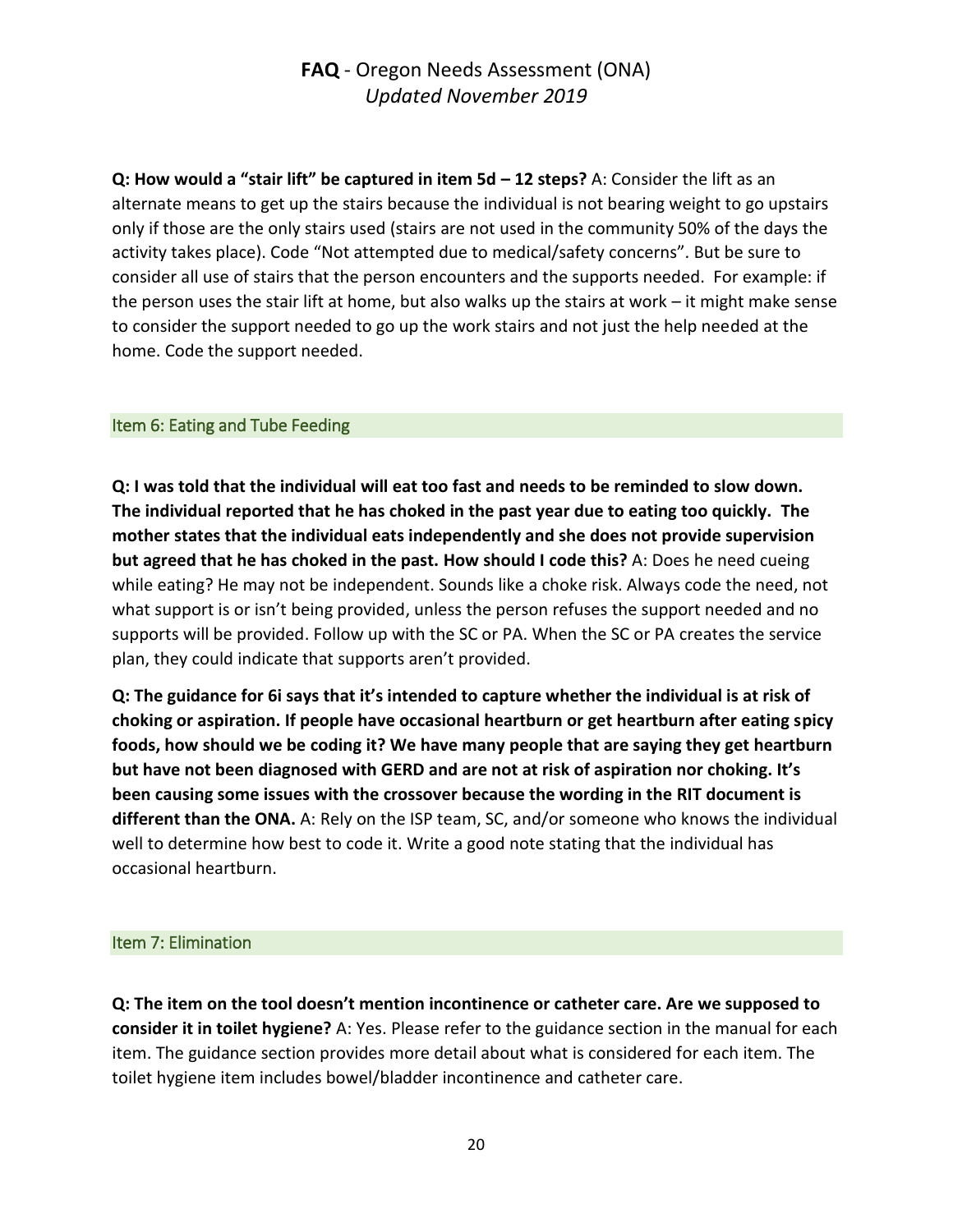**Q: Item 7(f) (toileting/bowel meds): Do we count non-fiber OTC stool softeners such as Colace or Miralax?** A: Yes, if it is used to treat constipation.

**Q: For toilet transfer, how would we consider the use of a changing table in a bathroom when the individual does not use a toilet?** A: For all individuals aged 4 and older, if a changing table is used instead of a toilet due to medical or safety reasons, code "Not attempted due to medical/safety concerns".

**Q: The individual needs to be cleaned off in the shower after having a bowel movement. Is it captured in this item or in item 8 – Showering?** A: It depends. Ask more probing questions. Is the showering a part of the normal elimination routine and is required at least 50% of the days the activity takes place? If so, capture it in this item. If not, capture supports needed to clean the body in item 8 – Showering.

**Q: If the individual needs no support to get on and off the toilet but needs help to stay on the toilet in order to eliminate effectively, would we capture this support in item 7a – Toilet hygiene or item 7b – Toilet transfer?** A: Capture the support to stay on the toilet in item 7a – Toilet hygiene.

#### <span id="page-21-0"></span>Item 8: Showering and Bathing

**Q: How do we capture adjusting and judging water temp?** A: In the guidance section for this item, code both "Can adjust water temp" and "Can judge water temp" if the individual is able to do these. If not, do not code them. Not coding them indicates that there is a risk. (This is important to capture for the Risk Report). If the individual needs help adjusting/judging water temp, code as a "physical support".

**Q: If someone is independent with physically transferring in/out of the tub/shower, but needs full/total support with all steps involved in bathing (adjusting water temp, washing, rinsing, drying off, etc.), we've been coding it "substantial / maximal" (because this item considers the ability to transfer in/out of the tub shower). Is that correct?** A: That's correct.

**Q: Item 8 – Showering - What if an individual needs a 2-person assist to get in and out of the shower, but needs no help during the shower?** A: This would be a very rare occasion that it occurs. But if it does, code "Dependent" and be sure to code "Two-person assist in the guidance section. Keep in mind that a 2-person assist at any time to get an activity completed, will be coded as "Dependent".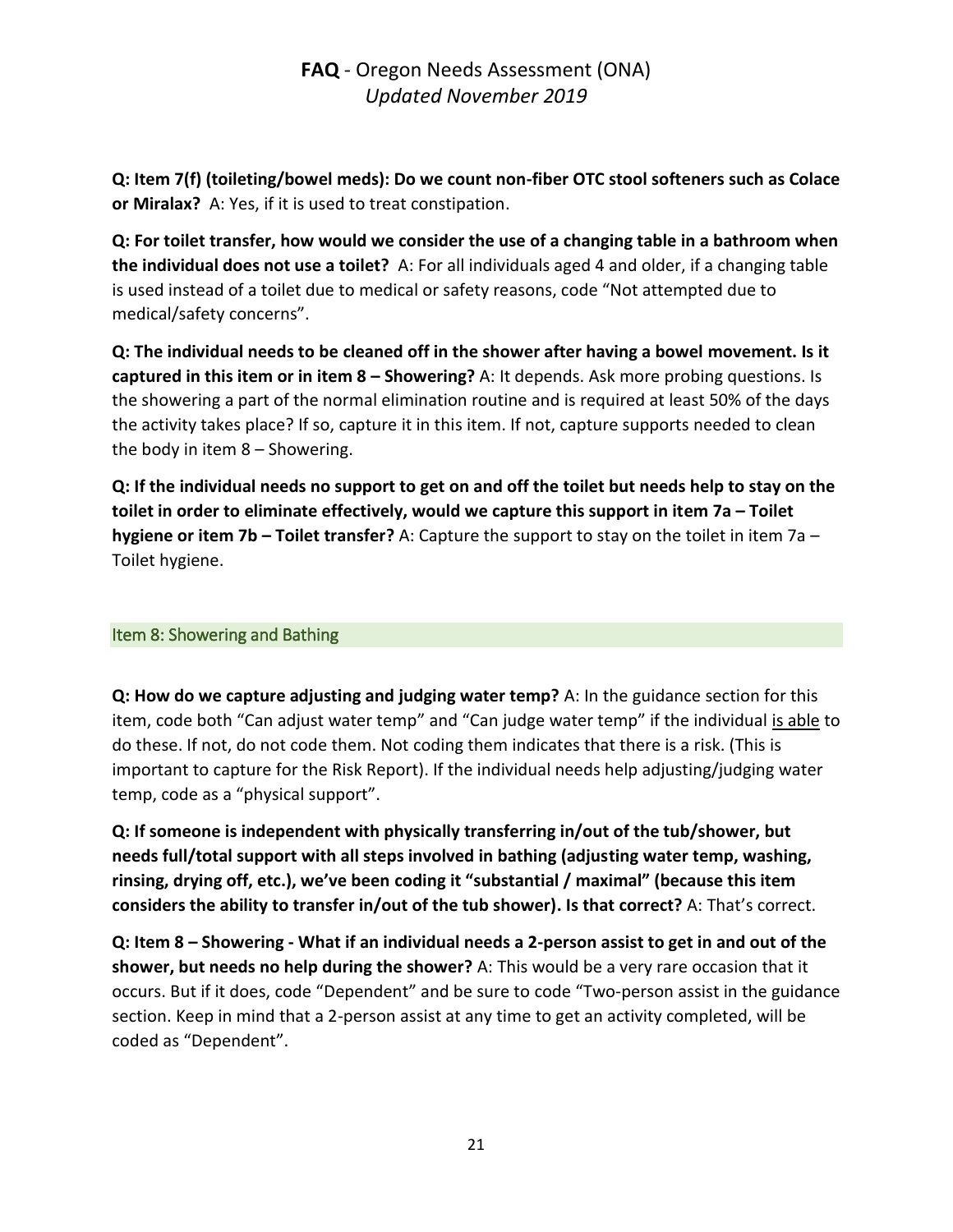<span id="page-22-0"></span>Item 9: Oral Hygiene

**Q: What if someone only needs help to get the lid off the toothpaste?** A: Code, "Setup/cleanup" since no help is needed during the activity. See "Essential Elements" document for what's included in each item at [https://www.oregon.gov/DHS/SENIORS-](https://www.oregon.gov/DHS/SENIORS-DISABILITIES/DD/PROVIDERS-PARTNERS/Pages/ONA.aspx)[DISABILITIES/DD/PROVIDERS-PARTNERS/Pages/ONA.aspx](https://www.oregon.gov/DHS/SENIORS-DISABILITIES/DD/PROVIDERS-PARTNERS/Pages/ONA.aspx)

#### <span id="page-22-1"></span>**Item 10: General Hygiene**

**Q: It appears that males will be coded more prominently than females. Is this fair?** A: Don't look at gender as an indicator for coding. Look at supports needed regardless of the gender.

**Q: Where is beard care captured?** A: Capture brushing or combing the beard in general hygiene Item 10. Capture washing the beard in the shower or tub in the showering item.

**Q: If the support person needs assist to put on contact lenses, where do we capture that?** A: The tool is not designed to capture every single support needed, perhaps put a note under dressing or hygiene to inform support planning.

**Q: In what item would we capture "Washing hands before meal preparation"?** A: Always capture washing hands in item 10 -General hygiene.

**Q: An individual bites his nails and the provider must tell him to stop. Do we capture it in this item?** A: Ask probing questions. Why does the provider have to tell him to stop? Does he cause self-injury? If so, this would be captured in item 18 – Injurious to self. Is there a general hygiene support need to keep his nails filed short? Supports could be captured in both. Keep the focus on the hygiene aspect of nail care in this item.

#### <span id="page-22-2"></span>Item 11: ADL Equipment

**Q: Is it necessary to list all other equipment in the notes box?** A: No, a comprehensive list is not necessary to keep on the assessment.

**Q: Is a supine stander considered as the same as a prone stander?** A: Yes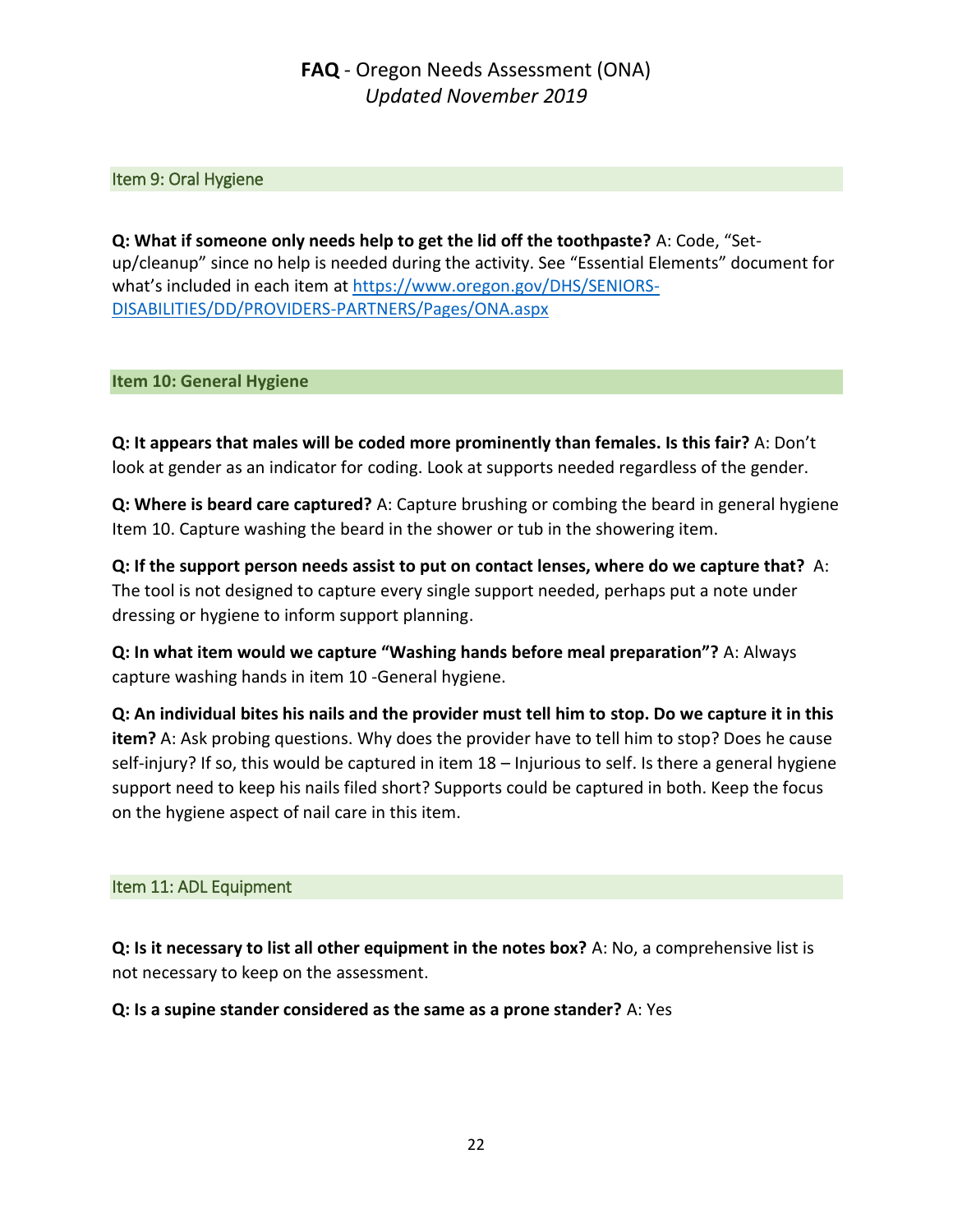#### <span id="page-23-0"></span>Item 12: Housework

**Q: If an individual in residential services has the ability to do some housework tasks but chooses not to, due to mood, and staff step in and complete the tasks, how should this be coded?** A: When assessing those who just "don't want to due to mood", (possible behavior interferes w/ task completion) ask a few more probing questions to find out if and what supports are needed. In the group home setting, if the individual refuses to do housework no matter what strategies staff use to get the individual to do housework, the coding could be "Dependent". But before coding "Dependent", ask if the individual does some small tasks such as takes dishes to the sink, straightens up the bedroom at all, contributes in any way on days when in the mood. Then I'd code accordingly based on the individual's contribution. The coding may be coded as substantial if the individual does some, even if it's a small contribution. For 24-hour settings, the provider is typically providing the support if the individual refuses to do it. So, we'll code the support needed. When someone lives in his/her own home and doesn't allow anyone to come into the home to help w/ housework, code "Person refused".

Q: **The individual lives in a group home and is expected to only keep his bedroom clean. Do we consider cleaning just his room or the entire house?** A: Consider the entire house. Be sure to ask probing questions about his skills and abilities. We don't want to code based on how the household divides the housekeeping duties, but on the help the person would need to clean the house.

**Q: In what item would we capture washing dishes after meal preparation?** A: Capture washing dishes in Item 12 – Housework

#### <span id="page-23-1"></span>Item 13: Meal Preparation

**Q: The individual is able to safely use the stove and microwave to prepare basic meals. He will not handle knives to cut food and asks his mother to complete this task. He experiences Aichmophobia - extreme fear of knives and sharp edges. He states that he is afraid of selfharm if he handles a knife.** A: If he were to manage all meal prep by using his own "workarounds" to avoid knives and needs no help – code "Independent". If he needs to rely on his mom to do the cutting and she needs to cut during meal prep at least 50% of the days the activity takes place, code "partial/physical". It sounds like he can do most of the physical steps on his own. If he says, "I only need help with cutting a few days a month", then the physical support doesn't meet the 50% of the days rule as directed on the coding decision tree. Keep in (Cont. on next page)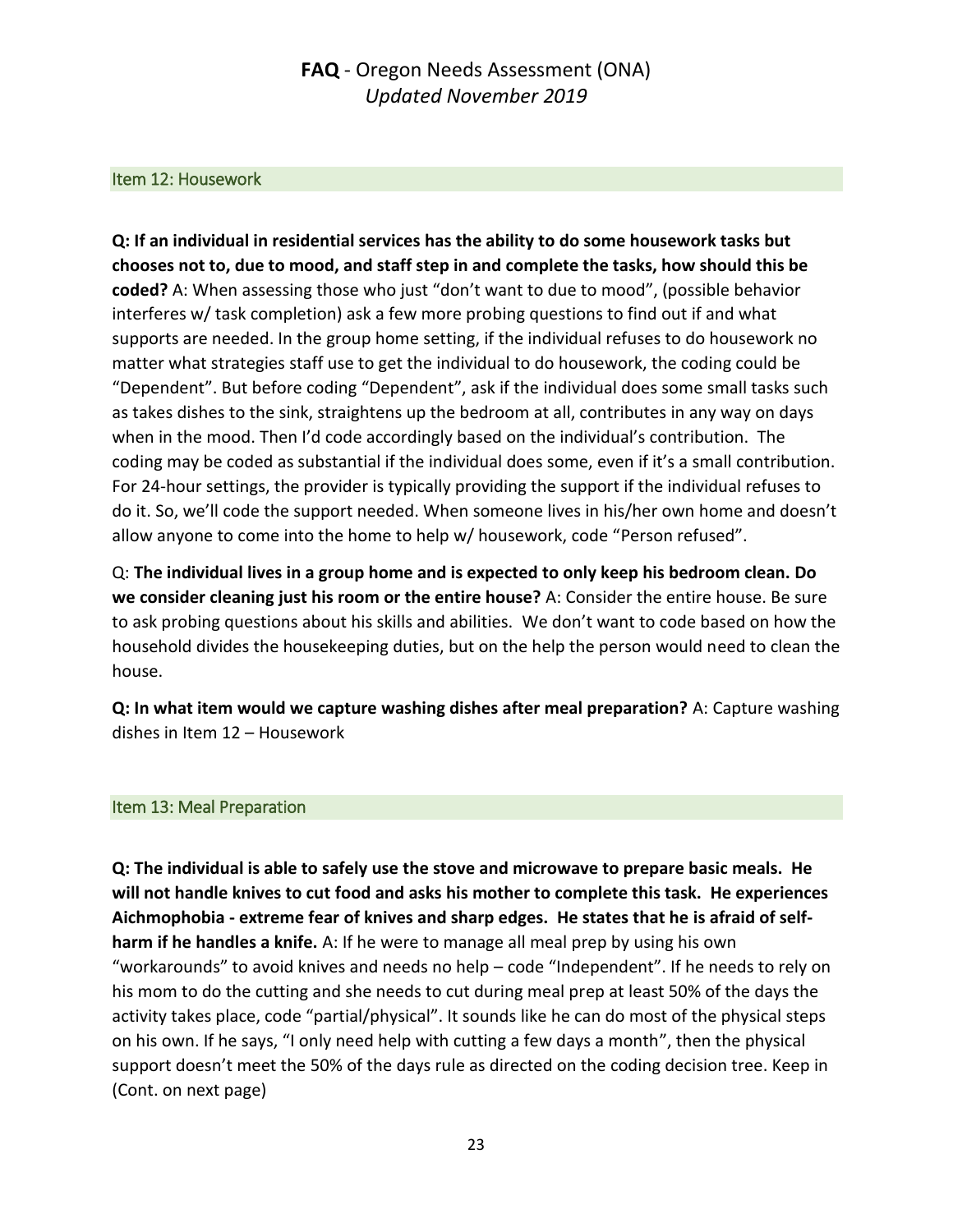mind though, some individuals will have a support person cut up everything one day a week, so they don't have to ask for help every day. Without that weekly help, the help would be needed daily – in which you would code the physical help.

**Q: I have a young man who doesn't know how to cook because the grandfather is a bit OCD about him using the kitchen, he's just not allowed but he can warm up a hotdog. How do we code?** A: Does he go to work or at a day program to do any cooking? look at his ability to perform other tasks. This will give you an idea as to what his skills and abilities are. Write a good note about him not being allowed to try cooking, but code based on his ability. Does he follow verbal directions effectively? Does he typically need physical help with activities? Then code the help that would be needed to complete the activity. Use your best judgment. Manual page 20 (first paragraph) gives guidance as how to consider support needs.

**Q: Item 13 states Make a light meal such as a bowl of cereal or a sandwich and cold drink or reheat a prepared meal. Why does the manual guidance say to include the use of knives and a stove?** A: See manual page 21 (third paragraph). While the language on the tool has specific wording, assessors should always read the guidance in the right-hand column in the manual for each item and to answer the question outlined in the guidance section of the manual.

**Q: What if the behavior of an individual makes it unsafe to help in the kitchen to prepare meals?** A: If the behavior impacts the ability to get an ADL/IADL done, code the support that would be needed to get the activity completed. For some people with Pica or self-injurious behaviors, they may not be able to help at all with some ADL/IADLs. If that's the case, code "Dependent".

**Q: In what item would we capture "Washing hands before meal preparation"?** A: Always capture washing hands in item 10 -General hygiene.

**Q: In what item would we capture washing dishes after meal preparation?** A: Capture washing dishes in Item 12 – Housework

#### <span id="page-24-0"></span>Item 14: Laundry

**Q: Where would you capture putting dirty laundry in the basket? In this item or housekeeping?** A: Capture it in this item.

**Q: Is ironing included in this item?** A: No. Include the support needed for ironing in the notes box.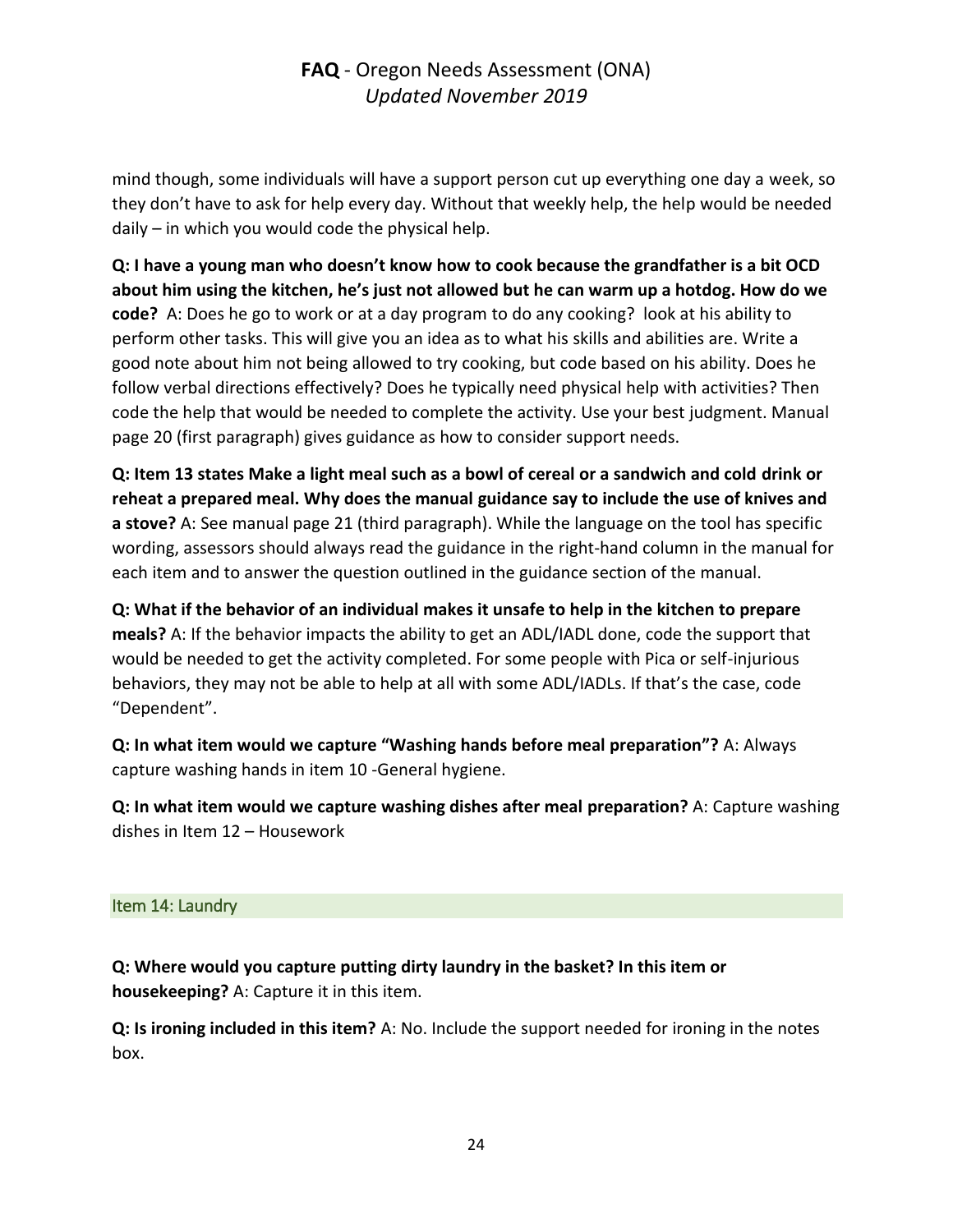#### <span id="page-25-0"></span>Item 15: Transportation

**Q: In the more isolated areas – the individual can get around locally on his own by public bus but has a need to travel to a bigger town at least once a week to be able to make needed purchases and can't get themselves there without assistance. How would we capture this support need?** A: Use the guidance on the Coding Decision Tree. Let's say the individual uses transportation independently to get around on four days a week and needs a ride to go to a bigger town once a week. Using the Coding Decision Tree, he does not need help on 50% or more of the days the activity takes place. Code "Independent". Please remember that it's very important that a note is included in the noes box describing the support that is needed less than 50% of the days the activity takes place and how often it is needed.

**Q: Does the transportation item include boarding and tie downs for wheelchairs?** A: Yes

**Q: If the individual gets around the community regularly by bike on his own throughout the month, and only needs a ride once a month because he can't drive and no public transportation is available, how would we code this?** A: Code, "partial assist", because bikes are not considered as a mode of transportation in this item. Because he can't drive and no public transportation is available, he needs to rely on the support of someone else to drive him around at least once a month.

**Q: Does the "Car Transfer" item include opening and closing the car door?** A: No. Include opening and closing the car door in the "Use public transportation" item. Do not include fastening seatbelts in this item. Consider the help with seatbelts in item 15a – Use Public Transportation.

#### <span id="page-25-1"></span>Item 16: Money Management:

**Q: Do we capture reporting income to social security on a regular basis (At least monthly)?** A: If there is a budgeting component to it such as how much they must calculate and report, then consider it.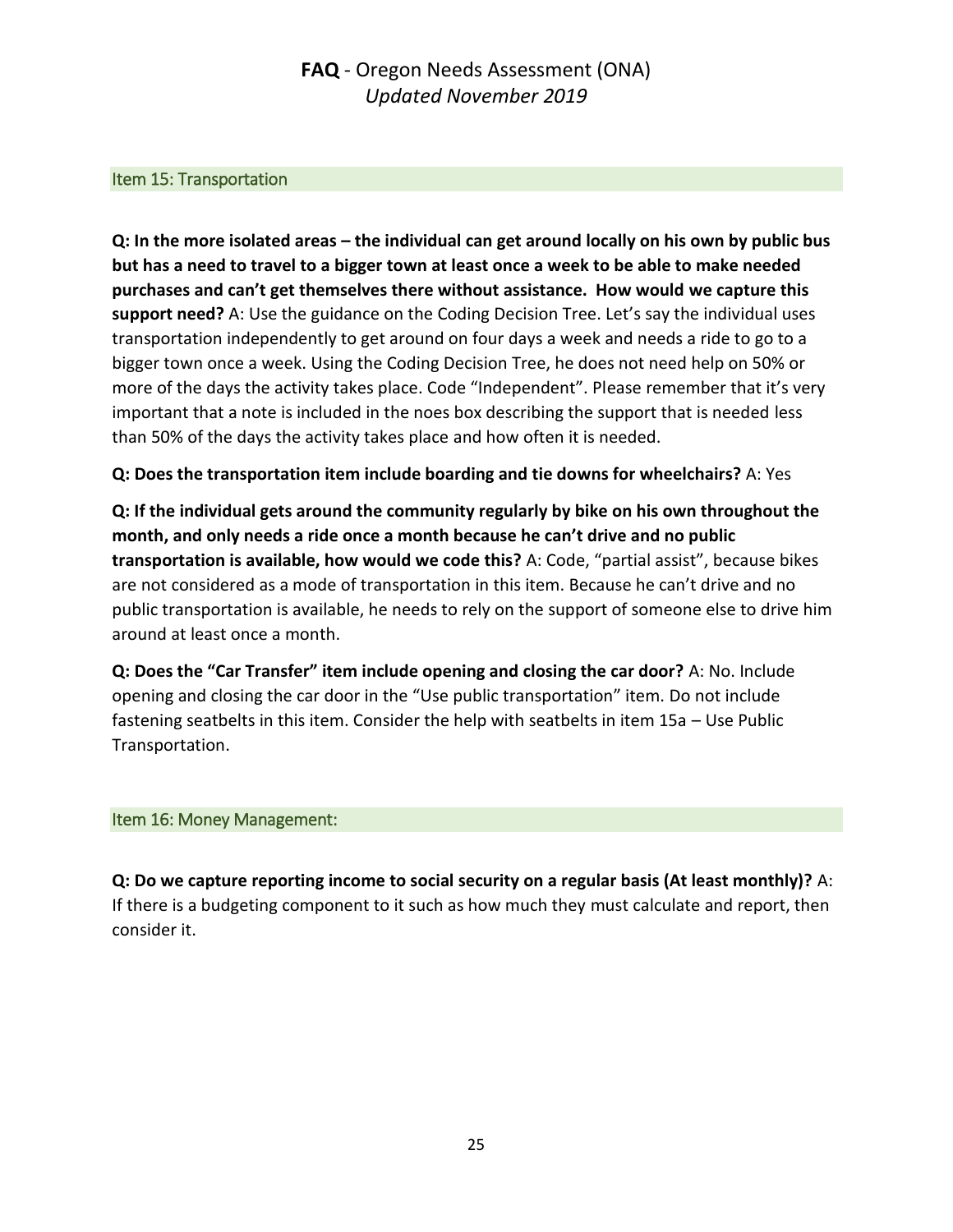**Q: How do we consider Money Management that is done behind the scenes for individuals? It appears that day to day, the individual needs no help.** A: Often times, we hear that the individual uses his/her debit card but behind the scene someone else is taking care of a lot of the budgeting and management. There may be a lot physical help to manage the money to pay rent, bills, etc. Consider the extensive support that occurs overall for money management – maybe someone just needs some reminds to pay their bills – code "Set up Clean up". But, if money is being limited by a rep payee or support person, consider it as a physical help and use your best judgment as to whether it's partial/physical or substantial/maximal.

**Q: How does auto bill pay fit in with Money Management?** A: Ask what would happen without that support. Most often, even with auto bill pay, bank account balances need to be checked to ensure enough money is in the account for bill pay. Consider the support needed for that.

**Q: Kids aged 12-15 aren't supposed to be paying rent or managing the bills. Since we're not considering developmental stages, how do we code a child between 12-15 years of age?** A: Consider what the child can do to contribute to the item. Does he know the difference between money denominations? Is he able to save money for a future purchase? Consider the entirety of the item. If the child has some ability to save money and knows the difference between a 1 dollar bill and a 20, then we know that he/she is not "dependent". Consider the help needed to manage money. Use your best judgment to code support needed.

#### <span id="page-26-0"></span>Item 17: Light Shopping

**Q: How do we consider supports for online shopping for groceries and personal care items?** A: Consider if it's usual for the individual to use online shopping. Then consider the support needed to select and make the purchase.

**Q: If the individual is unable to shop at the grocery store, but can tell the support person exactly what to get and gives him/her a list to shop from, how would this be coded?** A: Code "Substantial/maximal" since the individual is contributing some to the activity of getting the shopping done by choosing what he/she wants.

**Q: How do we code "Individual only needs help taking the groceries into the house and putting them away"?** A: If that's the only help needed, code as "Setup-Clean-up" since the individual needs no help while at the store. Typically, if the individual needs help to put groceries away, he probably needs help at the store. Probe as to why that would be the only help needed.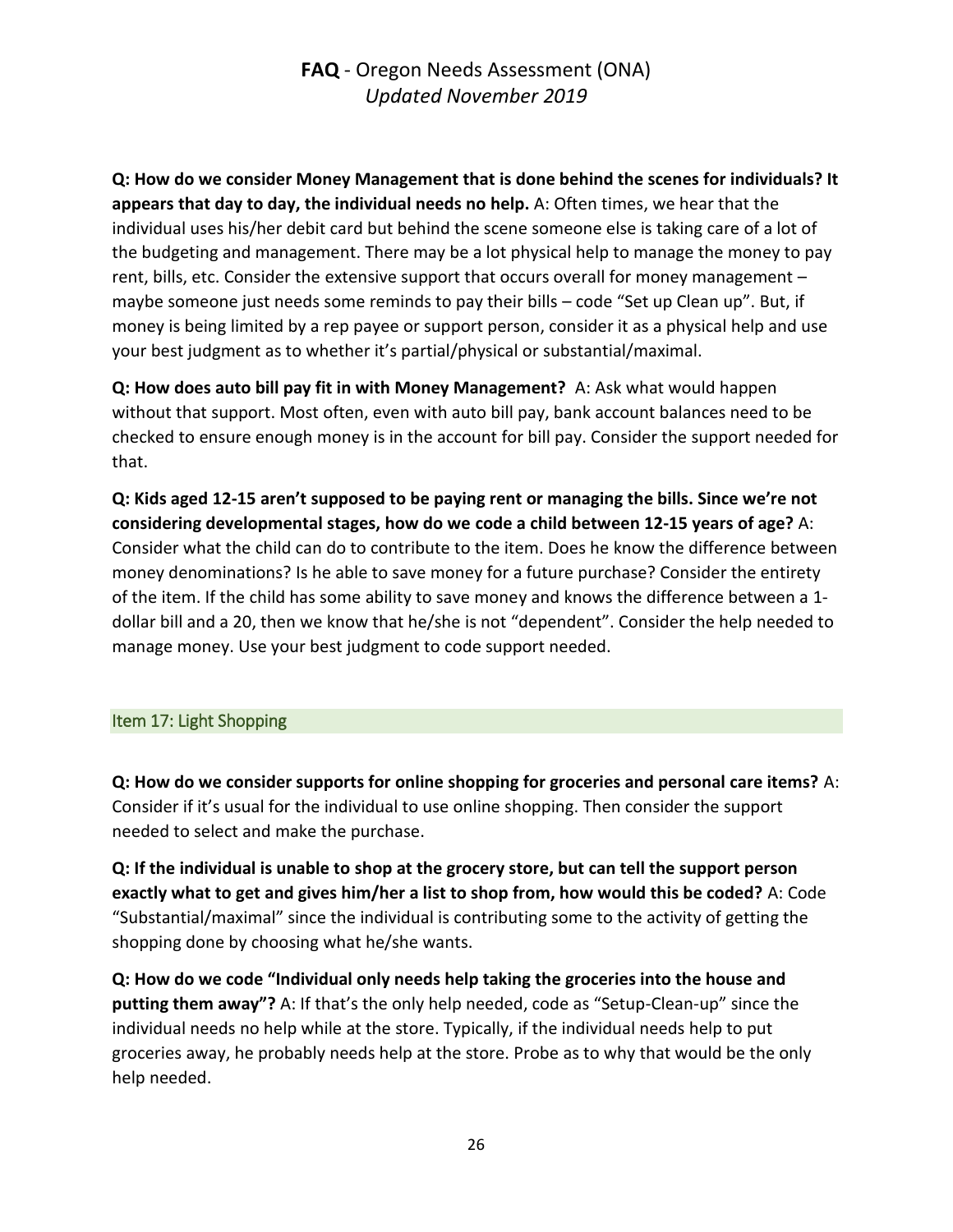**Q: What if the provider just hands the money to the individual to pay for items? Is that considered "Supervision" or physical help?** A: Ask more probing questions. Is the provider determining the correct amount of money for the individual? It could be a physical support. Is the provider just holding the money out of convenience for the individual? It may not be a support need at all.

**Q: Do we consider "price comparison" in this item?** A: Selecting items while shopping typically includes a component of price comparison. It would be considered in this item. There's a component of budgeting that could go along with price comparison as well. If so, capture the budgeting for groceries in item 16 – Money Management.

#### <span id="page-27-0"></span>Section IV – Behaviors

#### <span id="page-27-1"></span>General Behavior Section Questions

**Q: How do we capture "Has History" and "Yes, present in the past year" in the same item?** A: Code, "Yes, present in the past year" and code all the presenting behaviors that apply. Do not code the historical behaviors as well. List the historical behaviors in the notes box.

**Q: Where would suicidal ideation be captured?** A: It could be captured in several behavior items: Difficulties regulation emotions, verbal aggression, and other behaviors, to name a few.

**Q: How would we capture an individual who gets out of the car at inappropriate times?** A: Consider whether it is a behavioral issue or more of a safety support and capture it in the applicable section. For some individuals, the assessor and team are not able to determine if it's behaviorally driven or a safety issue. Use your best judgment and rely on the people who know the individual well as to where to best capture it.

**Q: What if medicine does an effective job of preventing the behavior? Do we capture it in the behavior section?** A: If no human supports are in place to prevent the behavior, code the "Has history" option that applies. Do not capture the medicine management in the behavior section.

**Q: Can we consider behavior supports needed at the Vocational program?** A: Yes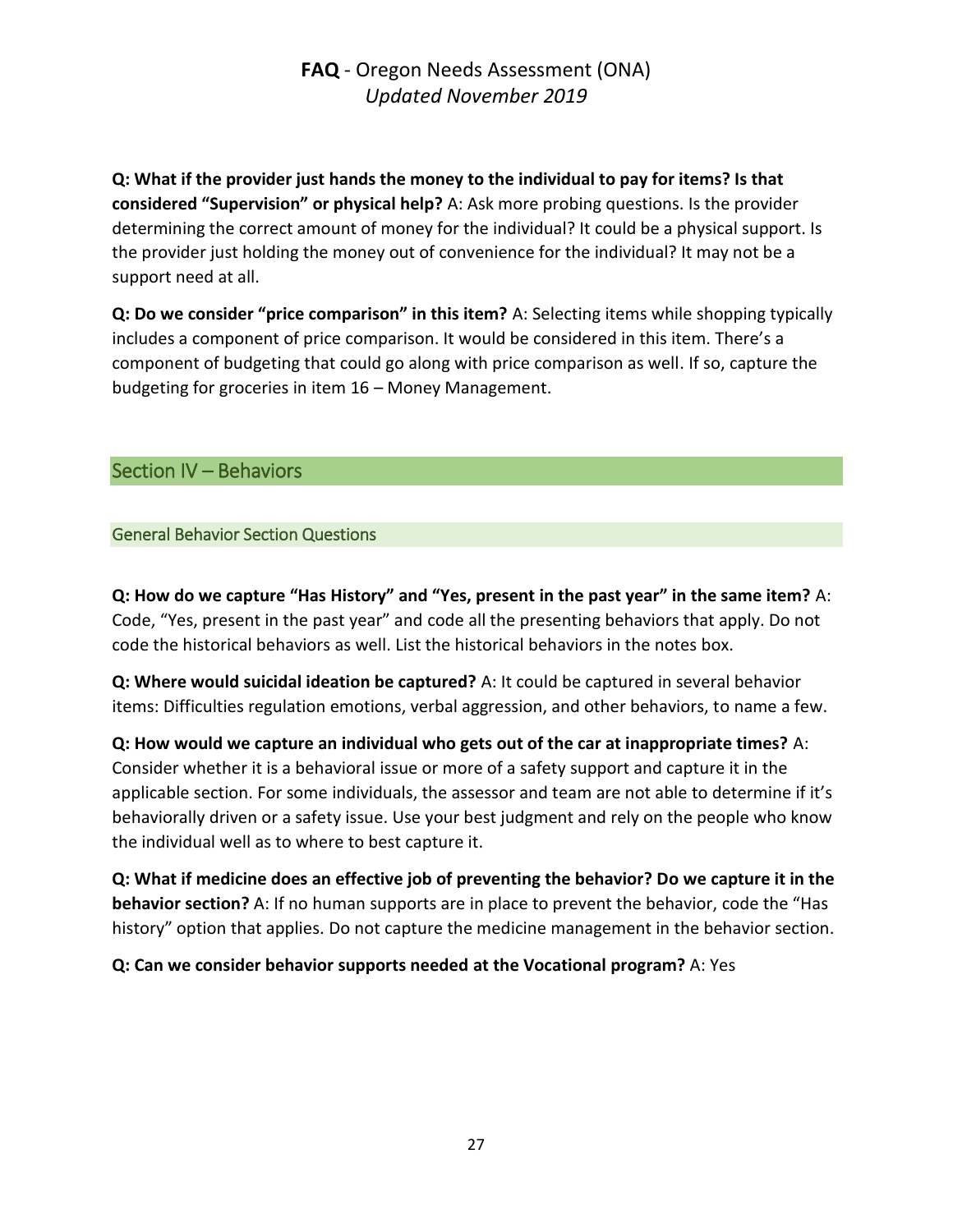**Q: Should we include behavior supports such as cueing in items 36a and b?** A; The ONA is looking at supports that need to be provided in the settings DD services provides for. If the child only needs help for behaviors in the school setting and not at home or the community, do not code the support needs at school as those services will not be provided by DD services. I'll add language with the same reasoning for medical providers as well.

<span id="page-28-0"></span>Item 18: Injurious to Self

**Q: Where do we capture suicide ideation or threats of suicide?** A: Capture in item 27 – Difficulties regulating emotions. Only capture a history of actual suicide attempts in this item.

<span id="page-28-1"></span>Item 19: Aggressive or Combative

**Q: If an individual has spastic movements due to Cerebral Palsy, could that be considered physical aggression if he hits someone accidentally?** A: No. This is more of a safety concern. While not all behaviors have to be intentional, a spastic movement is not aggression. Support people should think of the individual's and other's safety and keep the individual at a safe distance.

<span id="page-28-2"></span>Item 20: Injurious to Animals

<span id="page-28-3"></span>Item 21: Aggressive Toward Others, Verbal

**Q: Many individuals may act in a way that seems aggressive toward others, such as staring for long periods of time while they're processing information. I'm not comfortable coding this as a behavior in this item. How should we capture actions that appear to be behaviors in this item?** A: You can code "Intimidates/stares" in this item and write a good note explaining the behavior. Or, code it in a different behavior item, such as Item 27 "Difficulties regulating emotions". Or, another option would be to capture it in item 34a – Other behavior items.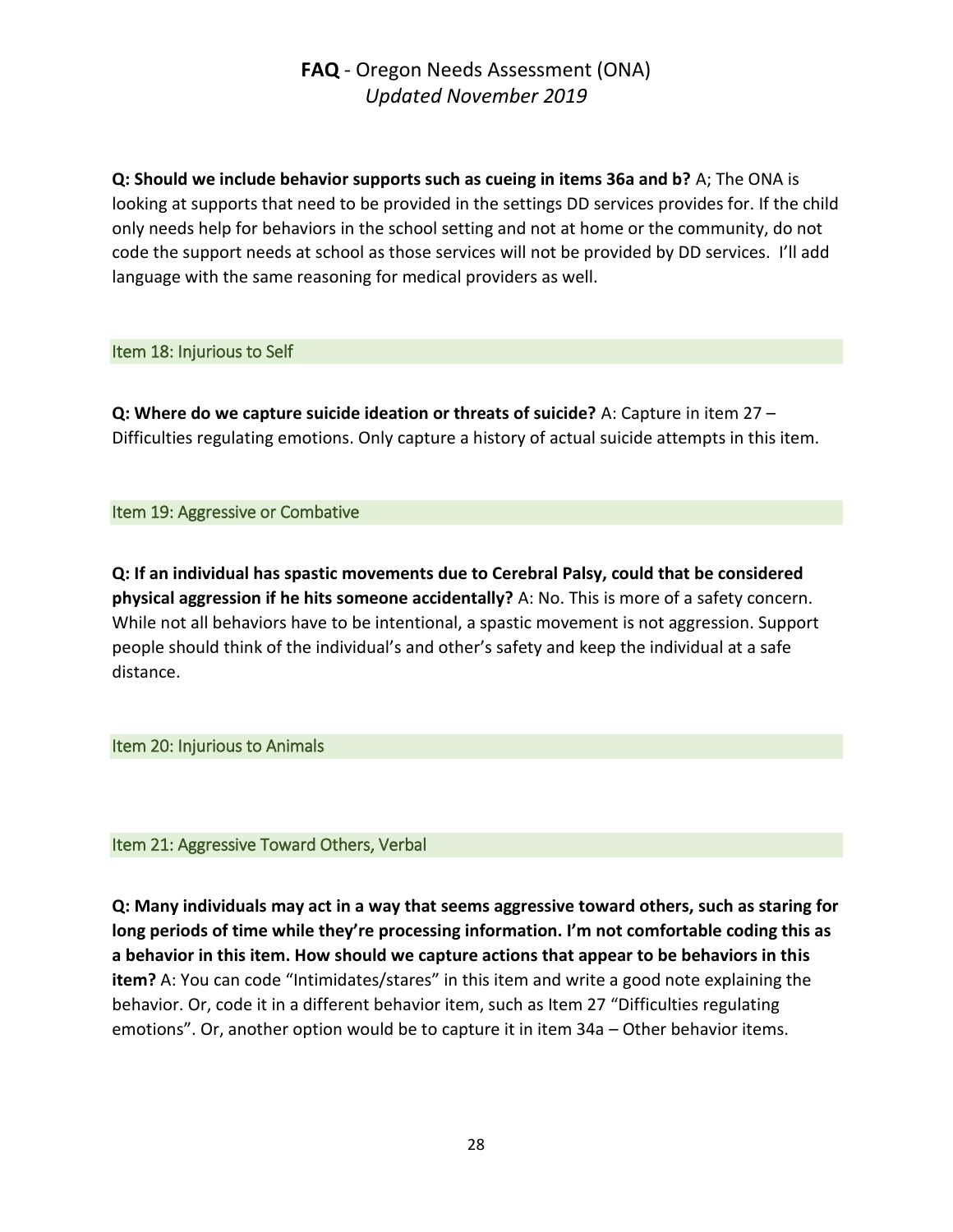#### <span id="page-29-0"></span>Item 22: Socially Unacceptable Behavior

**Q: What about coding socially unacceptable behavior for a client who is not aware that it is socially unacceptable to masturbate in public and staff either redirect or place a blanket over his lap for privacy? Is that a behavior, or would I just write a note about it?** A: consider it as a behavior even though he is unaware it's a behavior. Supports are needed to prevent it and others in the community may perceive it as a behavior.

#### <span id="page-29-1"></span>Item 23: Sexual Aggression/Assault

**Q: Where/how do we capture inappropriate sexual behavior such as posting naked pictures of themselves?** A: It could be captured in a few different behavior items: Socially unacceptable behavior, Susceptibility to victimization, Legal involvement. Keep in mind that it's ok to overlap behavioral items.

**Q: Does a conviction have to be in place in order to code the behavior in this item?** A: No.

#### <span id="page-29-2"></span>Item 24: Property Destruction

**Q: Do we capture inadvertent property destruction here and if not, then where would we capture it? (Example: someone who is very large and has poor muscle control resulting in sitting too hard and breaking toilet multiple times).** A: This is considered more as a safety issue thus the need for an adaptation for the individual to accommodate his weight. Do not capture as a behavioral issue. If the individual is using the property as it is intended and just causes wear and tear issues, do not capture it as a behavior.

**Q: We have an adult individual that destroys DVDs and DVD players. They have to replace those 4 or 5 times a year. He pulls the cords out of the actual units or pulls them apart trying to use them. He isn't intending to break them but does anyway. Would we consider this in the behavior section?** A: If items have to be replaced and aren't being used the way they are intended to be used, and interventions are in place to prevent the behavior, then capture it as "yes, present in the past year", and write a descriptive note.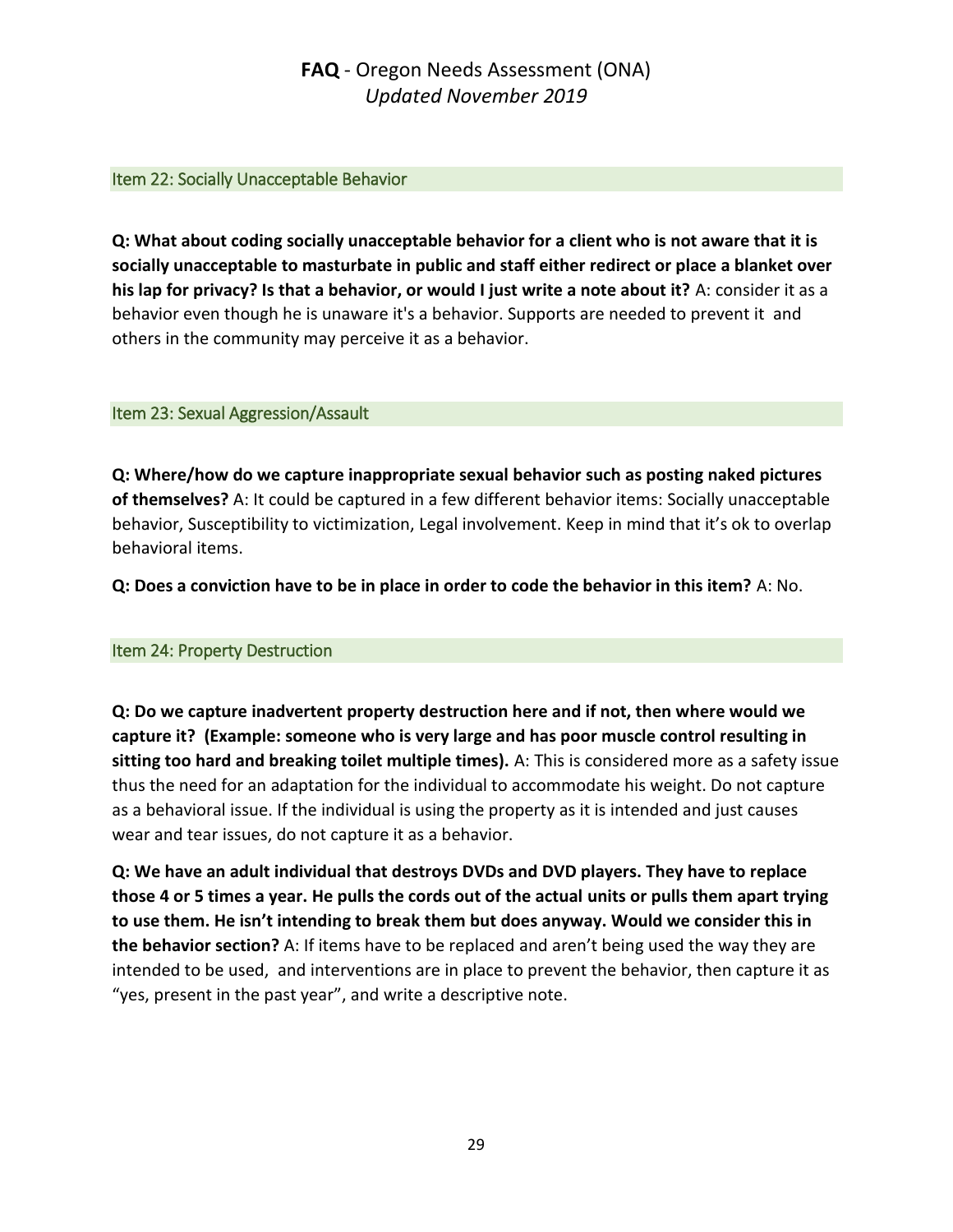**Q: Is slamming doors considered property destruction?** A: You will need to use your best judgment. Does the individual shut the door the way it's intended to be shut? If, yes and the door frame starts to break down due to normal wear and tear, don't capture in this item. Or, does he/she slam it so hard that it falls off the hinges and breaks door frames? If, yes, code in this item because the door is not being used the way it's intended to be used and is causing property destruction.

#### <span id="page-30-0"></span>Item 25: Leaving Supervised Areas

**Q: The individual always has supervision in all settings during all waking hours. He would leave a supervised setting if nobody were around to supervise him. How do we consider that in this item?** A: Why does he have supervision in all settings? Does he have a history of wandering or leaving supervised settings? Ask probing questions to determine if there's a risk of wandering off and code accordingly. Code 'Yes, present in past year' if the supports provided are preventing the individual from leaving supervised areas.

<span id="page-30-1"></span>Item 26: Pica and/or Placing Non-Edible Objects in Mouth

**Q: For the PICA item, it has cigarettes on it. Do we code it for pica if they smoke cigarettes or is this for those who eat cigarettes?** A: It's only if they ingest the cigarettes. The behavioral concern is about choking and aspiration (health and safety risk due to a behavior).

#### <span id="page-30-2"></span>Item 27: Difficulties Regulating Emotions

**Q: I think that just about every one of us could be captured in this item at some point in our lives. How do we determine what would be captured in this item?** A: Consider behaviors that are atypical from how people usually react to situations or events in life. For example, we get bad news from time to time and may take some time to grieve or stop crying. Others who have difficulty regulating emotions may continue to cry uncontrollably for years and require behavior interventions. Rely on those who know the individual well to capture the behavior accurately.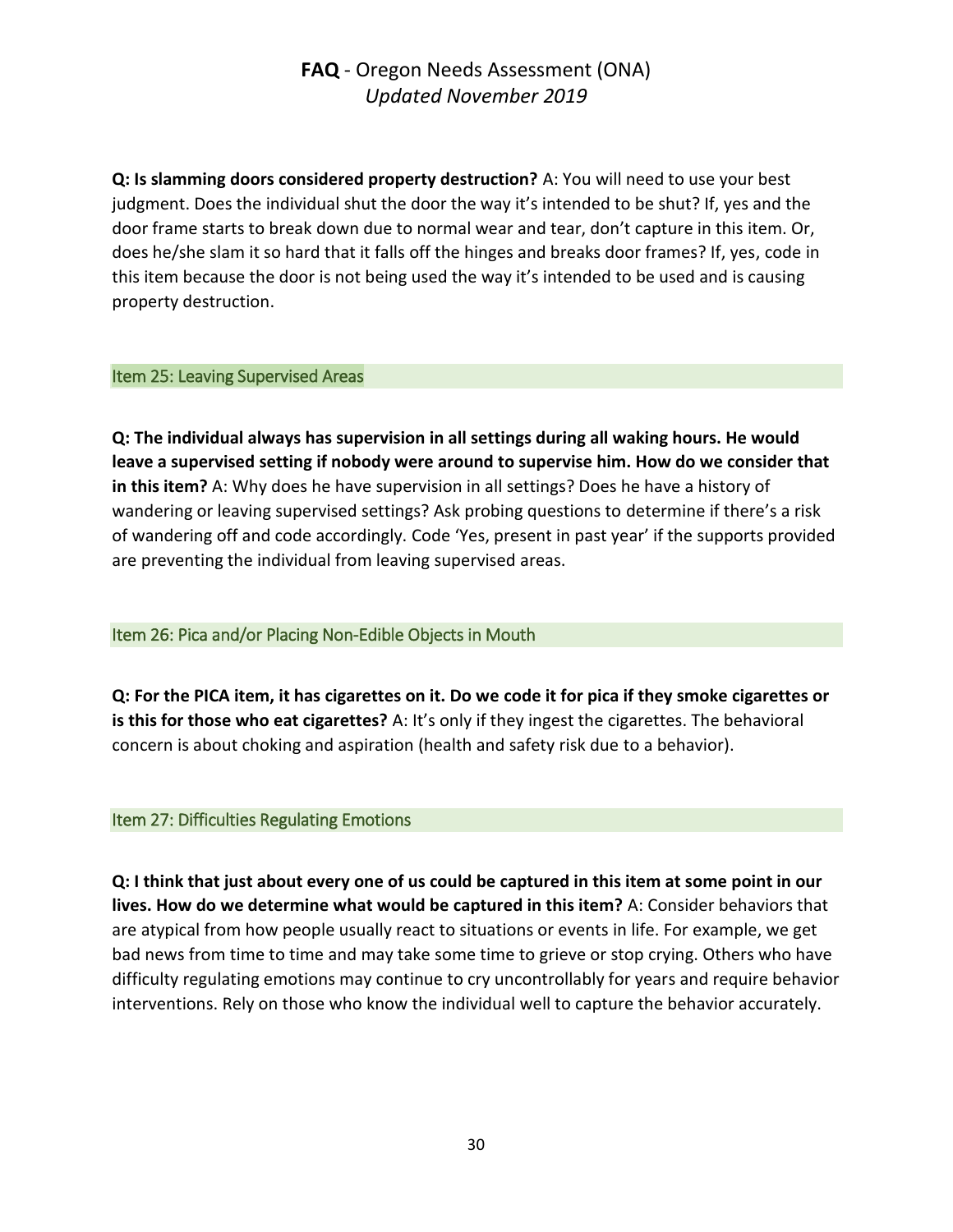#### <span id="page-31-0"></span>Item 28: Refusing ADL/IADL and/or Medical Care

**Q: How do we capture an individual who "resists counseling"?** A: Capture the behavior in this item.

**Q: The individual prefers specific staff and becomes resistive to ADL care by some staff.** A: Capture it in this item if interventions are in place and describe the specifics in the notes box.

**Q: What if the individual only refuses care during seizure episodes?** A: If interventions are in place to prevent the behavior or prevent injury to self or others, capture it in this item.

#### <span id="page-31-1"></span>Item 29: Rapid Ingestion of Food or Liquids

**Q: Does rapid ingestion of food or liquids include food and/or liquid seeking?** A: No. Capture food and/or liquid seeking in item 34a – "Other Behavior items".

**Q: Do we capture someone who eats too much in this item?** A: Ask probing questions. Do they eat the food rapidly, thus causing a choke risk, in order to eat too much at one time? If not, don't capture it in this item. Eating too much can affect several items throughout the tool such as eating, shopping, safety items such as judgment, etc. Use your best judgment.

#### <span id="page-31-2"></span>Item 30: Withdrawal

**Q: What if someone chooses to just stay in their house all the time and doesn't like to be around people? I may see it as withdrawal, and you may not. Do we automatically consider this withdrawal?** A: Not necessarily. Many people don't like to be in the community and with advances in technology don't need to leave the home to get groceries or other needed items. Ask probing questions. Does this affect the individual's functioning in any way? Is he or she missing work, or not willing to talk to others anymore? If this is just a way of life for the individual and functioning is not affected, don't capture it in this item. As with every item, talk with those who know the individual well to determine how to capture it.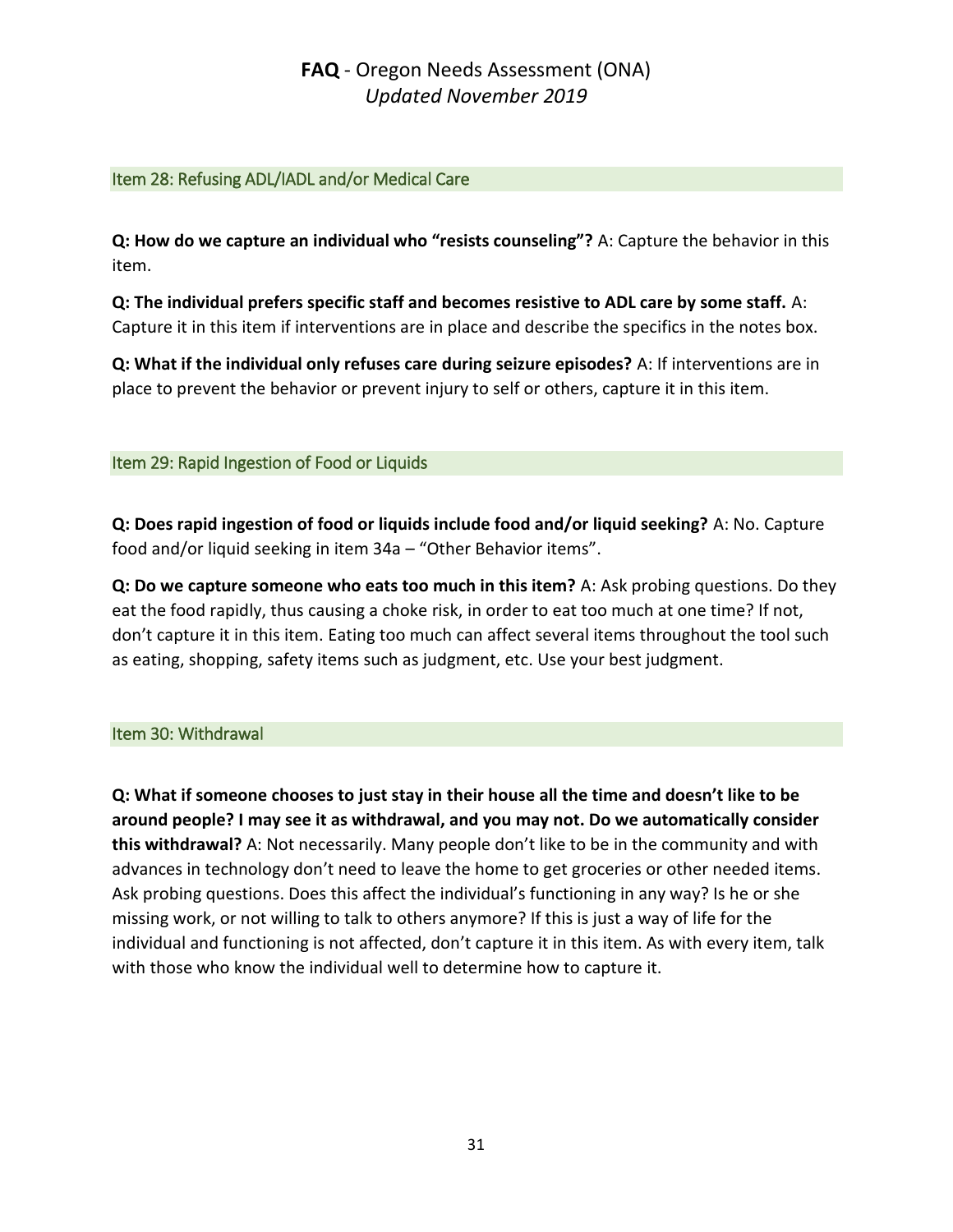<span id="page-32-0"></span>Item 31: Intrusiveness

**Q: In Item 31, I selected Verbal as a presenting behavior because the individual will interrupt conversations and his mother reminds him to wait because she is in the middle of a conversation. She indicated that this is normal and that we all do this. How should I code it?**  A: Most people interrupt from time to time, but if he needs regular reminders or other supports not to interrupt, then consider in this item. Consult with the SC or PA to determine if it should be considered as a behavior.

#### <span id="page-32-1"></span>Item 32: Susceptibility to Victimization

**Q: How do we capture susceptibility to online victimization?** A: First, consider if there's a behavior that the individual displays that causes a susceptibility to victimization. If so, consider it in this item. If no behavior, then capture in the safety section.

**Q: I completed an ONA for a client today who has severe CP and I/DD. She is not able to speak or move and she requires 24-hour supervision and full assistance with all of her selfcare needs by her family and by Nurses. Would the questions on Susceptibility to Victimization & Risk for Self-Neglect apply to her? I was not sure since she is never left alone**. A: Susceptibility to victimization would be considered only due to a specific behavior presented by her that puts her at an increased risk. Risk of self-neglect must be due to a history of selfneglect. Neither would be considered.

#### <span id="page-32-2"></span>Item 33: Legal Involvement

**Q: Would you code "Assessor has concerns" in the Legal involvement item if there is underage consumption of cigarettes or marijuana?** A: Yes, if there is concern about breaking the law. Don't capture it in Item 38a unless there is a concern about abuse of drugs/ alcohol.

**Q: If an individual is coded "Yes, present in the past year" for physical aggression, does that mean Item 33 – Legal involvement must be coded "Yes, present in the past year"?** A: Not always. For example: There are some forms of aggression directed by a child (atypical of other children) toward a parent or sibling that may never lead to legal involvement. Use your best judgment and rely on input from the people who know the individual well.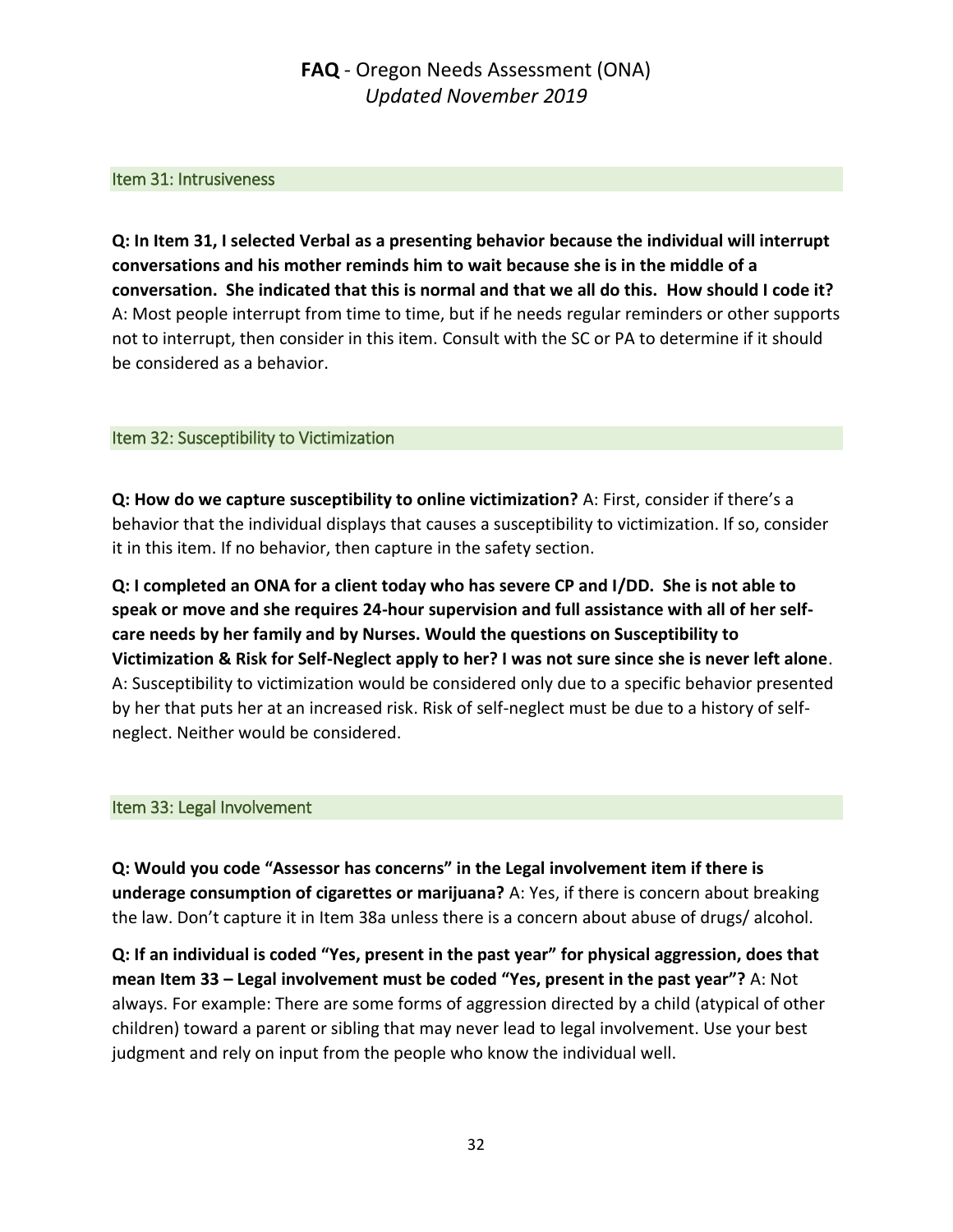#### <span id="page-33-0"></span>Item 34: Other Behavior Issues

**Q: How do we capture inappropriately accessing emergency services (not calling) rather going to the fire department and/or the ER seeking medical assistance that is un-necessary?** A: Capture it in this item.

**Q: Where do we capture binge eating and hoarding food?** A: Capture in this item. If the binge eating leads to rapid ingestion, capture the rapid ingestion in item 29 -Rapid Ingestion of Food or Liquids.

**Q: Could you please let me know where I could find the Extreme Food or Liquid Seeking behavior in the ONA questions?** A: Capture it in item #34a – Other Behavioral Issues as an "other".

**Q: How do we capture when an individual places other people's items in the trash and then it gets thrown away?** A: Capture it in item 34 – Other behavioral issues if interventions are in place to prevent it. Don't capture one-time accidental occurrences if they are not a behavioral concern.

<span id="page-33-1"></span>Item 35: Blank Field **For possible future use**

*(Thank you, assessors, for your hard work and dedication to the ONA process! You are an awesome group that we are very fortunate to work with!)* 

#### <span id="page-33-2"></span>Item 36: Intervention Frequency

**Q: How do we consider Applied Behavior Analysis (ABA) therapy? Is some of it considered restrictive or teetering on the edge of a safeguarding intervention SI)?** A: Consider the definition of an SI – manually holding the person in place to restrict movement. If this is occurring while using this therapy to reduce or eliminate behaviors, then it is a restraint and a PBSP needs to be in place with OIS trained techniques in order to be called an SI and captured in item 36c (unless it's only the parent of a minor child providing the techniques).

**Q: Do we consider a Temporary Emergency Safety Plan (TESP) a PBSP?** A: No, because it doesn't meet all of the requirements to consider it a PBSP. If a TESP is in place, be sure to capture the interventions in item 39f (not 36c). Indicate in the notes box that a TESP is in place as well as the interventions needed/used.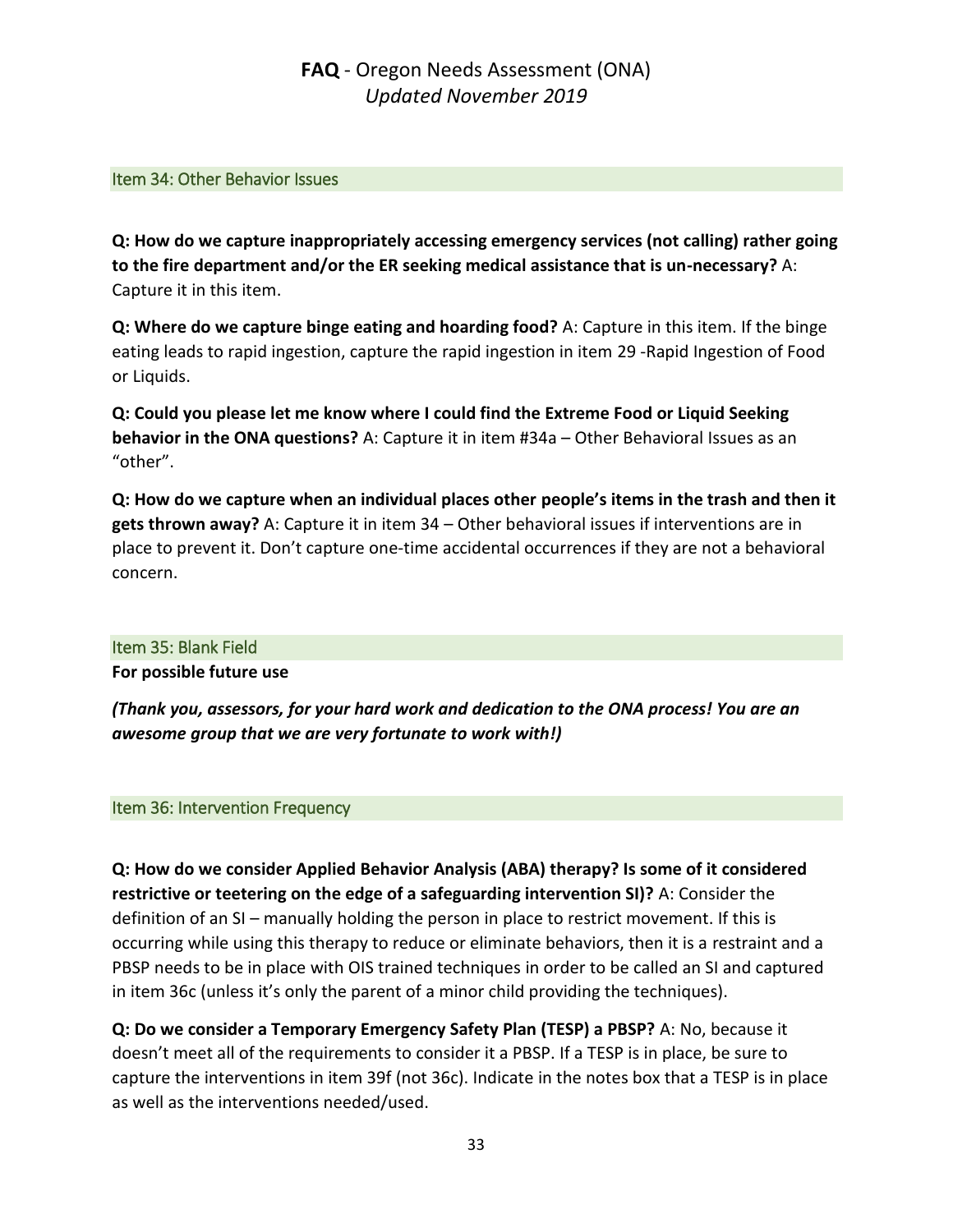**Q: Do we capture SI's used at school for a minor?** A: Focus on the home and community environments. Support at school is funded by the Dept. of Education.

**Q: How important is it to describe behavior supports in the notes box for this item?** A: It's very important to paint a solid picture of the supports needed, especially 2:1 supports, 1:1 staffing, etc.

**Q: Do questions 36 a-c have to be captured in a PBSP in order to code anything other than "None"? Or, is this just for "c" – Safeguarding Interventions?** A: Only item #36c requires interventions to be written into a PBSP.

**Q: Are all Safeguarding Interventions/physical restraints captured in Item 36c?** A: Only capture SIs if they are OIS trained and written in a formal PBSP. If emergency restraints are being utilized until a PBSP is written, capture those in item 39f. Write a detailed note describing the use of the interventions.

**Q: For intervention frequency, the only behavior is elopement, the set-up of the intervention was a one-time set-up (alarm on the door). Do we count it as a daily occurrence?** A: Ask probing questions to find out if the alarm needs to be checked daily to ensure its functional and on. If so, it could be considered a daily cue. Ask how often the support is needed to ensure the alarm is on and code in item 36a – cueing. If no daily supports are needed for modifications such as hardened walls and plexiglass windows, don't code as a support. Indicate the environmental modifications in the notes box.

**Q: Should we include behavior supports such as cueing in items 36a and b if the supports are only needed at school?** A: The ONA is looking at supports that need to be provided in the settings DD services provides funding for. If the child only needs help for behaviors in the school setting and not at home or the community, do not code the support needs at school as those services will not be funded by DD services.

#### <span id="page-34-0"></span>Item 37: Other Behavior Items

**Q: If an individual must register yearly as a registered sex offender, do we capture that as a current court mandated restriction?** A: Yes, and describe the type of restriction, court order, etc.

**Q: Is having a legal guardian a court mandated restriction in item 37a or b?** A: No. The guardian will be identified on the Assessment Demographics page. Reserve Item 37a and b for legal issues involving behaviors of the individual (Item 37a) or others (Item 37b).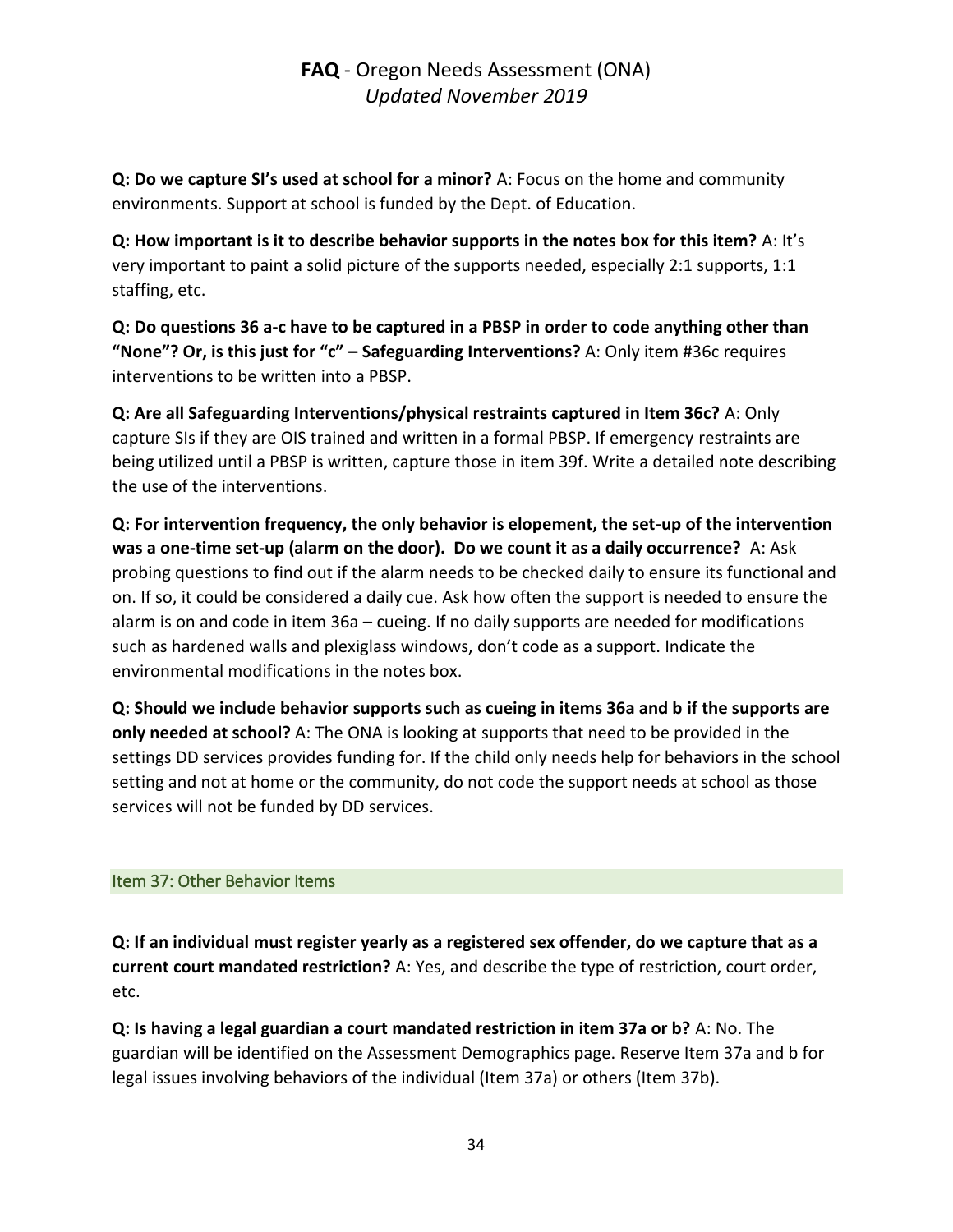**Q: Item 37 – Other behavior items- If there is a change to this item that can't be changed by SC/PAs, is it considered a "Change in need" and a certified assessor will have to complete the ONA? (The only change is a "court order" and no support needs have changed).**A: This does not rise to the level that a new ONA would need to be conducted. This can be captured in other documents and captured on the next annual ONA, or the SC/PA can conduct the annual ONA to make the adjustment.

#### <span id="page-35-0"></span>Item 38: Substance Abuse Issues

**Q: What about the individual who is on parole who is told as a condition of parole that they cannot indulge? Do we consider that as a concern about abuse of substances in item 38?** A: Only consider it if there's a concern about abuse. Rely on the people who know the individual to help you answer that question.

**Q: Are we supposed to judge whether an individual abuses alcohol or drugs?** A: Rely on information you receive from the ISP team, family providers etc. If you have a strong concern and it hasn't been indicated through the file review, face to face or interview, it would be best to discuss with the SC/PA before submitting the ONA.

#### <span id="page-35-1"></span>Item 39: Positive Behavior Support Plan

**Q: Do we include a behavior support plan written by the school as PBSP?** A: No, it does not meet the requirements of a PBSP (manual page 69).

**Q: It's a family home – they are OIS trained, with an old PBSP, but no one has reviewed it in three years, so I consider it an invalid PBSP. I don't know if the SI's are OIS trained, but they are using some maneuvers to keep him and others safe, he's an adult. How do we capture it?** A: They need to follow up with getting a PBSP, don't capture it in #36c. Code it in 39F and write a solid note about the interventions used. I would also check in with the SC or PA to determine if the PBSP is being implemented. If so, it needs to be reviewed before it can be considered in the ONA.

**Q: What does it mean that the PBSP must be updated annually?** A: It means that it must be reviewed yearly by the behavior specialist and/or ISP team to ensure that it is current and being implemented.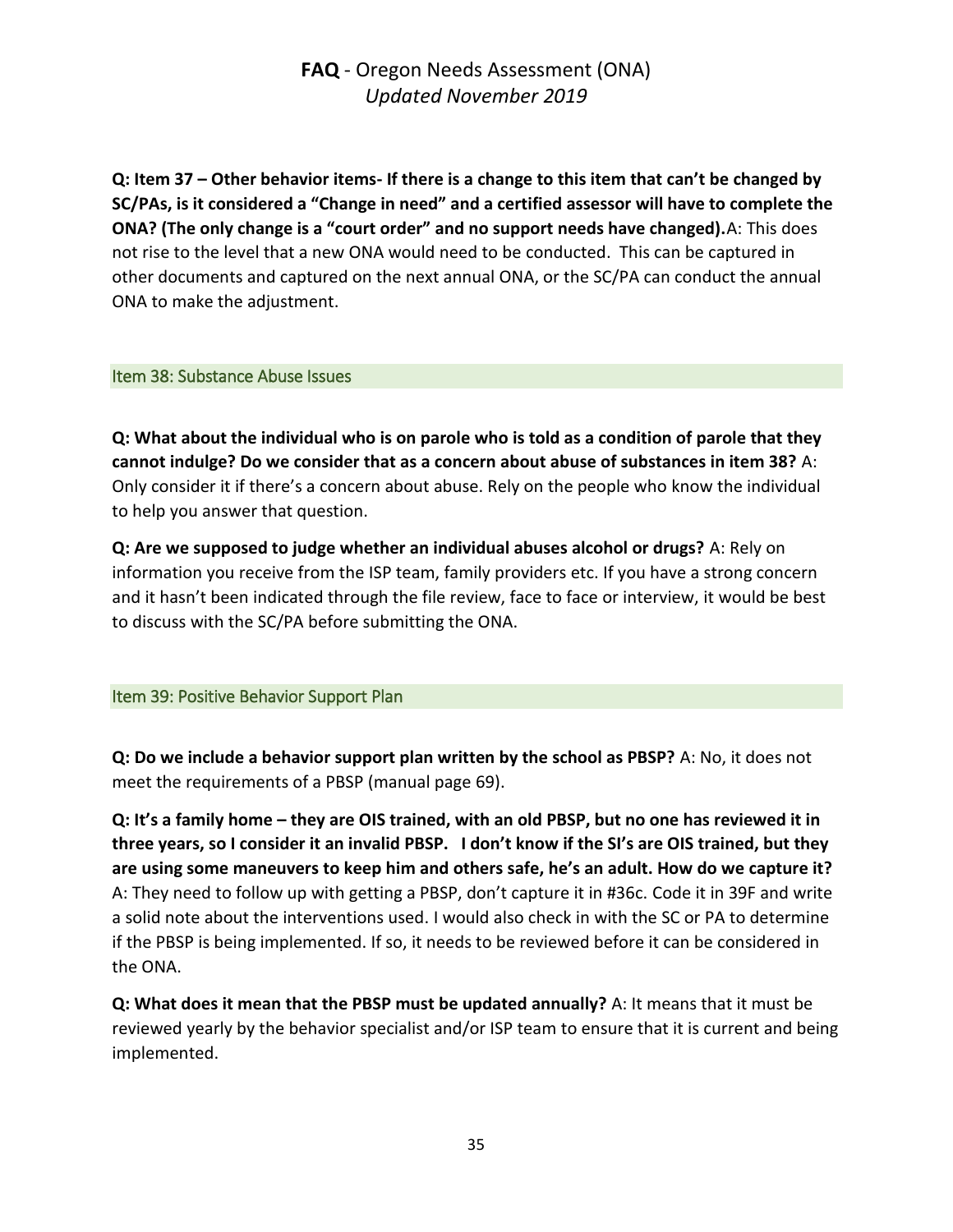**Q: Does the PBSP have to be reviewed by the behavior specialist?** A: No. It can be reviewed by the ISP team.

**Q: An individual is demonstrating new behaviors and the team is sure that a PBSP will be needed. Should an ONA be conducted?** A: When behavior supports are being determined and a PBSP is pending, it would be best to hold off on completing an ONA for the individual until the PBSP is in place.

**Q: While reviewing the case file, I notice that the PBSP has not been reviewed, but I know it's being implemented, can I ask the SC to get the review completed?** A: yes. It would need to be reviewed within the 30-day ONA completion timeline.

**Q: If we find out the PBSP is not valid and hasn't been reviewed, can we just hold back from submitting the ONA and when everything is reviewed then submit the ONA?** A: The ONA needs to be completed within a 30-day window. You may want to hold off on doing the ONA until a later date unless the LOC is about to expire.

#### <span id="page-36-0"></span>Section V: Safety

#### <span id="page-36-1"></span>Item 40: Safety Awareness and Support

**Q; If an individual needs support in ADL and IADL items to eat slower, wear appropriate clothing, know when to take a shower, know how much money to spend, etc., should item 40a always be coded "No"?** A: There are many reasons that this item will be coded "No" beside those stated above. If an individual does *not* have the judgment to do all of the above without support, then item 40a should be coded "no" and describe the reason in the small notes box next to judgment. This item is very broad, and most individuals will need help in one area of their life or another regarding safety for various reasons. If the individual is easily manipulated to enter into contracts, etc., code "No". Many people would be vulnerable if they didn't have supports in place. Code "No" and describe the reason.

**Q: How do we capture using judgment to buckle a seat belt in a vehicle?** A: Capture it in item 40 a – Does the individual have the judgment to make a decision in a changing environment? Be sure to also capture it in item 15a – "Using public transportation".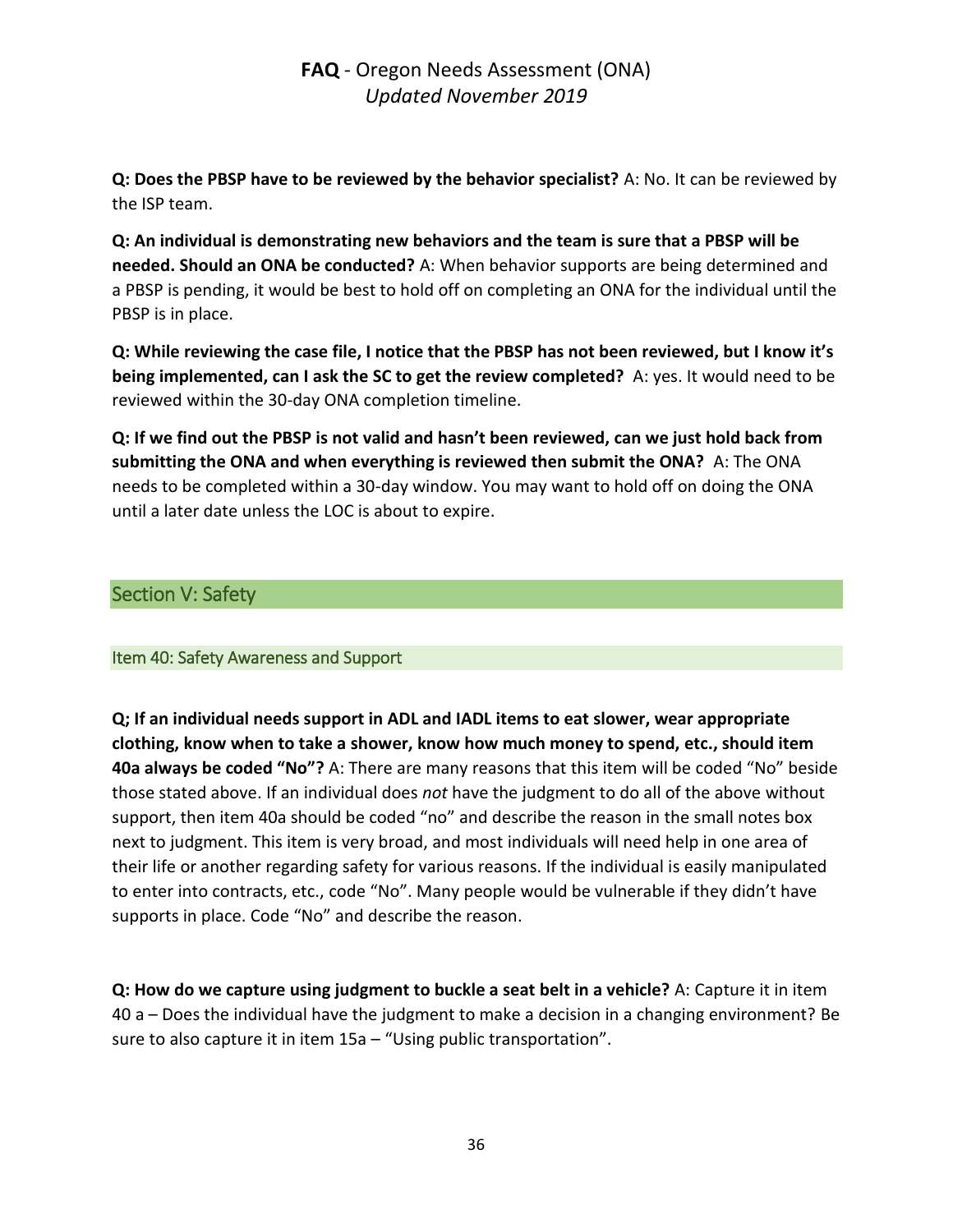**Q: When assessing an individual's judgment, what do physical ability and behavior issue mean?** A: This item is about taking action or responding to a changing environment or a risky situation. Let's use dressing as an example. The "Judgment/Decision making" option considers the cognitive ability to make a decision such as putting on a jacket in freezing weather. "Physical ability" means the ability to get the jacket on in freezing weather. "Behavior issue" means that there may be barriers to getting a jacket on because the individual has an aversion to putting clothes on and even in freezing weather refuses to put the jacket on. The intent of the item is to determine if the individual is at risk in changing environments or potentially harmful situations.

**Q: If we've answered in previous questions that they need a lot of support for things, then we're likely to code no on the judgment one as well, right?** A: Yes, that's very likely. For example: If individuals need cues to slow down while they eat, I would expect to see this item coded "No" and a note explaining the risk (lack of judgment).

**Q: I've noticed that item 40 specifically refers to choosing weather appropriate clothing. So now my question is: Is it appropriate to capture the support needed for weather appropriate clothing in both item 3 (dressing) and in item 40?** A: Yes, the intent for item 3 is the ability to choose clothes. The intent for item 40 is the use of judgment to make a decision which relates to health and safety.

**Q: What if the individual has adaptive equipment such as a device under the mattress that goes off to escape if there were a fire?** A: Consider the support needed (or not) with the adaptive device in place.

<span id="page-37-0"></span>Item 41: Environmental Safety

**Q: Conditions that could lead to eviction - what about homeowners? They can't be evicted.** A: Include concerns about homeowners who could receive code violations/fines and could eventually lose the home. Include poor conditions on the property such as porches/steps that could be dangerous/harmful.

<span id="page-37-1"></span>Item 42: Assessor's Judgment about the Potential for Abuse, Neglect and Exploitation

**Q: Regarding assessor's Judgment about the potential for Abuse, Neglect, and Exploitation – What about being scammed?** A:Include if they have any history of being a victim of telephone scams or purchasing scams on social media or TV.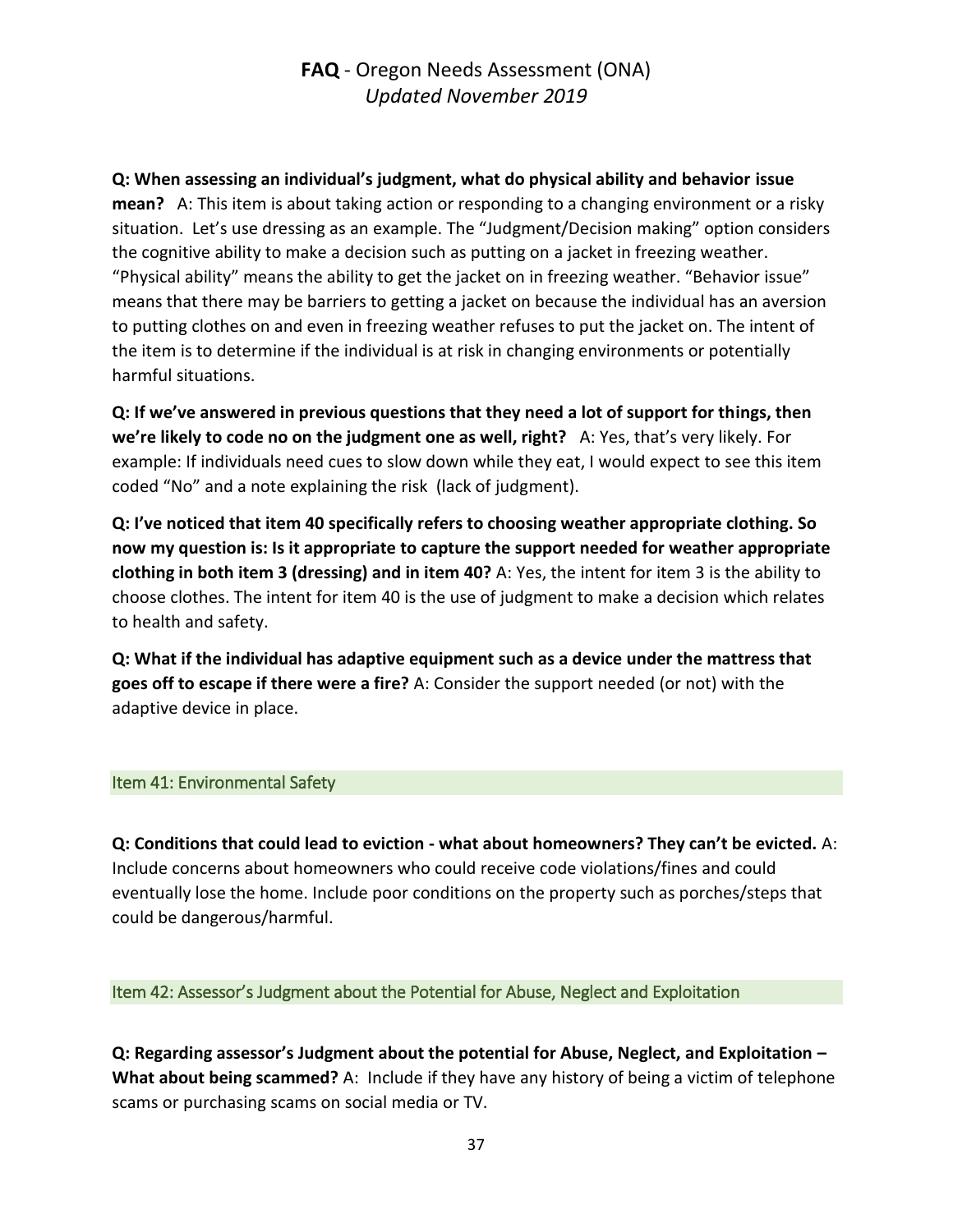**Q: I completed an ONA for a client today who has severe CP and I/DD. She is not able to speak or move and she requires 24-hour supervision and full assistance with all of her selfcare needs by her family and by Nurses. Would the questions on Susceptibility to Victimization & Risk for Self-Neglect apply to her? I was not sure since she is never left alone.**  A: Susceptibility to victimization would be considered only due to a behavior presented by her. Risk of self-neglect must be due to a history of self-neglect. Capture health and safety risks in item 40a.

**Q: Has child welfare been involved on behalf of the individual? What if it's the minor child of the adult individual that child welfare is involved with?** A: This item will be greyed out for adults. Include a note describing the involvement if necessary (discuss with SC/PA).

**Q: What if the child is turning 18 and Child Welfare has been involved?** A: The item will be greyed out. Write a note about it in the notes box.

**Q: What if child welfare has extended guardianship through the age of 21 for an individual.** A: The child welfare item will be greyed out. Indicate the guardianship on the demographics page and include a note in the notes box for this item indicating the extended guardianship.

**Q: On Item 42c, it asks if child welfare been involved on behalf of the individual. First, I would like to know if this applies to the last 12 months, or the last 5 years? Second, it asks us to describe. How much detail/information are we to provide**? A: We don't really want to set a defined timeframe. Take the guidance from the people who know the child well. There may be a reason that they want it noted on the ONA even if it was 10 years ago. Rely on the SC and/or team for how much information they want included in the ONA.

## <span id="page-38-0"></span>Section VI: Medical

#### <span id="page-38-1"></span>Item 43: General Medical Supports

**Q: It seems that if item 43a "recommendation for medical attention" is coded at least "one two, three or more", then item 43d – "able to report pain" should be coded "no". Is that correct?** A: For the most part, that is correct. They are very closely related. There are some occasions when an individual may not have noticed an odd growth or lump and someone recommended medical attention, but typically, the individual can report pain just fine. Use your best judgment to answer both questions.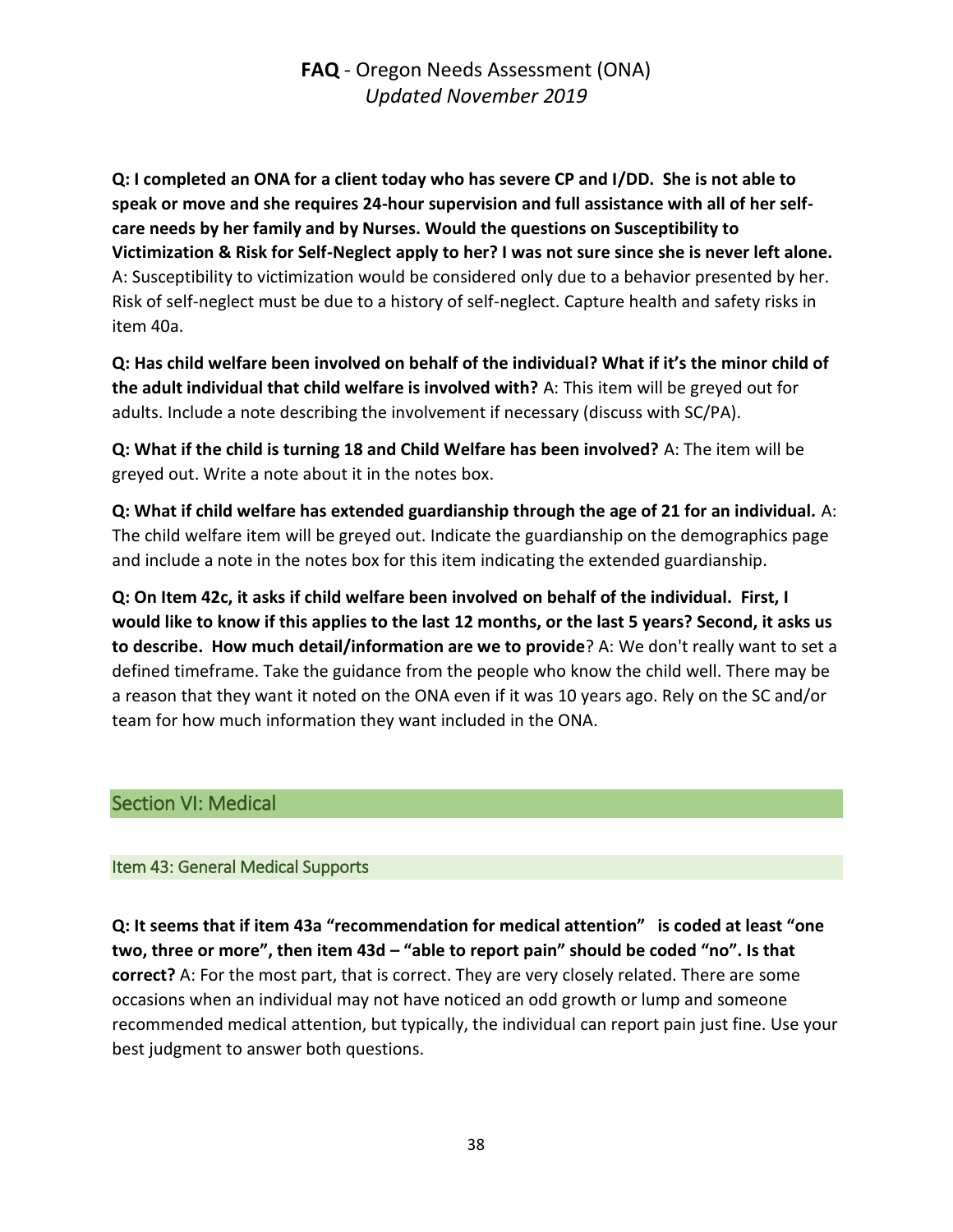#### <span id="page-39-0"></span>Item 44: Conditions and Diagnoses

**Q: It was my understanding from the training that we should list other serious medical conditions here whatever they may be, but others are taking this section to mean only conditions related to aspiration. Seems like a spot where you could address #12 from the RIT-Other serious health or medical issues.** A: Use the notes box to list any conditions or diagnoses not captured elsewhere only if it would assist with service planning and the current RIT (Soon to be referred to as the Risk Report on the ONA).

**Q: Do we have to list all conditions and diagnoses if they aren't listed on the ONA?** A: No. The ONA is not intended to capture a comprehensive list of conditions and diagnoses. If the individual and/or others want you to list them in the notes box, that is fine.

**Q: What if we don't see the condition listed in the case file, but the SC or PA says the condition exists?** A: Keep in mind that the SC or PA is considered "an extension of the case file. Code what is reported to you by the SC or PA and the best practice is to write a note indicating the source of information.

#### <span id="page-39-1"></span>Item 45: Seizures and Diabetes

**Q: Do we count stress-induced seizures in the Seizures item?** A: Include only if it's been diagnosed as a seizure or epilepsy.

**Q: A person lives in family home and has absence seizures. The seizures cause a complete personality to change all the way from verbal aggression and even physical aggression; the seizures can evolve into a catatonic state where they become immovable without at least two-person assist. Even when there are no seizures there is constant monitoring during activities because the seizures are unpredictable and can last up to six (6) hours and occur every day. An example is that the person can be in the shower and have a seizure so they would essentially be in the shower for up to six hours without intervention or have a seizure while cooking and cause a major catastrophe because they "check out" for up to six hours. Outside the home the person would need two-person assist during a seizure episode, which again cannot be predicted. During a seizure the person is dependent for all activities. There is a VNS and daily meds, which without, the seizures could be and have been and entire day long. The seizures occur every day the length is unpredictable. How would you code this scenario?** A: For any medical condition that impacts the ADL/IADL, Medical, safety and behavioral items, code the support needed. With this, you'll want to write a solid note as to (Cont. on next page)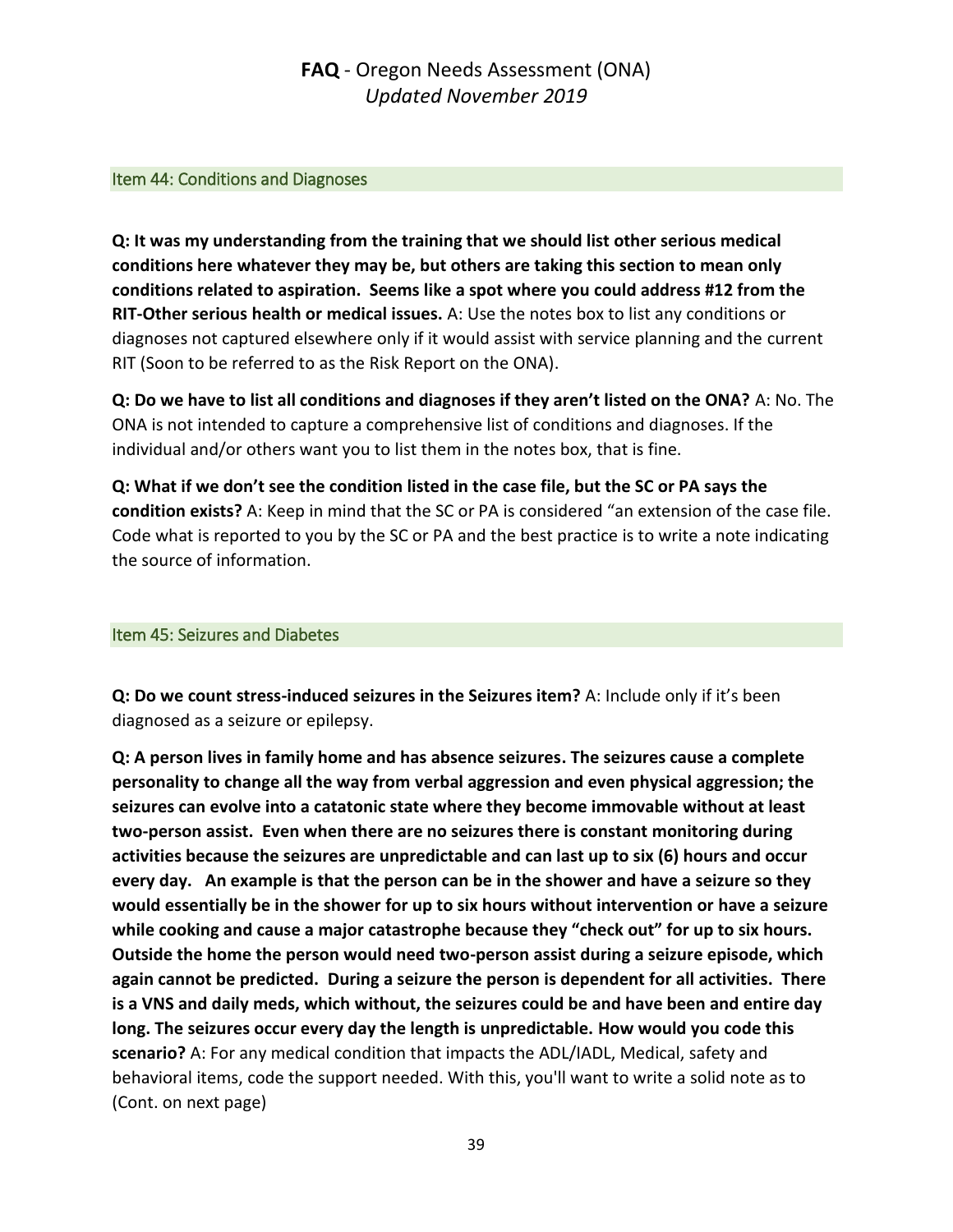how extensive the supports are and the frequency as well since they are unpredictable and could last many hours in a day. Can the individual do any ADL/IADLs without physical help? Consider the individual's contribution. When coding each ADL/IADL and Medication items, use the Coding Decision Tree to determine if help is needed at least 50% of the days the activity takes place. Then, consider the help that is needed - supervision? Physical help? If the individual needs mostly supervision due to medical condition, you could end up coding supervision and write a note in the notes box for each item that describes how often the physical help is needed. For any of the items that requires a 2-person assist and/or 2-person supervision in the community, determine if the 2-person assist is needed at least 50% of the days the activity takes place. Code "Dependent" for those ADLs and code 2-person assist in the guidance section for the applicable ADL. Write a detailed note indicating the exceptional needs.

**Q: Can we capture CBD and tinctures in the "other" option?** A: Yes, if it's a prescribed treatment for Seizures. Also, be sure to capture it in Medication management if it's prescribed or recommended by a medical professional.

**Q: Should gestational diabetes be captured in the Diabetes item?** A: Only consider it if it's a current diagnosis and treatments are needed ongoing. This ONA should be flagged as needs may change after delivery.

**Q: Is diabetes insipidus considered diabetes?** A: No. It is not diabetes. Capture supports in the Treatments and Therapies item.

**Q: When would we code "No mechanisms advisable" in the diabetes item?** A: Code it if the individual has diabetes but it's so well controlled, with or without the coding options listed. (It will very rarely be coded).

**Q: What are some examples of "other" Diabetes mechanisms?** A: Skin checks, oral medications, nail clipping, glucose tabs, ted hose, weekly diabetes appointments.

#### <span id="page-40-0"></span>Item 46: Treatments and Therapies

**Q: Where would we capture suctioning of the hole where a tracheostomy used to be?** A: Capture it under "Airway suctioning".

**Q: Where would you capture the pulse oximeter?** A: Capture in "other "only if there are treatments beside medicine management that result due to the readings captured by the pulse oximeter. If no treatments are necessary, capture the use of it in the notes box only.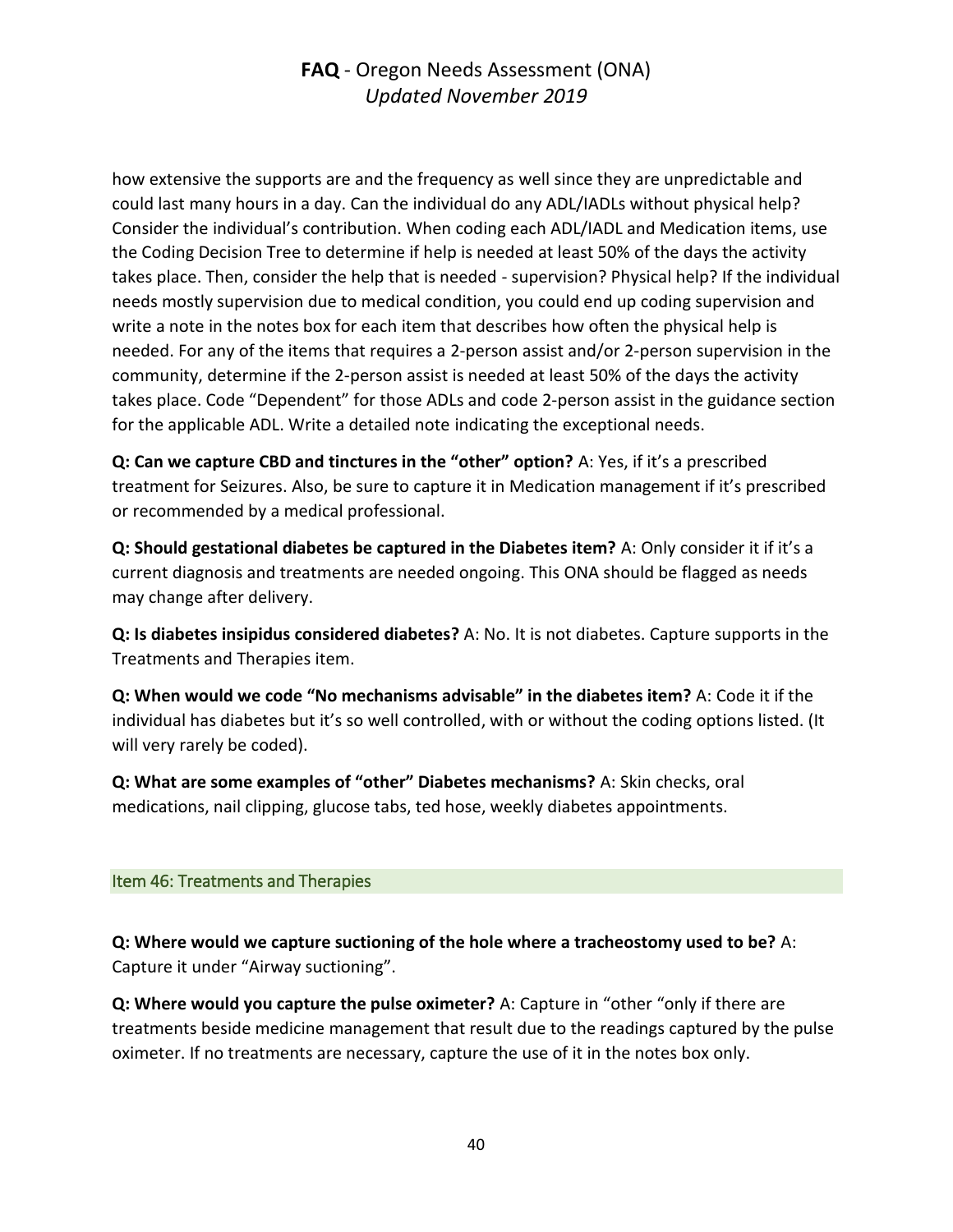**Q: What about the person who has a CPAP or other device, but does not use it due to refusal to use?** A: Code, "Needs but does not receive".

**Q: What if the only help the support person gives for CPAP is to fill the water tank and make sure it's functioning? Count it?** A: If the individual is unable to do those pieces, then code "support person performs" because the individual wouldn't be able to use the CPAP effectively without it. Just be sure that you do not capture just the cleaning and maintenance of the machine as a support in this section.

**Q: If the provider or PSW is giving a medication daily for a behavioral health or psychiatric reason, would that be coded in item #46 - Treatments and Therapies? ....in other words, an individual receives a psychotropic medication daily for behavioral regulation, which the staff give him daily and take to appointments for follow-up and monitoring, you would check boxes for "Current Need, Support Person Performs, as well as Requires training and oversight from a medical professional?** A: COde "Current need" and only code "Support person performs" if the support person has to help with activities at home as ordered by the psychiatrist or mental health specialist. Do not code this box if the provider only administers the psychotropic medications. Reserve the "Requires training and oversight" option only for support persons who currently have extensive training and oversight by a medical professional for intensive medical supports. Plus, the "training and oversight" item would indicate that a medical professional is available 24/7 to provide guidance and help. If the only support is data or behavior tracking, do not code "Support person performs" as the purpose of the tracking is to provide information to the psychiatrist or mental health therapist, not a direct support to the individual.

**Q: Who do we consider as "support person performs"? Would we code it if it's a parent, an un-paid support, or a group home employee performing it?** A: We code it whether it's a paid or unpaid support as long as it's not paid by another source for example; a medical provider or school setting.

**Q: Would the support person need to have nursing oversight? Let's say the parents are providing the support.** A**:** Not always. Some treatments and therapies have become routine and no longer require training and oversight. Treatments and therapies provided in family homes do not require a nursing care plan or delegated tasks for invasive treatments. Those in 24-hour settings always require one per rule. Sometimes, the doctor is the only point of contact for treatments. Only consider if the doctor is providing a higher level of oversight. But If the doctor is just conducting typical routine duties of checking up on the person during normal visits or when a concern arises—it isn't really the training and continual monitoring that would match what we are asking in this question.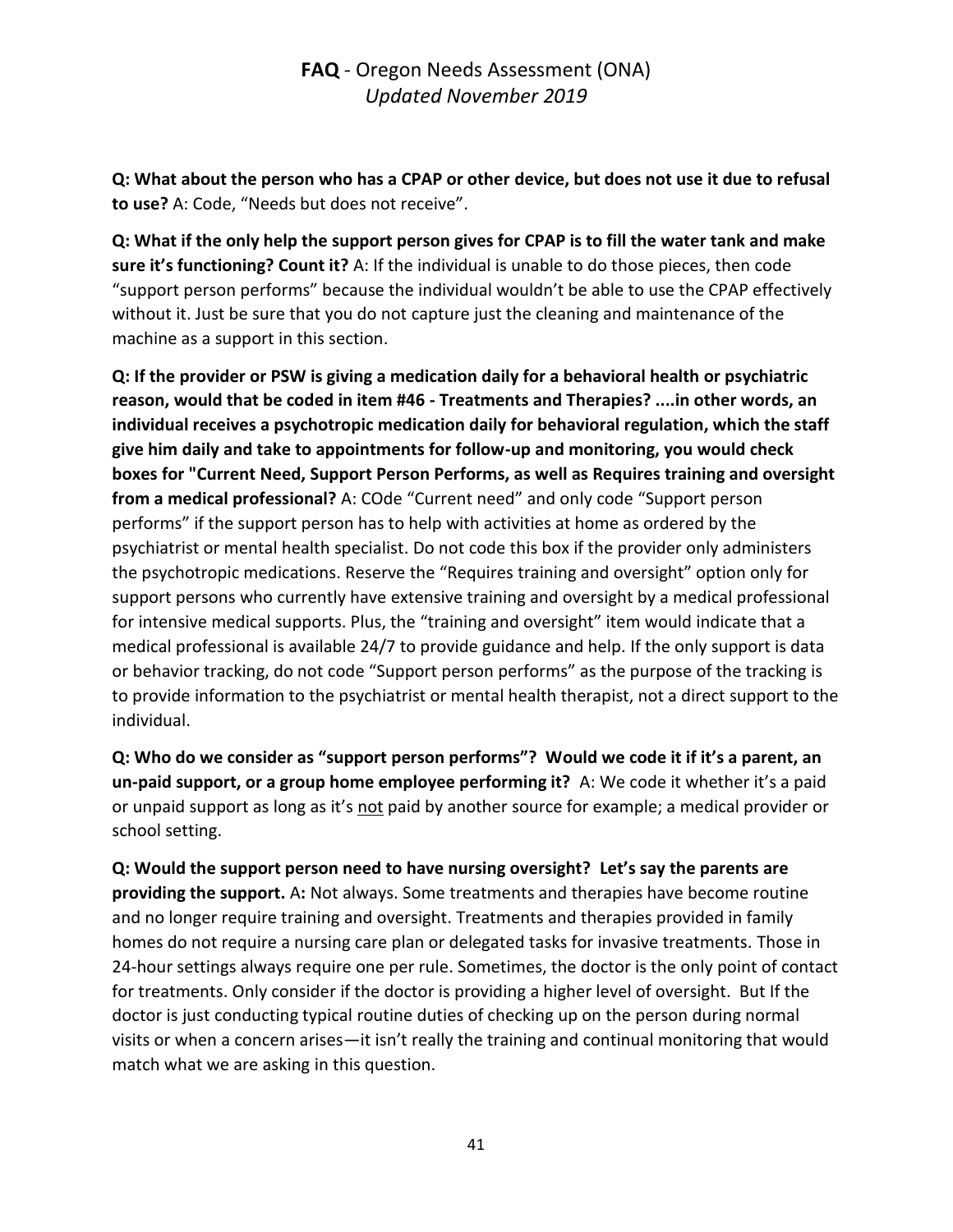**Q: Behavioral health therapies and Psychiatric therapies– Is giving them their medication daily considered a therapy?** A**:** No. Administering medication is a medicinal regimen captured in Medication management.

# **Q: What's the difference between Behavioral health therapies and Psychiatric therapies?** A:

Psychiatrist is an MD and prescribes meds – and psychiatric therapy is considered in the psychiatric therapies, separate from behavioral health therapies. Also consider if a primary care physician is managing the psychiatric service if the person is stable and continues to monitor the psychiatric symptoms and medication management. Also, if a psychiatrist provides a directive it is considered a physician order and must be implemented as such even though it is not a medication. Consider psychologists and counselors in behavioral health therapies. Counseling, skills training, peer support etc. are to be considered in behavioral health therapies as well. Do not capture supports listed in a PBSP. Those supports are captured in item 36 and 39 in the behavior section.

**Q: This is a young man who experiences autism. He needs to be repositioned by his staff multiple times per night when he stops/or has trouble breathing due to his size. He does not have C-Pap and would not tolerate one due to sensory needs. I coded on Treatments and therapies that he needs a C-Pap but does not receive and then put the information about the supports he is getting in the notes. Is this correct?** A: Yes. Also, in the "other" option, add the repositioning and code the corresponding columns accordingly as well. The additional note is great too. If he is unable to roll left to right at all, you may want to capture the supports in item 4c as well (only if he doesn't roll at all on his own).

**Q: When we code "Has never needed", the notes box greys out on the tool. We'd like it to be left open for notes.** A: This has been resolved. The notes box stays open. And, when you select "No", the items grey out.

**Q: Do we capture a Primary Care Physician (PCP) who only write orders for psychotropic medicine and no support person provides supports as ordered by the PCP, in Psychiatric services?** A: If the doctor assesses the need for it and prescribes medicine, yes. Just be sure that you don't code "Support person performs".

**Q: If the individual has a baclofen pump and sees the doctor once or twice a year for it, can we capture it in this item?** A: Yes. Keep in mind that any treatment and therapy being received can be captured in item 46. Just be sure to code current need accurately. For baclofen pump, you would code "Receives less than weekly". While he has a baclofen pump daily, the treatment for it is received less than weekly. Be sure not to code "Support person performs".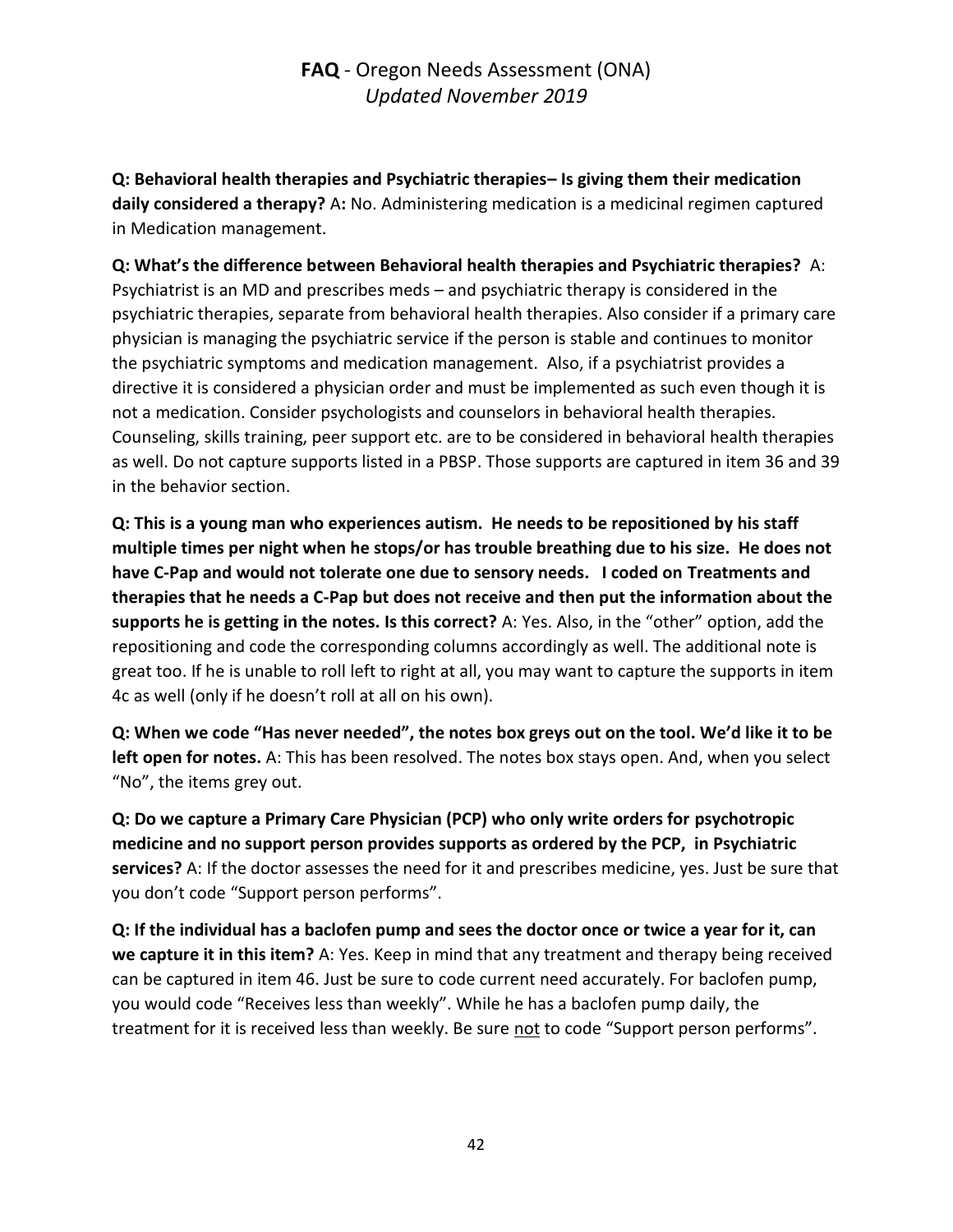**Q: What's the difference between a behavioral therapist and a psychiatrist?** A: A Behavioral therapist is a mental health therapist or a counselor. Do not include a DD licensed behavioral specialist. A psychiatrist is a medical doctor and can prescribe medicine. In order to code "Support person performs", the behavioral therapist or psychiatrist must have given orders for the support person to do activities such as deep breathing, journaling etc. with the individual at home.

**Q: Is a Long-Term Care DHS Contracted Nurse for kids considered as "Support person performs" when they provide nursing services for kids in DD services?** A: No. They are funded by a different source than a DD provider payment.

**Q: Item 46 – Treatments and Therapies - Do we include "maintaining equipment" as "support person performs"?** A: IF the support person is not providing the treatment and/or therapy and only maintains and/or cleans the equipment, do not code "Support person performs".

**Q: Some treatments and therapies can't be done for the person but must be done along with the individual in order to get the task done effectively. Would we code "Support person performs"?** A: Yes. Code "support person performs"" if the support person must complete the treatment and therapy with the individual. If all the support person does is walk the individual through the steps or supervise, do not code "Support person performs".

**Q: What if an SC/PA identifies a change in need for treatments listed in "Other" such as OT, PT, etc.?** A: "Change in Need" ONA will need to be completed by a certified ONA assessor.

**Q: Should we include treatments and therapies provided at school only?** A: The ONA is looking at supports that need to be provided in the settings DD services provides funding for. If the child only needs treatments and therapies in the school setting and not at home or the community, code the frequency of treatments and therapies received at school, but do not code "Support person performs" as those treatments will not be funded by DD services. If supports are provided at home during summer months, a change in need ONA will need to be completed.

#### <span id="page-43-0"></span>Item 47: Medication

**Q: How do we consider administration of marijuana in the medical section since it's still federally illegal?** A: Don't focus on the legal issues around marijuana. Focus on the support needed to take prescribed or doctor recommended meds (orally, inhaled, topical, etc.)